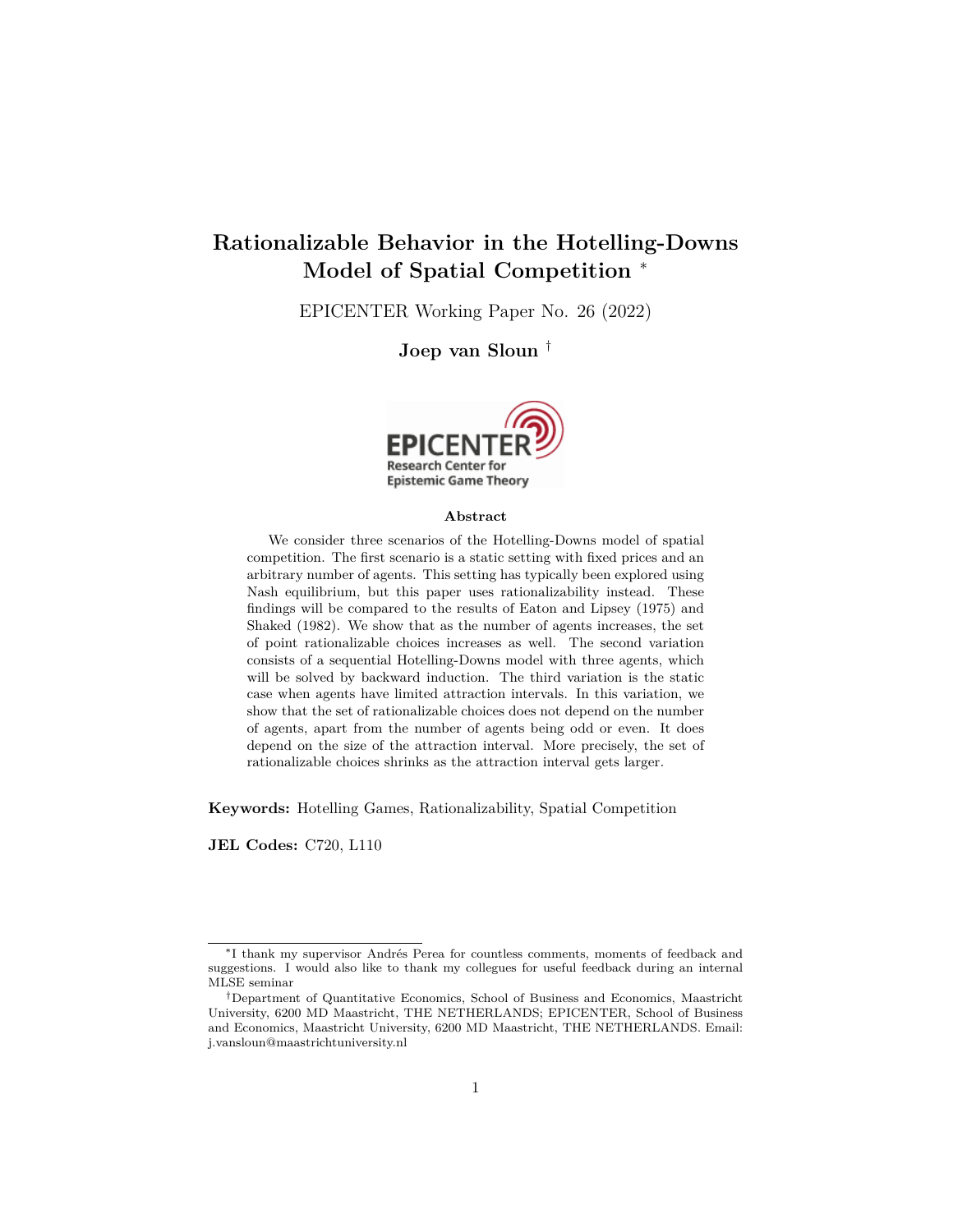## **1 Introduction**

Hotelling's (1929) paper on the duopoly location model was published almost a century ago, yet the contents of the paper are still taught today in economics courses all over the world. The paper contains a rich motivation and intuitive examples that explain the results from the model. Hotelling was the first to include the location of the firm as a feature in his model. The location model demonstrates the relationship between the pricing and location of a firm. Consumers are uniformly distributed on a line segment, and incur a transportation cost for the distance traveled to one of the firms. This allows for the feature that when a firm increases its price, it will gradually lose demand instead of instantaneously, which is the case for the Bertrand model.

Downs (1957) gave a different interpretation to Hotelling's model, in the case where each firm charges an identical price. The firms could then be interpreted as political agents in a society that can be ordered from left to right. These agents simultaneously choose a political position on the line. Instead of consumers, Downs' model consists of voters that will choose the agent whose position is closest to their preferred political position.

Most papers on the Hotelling-Downs model use the Nash equilibrium concept. Eaton and Lipsey (1975) analyzed the Hotelling-Downs model with an arbitrary number of firms, where all agents simultaneously choose their position. For three agents, they mention that it is impossible to satisfy the equilibrium conditions, and as a result there is no Nash equilibrium. For any other number of agents they are able to find one or multiple equilibria.

Pearce (1984) and Bernheim (1984) criticized the Nash equilibrium concept and independently developed a different solution concept, called rationalizability. Their main critique was that the Nash equilibrium is too restrictive in its assumptions, partially explaining why no Nash equilibrium was established in Eaton and Lipsey's model with three firms. Both Nash equilibrium and rationalizability require that each player believes that his opponents play rationally, believes that his opponents believe that the other players play rationally, and so on. Additionally, Nash equilibrium also imposes a correct beliefs assumption, while rationalizability does not. The correct beliefs assumption states that each player must believe that his opponents are correct about his own beliefs, and that his opponents share his own beliefs about other players. Because rationalizability does not impose this constraint, it is more permissive than Nash equilibrium.

In this paper, we will characterize the point rationalizable choices of the Hotelling-Downs model with an arbitrary number of agents. The main difference between rationalizability and point rationalizability is that point rationalizability only considers point beliefs, while rationalizability considers mixed beliefs as well. Point beliefs assign probability 1 to exactly one of each of the opponents' choices.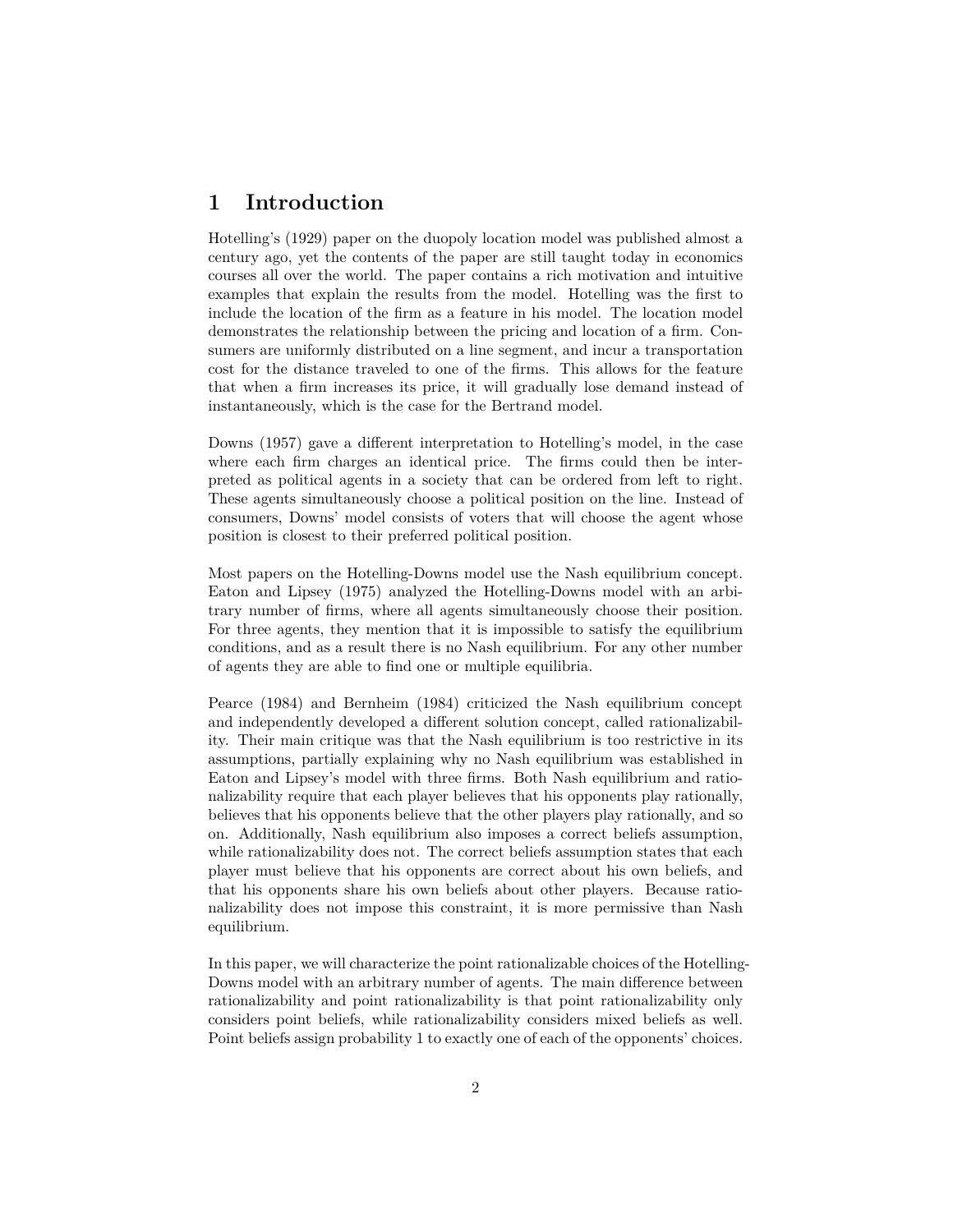In most of the literature regarding the Hotelling-Downs model, the emphasis has been on finding the pure Nash equilibria. Mixed beliefs are not considered in a pure Nash equilibrium. Because we want to compare our results with pure Nash equilibria, point rationalizability is the preferred solution concept over rationalizability.

Our first result is a characterization of the point rationalizable choices in the static Hotelling-Downs model with fixed prices and an arbitrary number of agents. As the number of agents increases, the set of point rationalizable choices for each agent increases as well. When the number of agents gets very large, almost any position is point rationalizable, except the extreme positions on the line. We will compare our characterisation to the results of Eaton and Lipsey (1975). We find that the positions chosen by the agents in a pure Nash equilibrium are further from the edge than the point rationalizable choices closest to the edges.

Next, we characterize the backward induction solution for the dynamic Hotelling-Downs model with three agents. We find that the first two agents choose exactly the extreme choices contained in the set of point rationalizable choices that were found in the static Hotelling model with three agents. These extreme choices are  $\frac{1}{4}$  and  $\frac{3}{4}$ . Our assumption about what the last agent does whenever he is indifferent was crucial for arriving at this conclusion. In Teitz' (1968) dynamic model, a leader can choose *N* −1 positions on the line, and after this the follower can choose one position on the line. If the leader can choose two positions, then he will choose the positions  $\frac{1}{4}$  and  $\frac{3}{4}$ . These are exactly the positions that agent 1 and 2 will choose in our dynamic Hotelling-Downs model. This suggests that even if agent 1 and 2 would work together agents agent 3, they still choose the same positions on the line.

Lastly, we characterize the point rationalizable choices in a more recent variation of the Hotelling-Downs model, introduced by Feldman et al (2016). In this variation, clients are attracted to all agents within their attraction interval. We consider attraction intervals ranging from 0 to 1. We find that as the attraction interval increases, the set of point rationalizable choices decreases. The set of point rationalizable choices is not decreasing in the number of agents, but we do find different results depending on whether the number of agents is odd or even. When the attraction interval approaches 1, only the middle positions on the line are point rationalizable.

Section 2 introduces the Hotelling-Downs model and defines point rationalizability. Section 3 contains the results of the static Hotelling-Downs model with fixed prices. Section 4 solves the dynamic Hotelling-Downs model with three agents by backward induction. Section 5 introduces the Hotelling-Downs model with limited attraction and characterizes the point rationalizable choices in relation to the size of the attraction interval. Section 6 contains a literature review. Section 7 contains a discussion and conclusion. All proofs are collected in the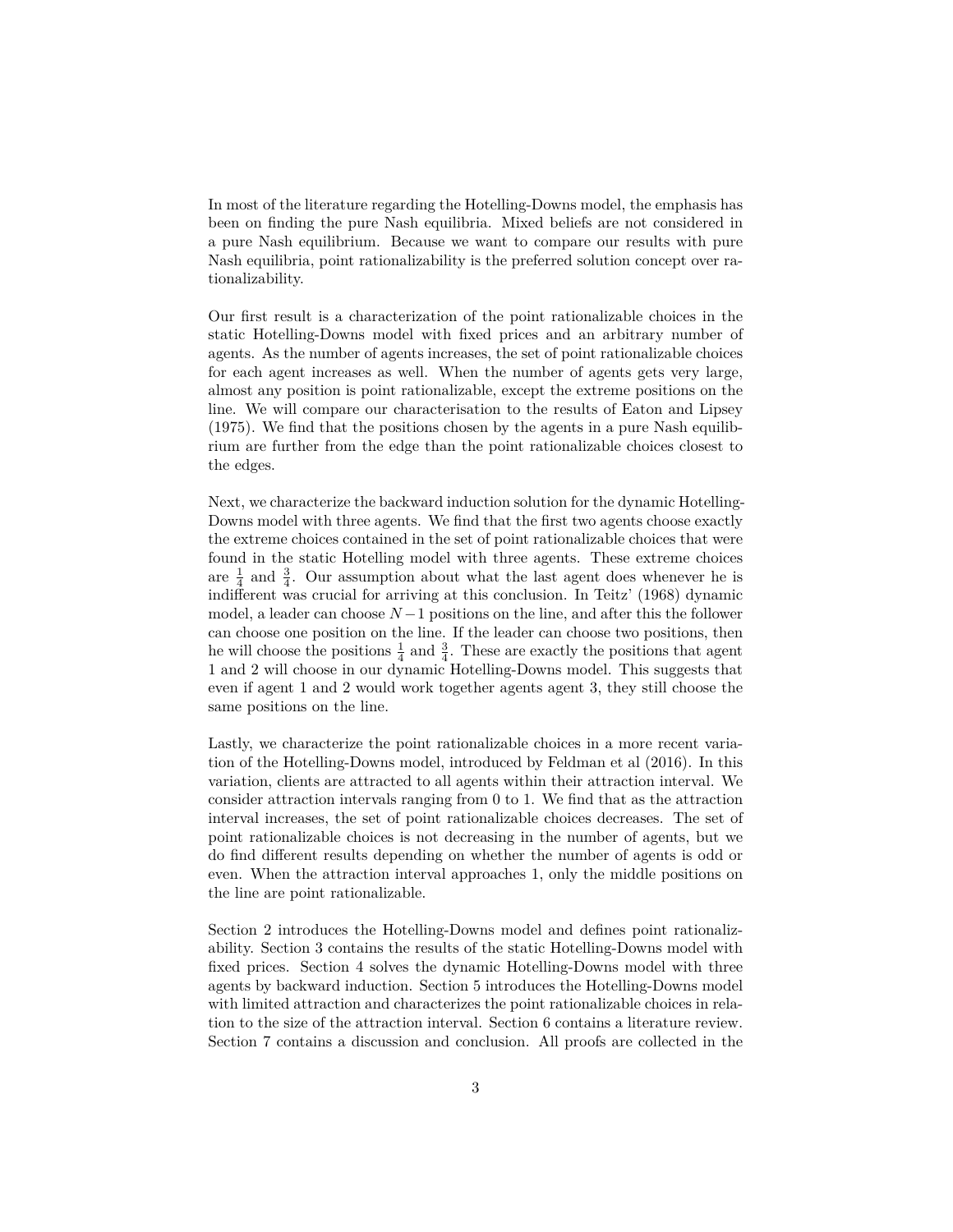

Figure 1: Rightmost choice

appendix.

## **2 Hotelling-Downs Model and Rationalizability**

Let  $I = \{1, ..., N\}$  denote the set of agents. Each agent  $i \in I$  simultaneously selects a choice  $c_i \in C_i$ , where  $C_i = \{0, \delta, 2\delta, ..., 1 - \delta, 1\}$  denotes the set of positions that agent *i* can choose, where  $\delta = \frac{1}{m}$  for some strictly positive integer *m*. At the end of this section, we provide an explanation why we use a finite choice set for each agent instead of the choice set [0*,* 1]. Clients are distributed uniformly on the interval [0*,* 1]. Clients will support an agent whose position is closest to the client. In the case that the client is equally close to multiple agents, he will randomly select one of these agents to support.

Agents are assumed to be support maximizers, meaning that their objective is to attract as many clients as possible. Hence, the utility for each agent *i* will be denoted by the fraction of clients that support agent *i*. Let  $C_{-i}$  =  $C_1 \times \ldots \times C_{i-1} \times C_{i+1} \times \ldots \times C_N$  denote the set that contains all the choice combinations of the opponents of agent *i*, where  $c_{-i} = (c_1, ..., c_{i-1}, c_{i+1}, ..., c_N) \in C_{-i}$ .

Given a choice  $c_i \in C_i$  and a choice combination of the opponents  $c_{-i} \in C_{-i}$ , let  $l_i(c_i, c_{-i})$  denote the position of the closest opponent to the left of agent *i*, in case it exists. Let  $r_i(c_i, c_{-i})$  denote the position of the closest opponent to the right of agent *i*, in case it exists. Let  $D_i(c_i, c_{-i})$  denote the number of agents that occupy position  $c_i$ . A choice is called leftmost if it is (one of) the position(s) closest to 0. Similarly, a choice is called rightmost if it is (one of) the position(s) closest to 1. A choice is called middle if some choices of the opponents are closer to 0 and 1.

Figure 1 shows the position of the relevant indifferent client when agent *i*'s choice  $c_i$  is rightmost. Because  $c_i$  is rightmost, there are no other agents occupying a position to the right of  $c_i$ . The indifferent client  $\hat{x}$  is located in the middle between  $c_i$  and  $l_i(c_i, c_{-i})$ . Every client to the right of  $\hat{x}$  will support the position  $c_i$ . If agent *i* is the only agent located at  $c_i$ , his utility is equal to  $1 - \hat{x} = 1 - \frac{c_i + l_i(c_i, c_{-i})}{2} = \frac{2 - c_i - l_i(c_i, c_{-i})}{2}$ . If the number of agents located at  $c_i$  is equal to  $D_i(c_i, c_{-i})$ , then the utility of agent i is  $\frac{2-c_i-l_i(c_i, c_{-i})}{2D_i(c_i, c_{-i})}$ . A similar procedure can be followed for leftmost and middle choices. We can now write down the utility function for each agent *i*: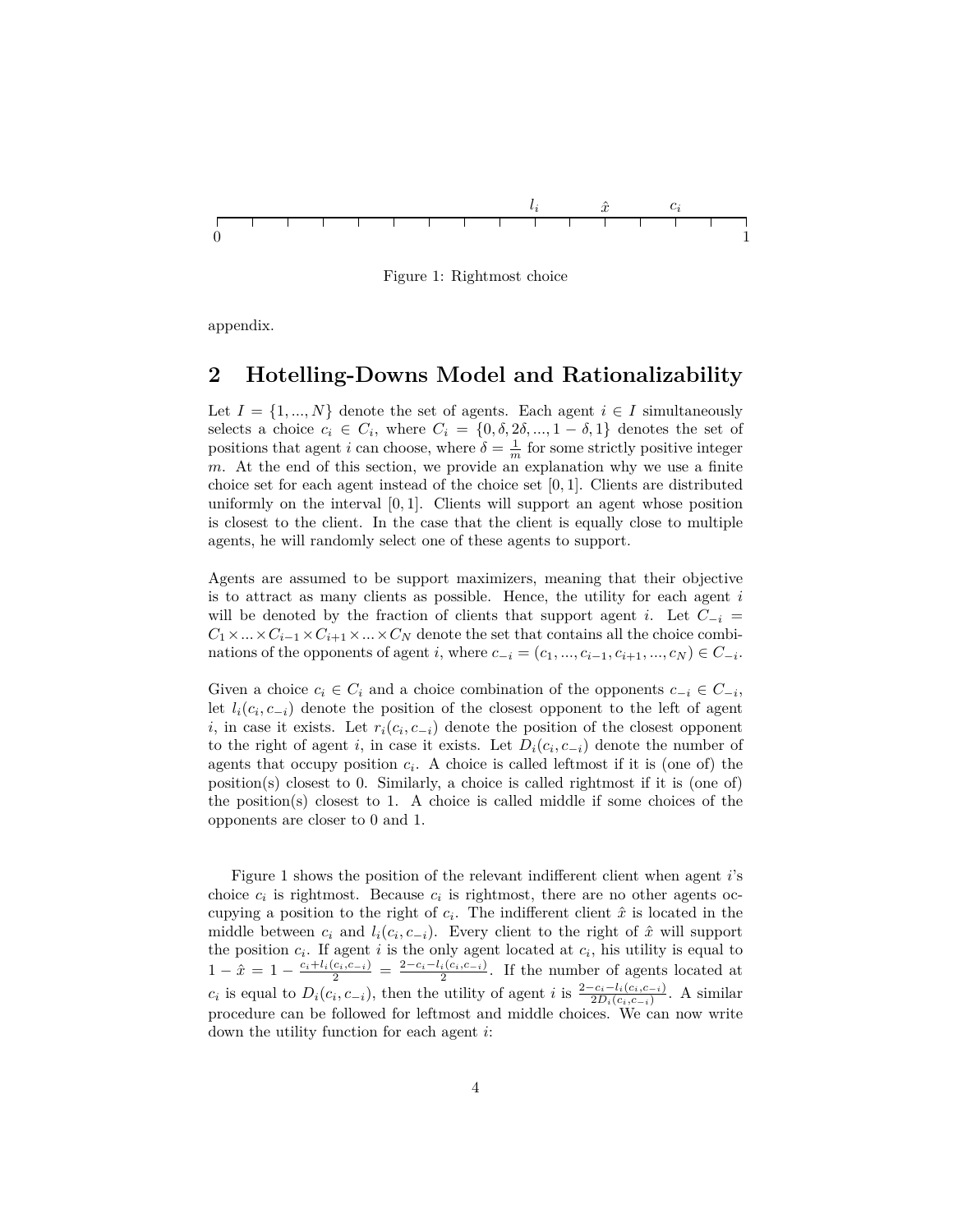$$
u_i(c_i, c_{-i}) = \begin{cases} \frac{2-c_i - l_i(c_i, c_{-i})}{2D_i(c_i, c_{-i})} & \text{if } c_i \text{ is rightmost} \\ \frac{r_i(c_i, c_{-i}) - l_i(c_i, c_{-i})}{2D_i(c_i, c_{-i})} & \text{if } c_i \text{ is middle} \\ \frac{c_i + r_i(c_i, c_{-i})}{2D_i(c_i, c_{-i})} & \text{if } c_i \text{ is leftmost} \\ \frac{1}{N} & \text{if all agents are positioned at } c_i \end{cases}
$$

Each agent *i* can motivate his choice by forming a belief about the opponents' choice combinations  $C_{-i}$ . A belief for agent *i* is a probability distribution  $b_i$ over the set *C*−*<sup>i</sup>* . For every choice combination of the opponents *c*−*<sup>i</sup>* , the belief  $b_i(c_{-i})$  denotes the probability that agent *i* assigns to the event that this particular choice combination is indeed chosen by the opponents. We only consider point beliefs. That is, we only consider beliefs where  $b_i(c_{-i}) = 1$ , for some opponents' choice combination  $c_{-i}$ . Expected utility can be denoted as  $u_i(c_i, b_i) = \sum_{c_{-i} \in C_{-i}} b_i(c_{-i})u_i(c_i, c_{-i})$ . A choice is optimal for an agent if it maximizes his utility for some belief.

**Definition 1.** *A choice*  $c_i \in C_i$  *is optimal for agent i given a belief*  $b_i$  *if*  $\forall$   $c_i^* \in C_i$ *Ci,*

$$
u_i(c_i, b_i) \ge u_i(c_i^*, b_i).
$$

*If*  $c_i \in A_i \subseteq C_i$  *and the above inequality holds for every*  $c_i^* \in A_i$ *, then*  $c_i$  *is optimal in A<sup>i</sup> for the belief b<sup>i</sup>*

We will now explain why we assume a finite set of choices for the agents. The utility functions of the agents are not continuous. If the choice set of each agent *i* would be infinite, such as  $C_i = [0, 1]$ , we would run into problems. We would then be unable to answer even the most basic questions, such as which choice or choices are optimal for a belief. For example, assume there are two agents and consider the belief  $b_1$  where  $b_1(0) = 1$ . First consider the case where *C*<sup>1</sup> and *C*<sup>2</sup> are finite sets. Intuitively, choosing the closest position to the right of 0 will yield the largest utility to agent 1. Hence, the choice  $c_1 = \delta$  would be the optimal choice for this belief. Now consider the case where  $C_1 = C_2 = [0, 1]$ . The closest choice to the right of  $0$  does not exists, as for any choice  $c_1$  close to 0, there exists a choice  $c'_1$  closer to 0. As a result, there exists no optimal choice for this belief.

The following inductive procedure resembles Pearce's (1984) procedure to find the rationalizable choices, adapted for point beliefs.

**Definition 2.** Let  $P_i(0) = C_i$  for all  $i \in I$ . Then  $P_i(k)$  is inductively defined *for*  $k = 1, 2, \ldots$  *by*  $P_i(k) = \{c_i \in P_i(k-1): \text{ there exists a point belief } b_i \text{ over the } i \in \mathbb{Z} \}$ *set*  $P_{-i}(k-1)$  *such that*  $c_i$  *is optimal in*  $P_i(k-1)$  *given*  $b_i$ *}. The set of point rationalizable choices for agent i is then*  $P_i = \bigcap_{k=1}^{\infty} P_i(k)$ .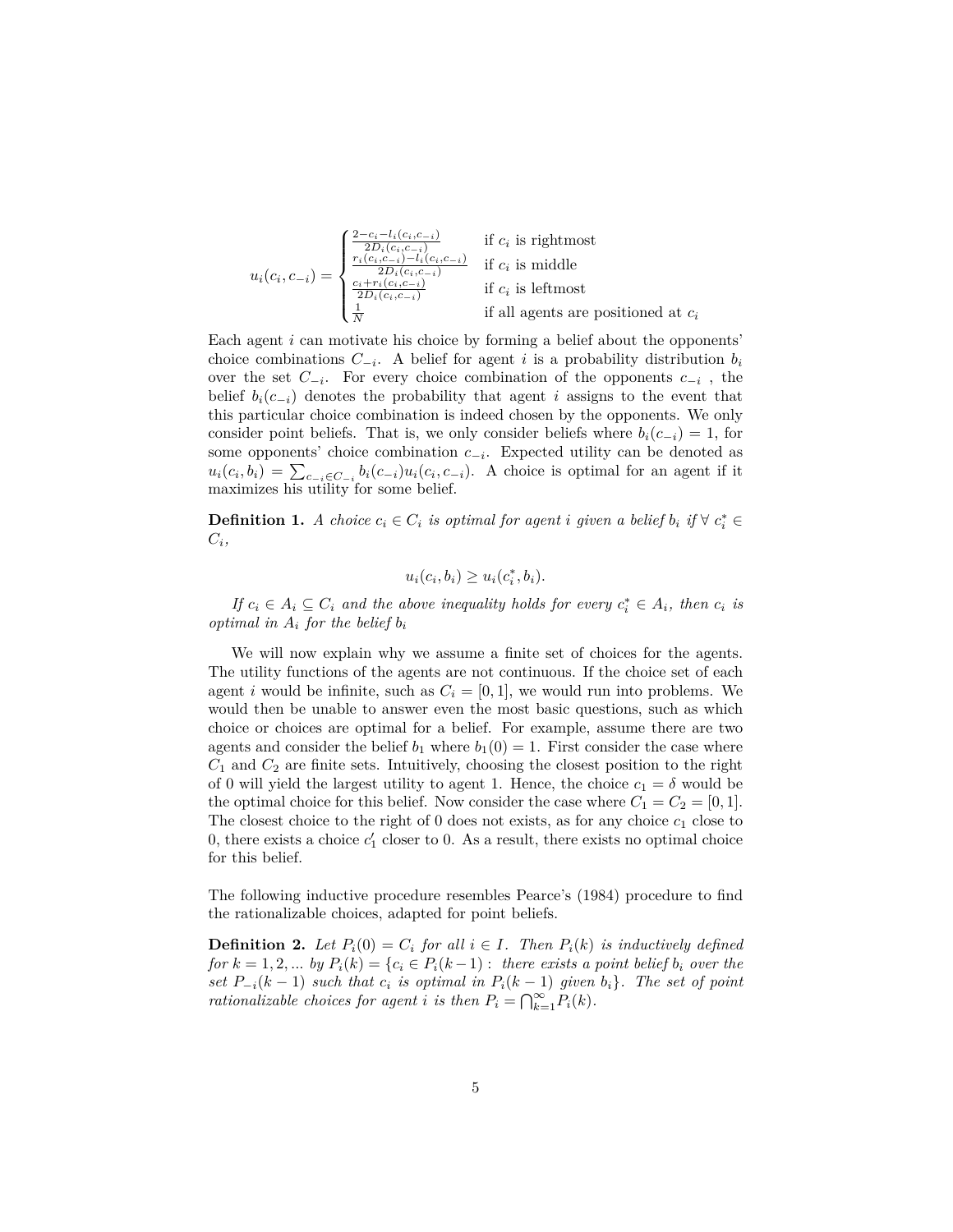

Figure 2: Beliefs diagram

## **3 Results for the Static Hotelling-Downs Model**

The next theorem uses a ceiling function. The ceiling function  $\lceil a \rceil$  returns the smallest value *b* bigger or equal to *a* such that *b* is a multiple of  $\delta$ .

**Theorem 1.** *Suppose there are N agents and let*  $\delta \leq \frac{1}{3(N-3)+6}$ *. Then*  $\forall i \in I$ *,* 

$$
P_i = \left\{ \left\lceil \frac{1 - (N - 1)\delta}{2N - 2} \right\rceil, ..., 1 - \left\lceil \frac{1 - (N - 1)\delta}{2N - 2} \right\rceil \right\} \text{ if } N \in \{2, 3\}
$$

$$
P_i = \left\{ \left\lceil \frac{1 - (N - 2)\delta}{2N - 2} \right\rceil, ..., 1 - \left\lceil \frac{1 - (N - 2)\delta}{2N - 2} \right\rceil \right\} \text{ if } N \ge 4
$$

An immediate result from this theorm is that the set of point rationalizable choices grows as the number of agents increases. With 2 agents, we are able to use the fact that as long as  $k \leq \frac{1}{\delta} \cdot \left[\frac{1-\delta}{2}\right]$ , in each round  $P_i(k)$ , the choice  $k\delta$  is strictly dominated by the choice  $(k+1)\delta$ . A similar result is true at the other side of the line. As a result, only the middle choice(s) survive(s) the iterative procedure. With 3 agents or more however, this is no longer true.

For example, consider 3 agents and  $\delta = 0.1$ . The point rationalizable choices for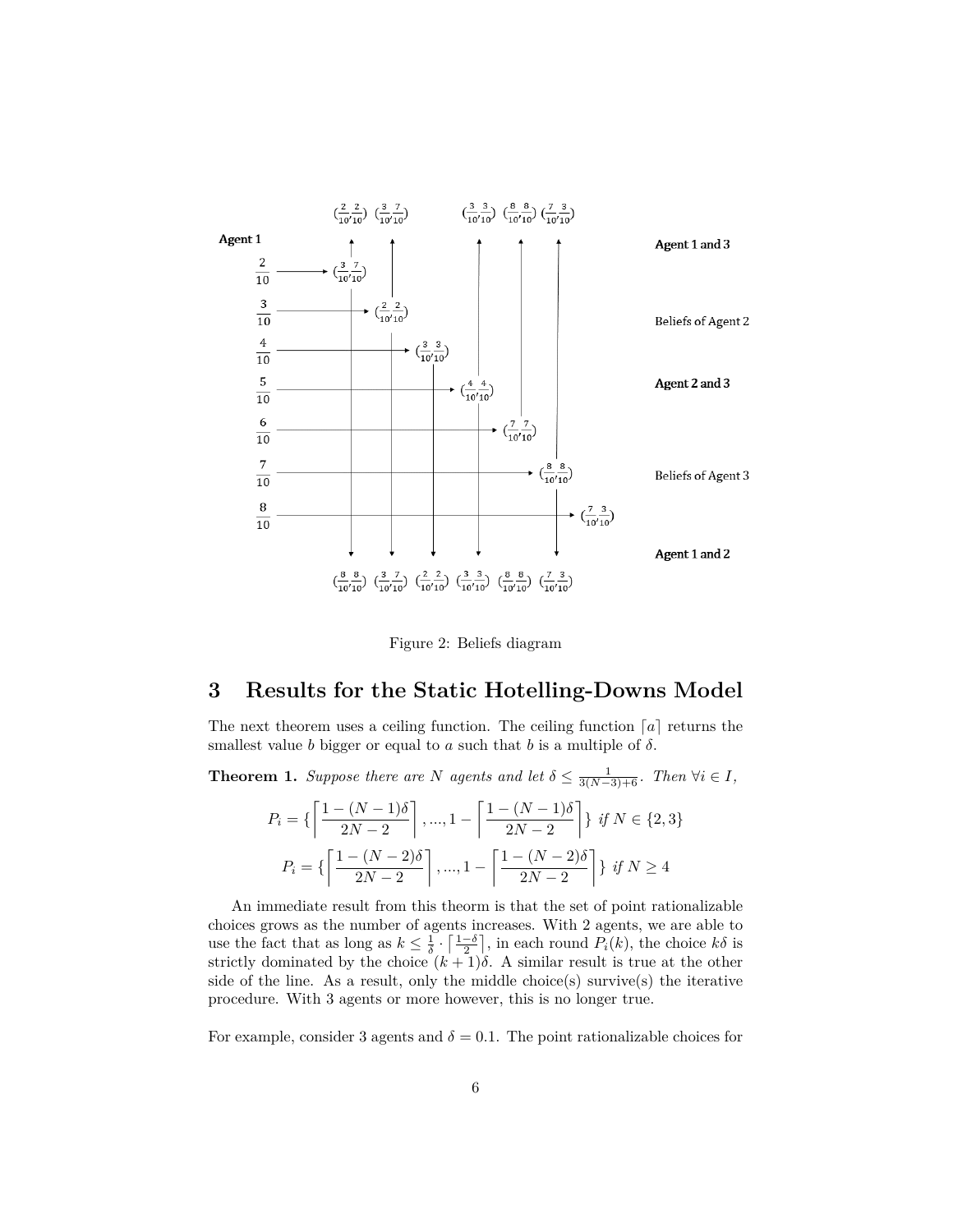| Number of agents | set of point ratio-<br>nalizable choices  |
|------------------|-------------------------------------------|
| $\overline{2}$   | $\{\frac{1}{2}\}\$                        |
| 3                | $[\frac{1}{4}, \frac{3}{4}]$              |
| $\overline{4}$   | $[\frac{1}{6}, \frac{5}{6}]$              |
| $\overline{5}$   | $[\frac{1}{8}, \frac{7}{8}]$              |
| 6                | $\left[\frac{1}{10}, \frac{9}{10}\right]$ |
| 7                | $\left[\frac{1}{12},\frac{11}{12}\right]$ |
| 8                | $\left[\frac{1}{14},\frac{13}{14}\right]$ |
| N                | $\frac{1}{2N-2}, \frac{2N-3}{2N-2}$       |

Table 1: Point rationalizable choices when *δ* approaches 0

each agent are then given by  $\left\{ \left\lceil \frac{1-2\delta}{4} \right\rceil, ..., 1-\left\lceil \frac{1-2\delta}{4} \right\rceil \right\} = \left\{ \frac{2}{10}, \frac{3}{10}, \frac{4}{10}, \frac{5}{10}, \frac{6}{10}, \frac{7}{10}, \frac{8}{10} \right\}.$ A beliefs diagram (Perea (2012)) helps to visually show the reasoning of each agent in a game. The arrows represent the beliefs of an agent. For example, consider the arrow from agent 1 with the choice  $\frac{2}{10}$  going to the choice pair  $\left(\frac{3}{10}, \frac{7}{10}\right)$  of agent 2 and 3. This arrow represents that choice  $\frac{2}{10}$  of agent 1 is supported by the belief that agent 2 chooses  $\frac{3}{10}$  and agent 3 chooses  $\frac{7}{10}$ . This is a first order belief of agent 1 that supports his choice of  $\frac{2}{10}$ . By following the arrows, we can also find the higher order beliefs. The choice  $\frac{2}{10}$  of agent 1 is supported by the second-order belief that agent 2 believes that agent 1 and 3 choose  $\frac{2}{10}$  and that agent 3 believes that agent 1 and 2 choose  $\frac{8}{10}$ . Continuing this way ad infinitum would give us the belief hierarchy of agent 1 that supports his choice  $\frac{2}{10}$ . Similarly, we can construct belief hierarchies that support the choices  $\frac{3}{10}, \ldots, \frac{8}{10}$  of agent 1 or of a different agent. All these belief hierachies express common belief in rationality, because this belief diagram only consists of the choices in  $P_i = \{\frac{2}{10}, \frac{3}{10}, \frac{4}{10}, \frac{5}{10}, \frac{6}{10}, \frac{7}{10}, \frac{8}{10}\}\.$  Hence, these belief hierarchies support the point rationalizable choices.

We are particularly interested in the point rationalizable choices if  $\delta$  approaches 0. When  $N \geq 2$  and  $\delta$  approaches zero, the point rationalizable choices are given by  $\left[\frac{1}{2N-2}, \ldots, \frac{2N-3}{2N-2}\right]$ . Table 1 shows the point rationalizable strategies for the first  $8$  agents when  $\delta$  approaches zero. It is immediately evident that as N increases, the range of point rationalizable choices also increases. When *N* becomes very large, the set of point rationalizable choices approaches the interval  $(0, 1)$ .

Eaton and Lipsey (1975) found the same result as we did for two agents. In the pure Nash equilibrium, both agents are located at the center of the line, equivalent to the minimal differentiation result of Hotelling. For three agents, Eaton and Lipsey do not find any equilibrium. However, Shaked (1982) found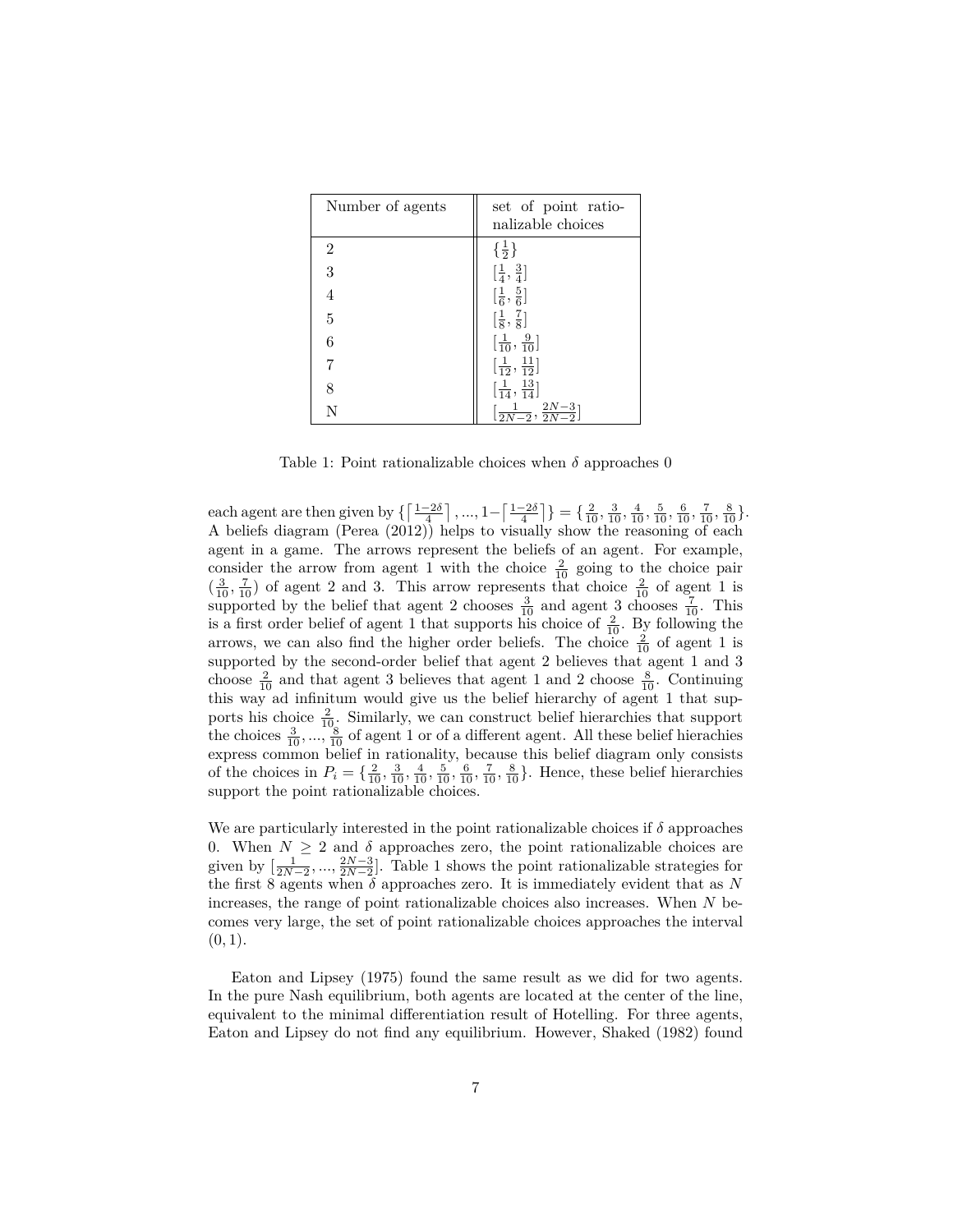a mixed Nash equilibrium where each agent places equal probability on all the choices in  $\left[\frac{1}{4}, \frac{3}{4}\right]$ . This result is similar to the point rationalizable choices for three agents when  $\delta$  approaches 0, where  $P_i = \left[\frac{1}{4}, \frac{3}{4}\right]$ . For four agents, Eaton and Lipsey find the unique equilibrium where agent 1 and 2 are located on  $\frac{1}{4}$ , and agent 3 and 4 are located at  $\frac{3}{4}$ . With four agents, the point rationalizable choices for each agent *i* are given by  $\left[\frac{1}{6},\ldots,\frac{5}{6}\right]$ . For five agents, Eaton and Lipsey find the unique equilibrium where agent 1 and 2 are located at  $\frac{1}{6}$ , agent 3 is located at the middle of the line, and agent 4 and 5 are located at  $\frac{5}{6}$ .

For six agents onward the equilibrium is no longer unique. The equilibrium with minimum product differentiation is given by agent 1 and 2 locating at  $\frac{1}{8}$ , agent 3 and 4 locating at the middle of the line, and agent 5 and 6 locating at  $\frac{7}{8}$ . The equilibrium with maximum product differentiation maximizes the distance between agent 3 and 4 by placing agent 3 on  $\frac{3}{8}$  and agent 4 at  $\frac{5}{8}$ . The point rationalizable choices for each agent *i* with 6 agents is given by  $\left[\frac{1}{10}, \ldots, \frac{9}{10}\right]$ . The main difference is that the position of the outer agents in the Nash equilibria of Eaton and Lipsey is further from the edge of the line than the point rationalizable choices closest to the edges of the line.

# **4 Sequential Hotelling-Downs Model with Three Agents**

In this section, three agents will sequentially choose a position. Agent 1 will first choose a position, and the other agents observe the choice of agent 1. Next, agent 2 will choose a position, and lastly agent 3 observes this decision of agent 2 and chooses a position afterwards. Instead of a finite choice set, each player can now choose a position in [0*,* 1]. However, there must be a minimum distance  $\delta$  between the positions. Because at every information set there is exactly one agent active and this agent knows the choices that have been made by the other agents in the past, this is a game with perfect information. Backwards induction is a reasonable concept to apply here.

However, if we have 3 agents in the model, a problem arises. We could start by taking the perspective of the last agent, and compute the optimal choice for each combination of  $c_1$  and  $c_2$ . Assuming that  $c_1 < c_2$ , agent 3 can either choose the position just to the left of  $c_1$ , in between  $c_1$  and  $c_2$ , or just to the right of agent 2. Whenever it is optimal for agent 3 to position in between  $c_1$ and  $c_2$ , any choice  $c_3 \in [c_1 + \delta, c_2 - \delta]$  will be optimal. However, this choice  $c_3$ does have an impact on the utility of agent 1 and agent 2. Authors have dealt with this issue in different ways. In Prescott and Visscher (1987) and Palfrey (1984), agent 1 and 2 would assume that agent 3 will locate at  $\frac{c_1+c_2}{2}$ , whereas in Rothschild (1976) agent 1 assumes that  $c_3 = c_1 + \delta$  and agent 2 assumes that  $c_3 = c_2 - \delta$ . That is, Rothschild assumes that an agent believes that each opponent will choose the worst possible position for him, in case he is indifferent.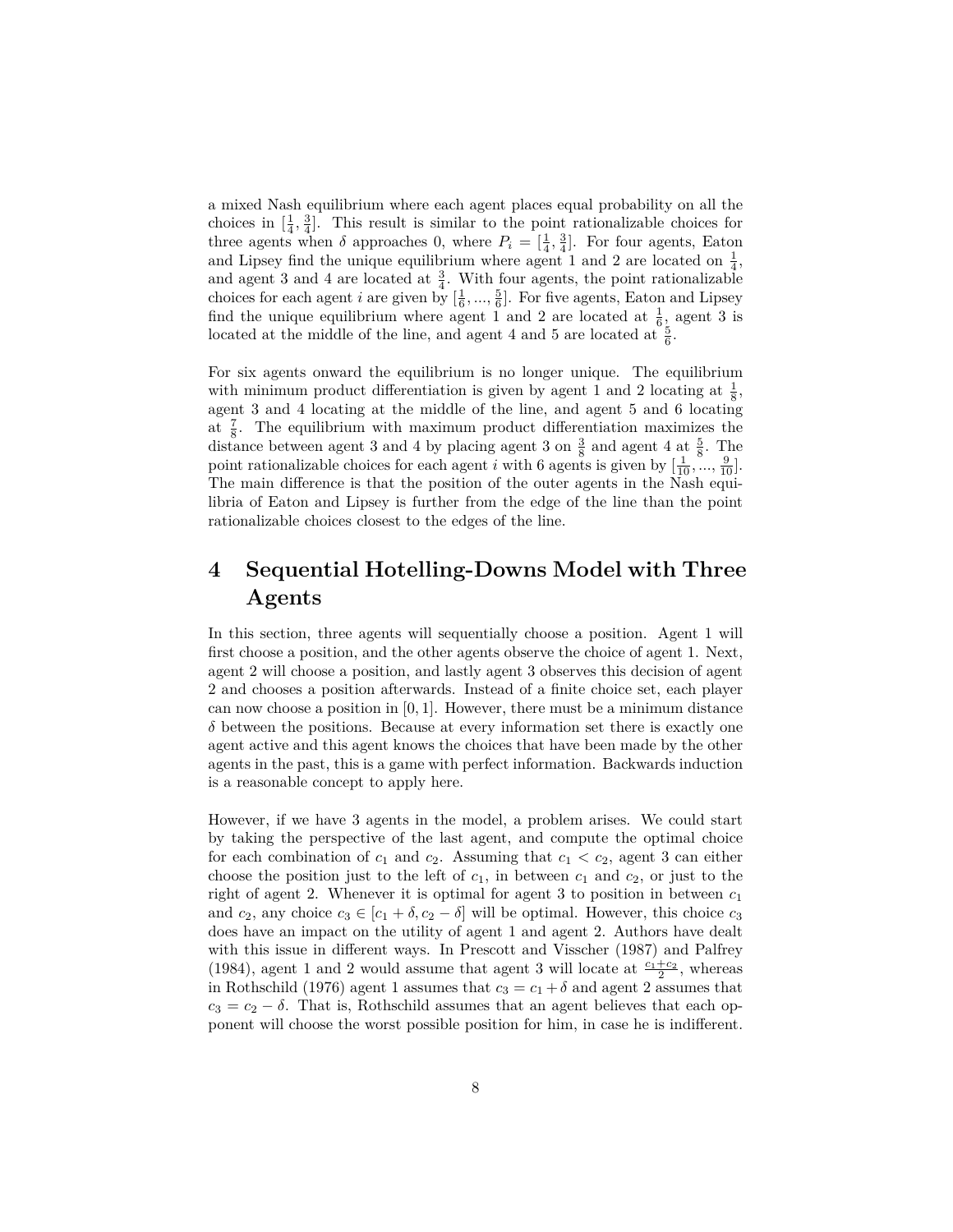

Figure 3: Optimal choice(s) for agent 3

We make an assumption similar to that of Prescott and Visscher.

When agent 3 is indifferent between some choices, we apply the principle of insufficient reason to determine the utility of agent 1 and agent 2. As an example, assume that  $c_2 > c_1$  and that agent 3's optimal choice is to choose a middle location. Then any choice in  $[c_1 + \delta, c_2 - \delta]$  is optimal for agent 3. With the principle of insufficient reason, we assume that each of these choices is equally likely to occur. The utility of agent 2 can then be calculated as  $u_2 = \frac{1}{(c_2-\delta)-(c_1+\delta)} \int_{c_1+\delta}^{c_2-\delta} \frac{2-c_2-c_3}{2} dc_3 = 1 - \frac{3}{4}c_2 - \frac{1}{4}c_1$ . Similarly, we have  $u_1 = \frac{3}{4}c_1 + \frac{1}{4}c_2$ . This is the same utility that agent 1 and 2 would receive when agent 3 would choose  $c_3 = \frac{c_1+c_2}{2}$ .

If agent 3 is indifferent between a leftmost and rightmost position, then  $c_1 - \frac{\delta}{2} =$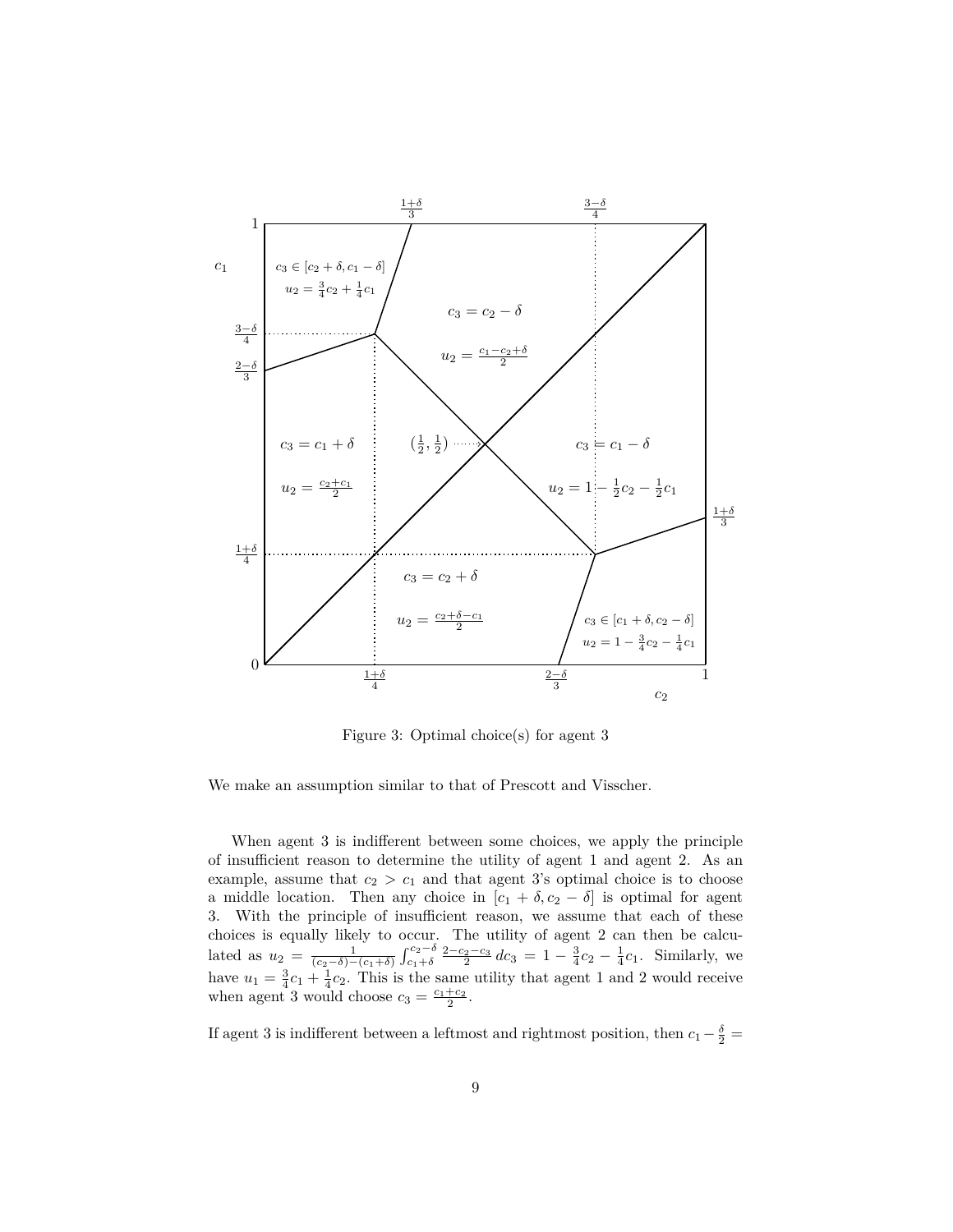

Figure 4: Best response function of agent 2

 $1 - c_2 - \frac{\delta}{2}$ , which implies  $c_2 = 1 - c_1$  and  $u_1 = \frac{1}{2} \frac{c_1 + (1 - c_1)}{2} + \frac{1}{2} \frac{1 - c_1 - c_1 + \delta}{2} = \frac{1}{2} - \frac{1}{2}c_1 + \frac{\delta}{4}$  and  $u_2 = \frac{1}{2} \frac{2 - (1 - c_1) - c_1}{2} + \frac{1}{2} \frac{1 - c_1 + \delta - c_1}{2} = \frac{1}{2} - \frac{1}{2}c_1 + \frac{\delta}{4}$ if agent 3 is indifferent between choosing a middle location and a rightmost or leftmost position, then by the principle of insufficient reason, the utility of agent 1 and 2 can be calculated as  $u_2 = 1 - \frac{3}{4}c_2 - \frac{1}{4}c_1$  and  $u_1 = \frac{3}{4}c_1 + \frac{1}{4}c_2$ , because there are an infinite number of positions between  $c_1 + \delta$  and  $c_2 - \delta$ .

Figure 3 shows the optimal choice for agent 3 for any combination  $(c_1, c_2)$ . The figure consist of 6 regions. For example, if  $c_1 < c_2$  and both  $c_1$  and  $c_2$  are relatively small, then agent 3's optimal choice is then to position just a little to the right of agent 2, which is denoted by  $c_2 + \delta$ . Similarly,  $c_3 = c_1 - \delta$  if  $c_1$  and  $c_2$  are relatively big. The optimal choice of agent 3 is not always unique. If  $c_1$  is small and  $c_2$  is large, then any choice  $c_3 \in [c_1 + \delta, c_2 - \delta]$  is an optimal choice for agent 3. The other three regions are similar, but then  $c_2 < c_1$  instead of  $c_1 < c_2$ .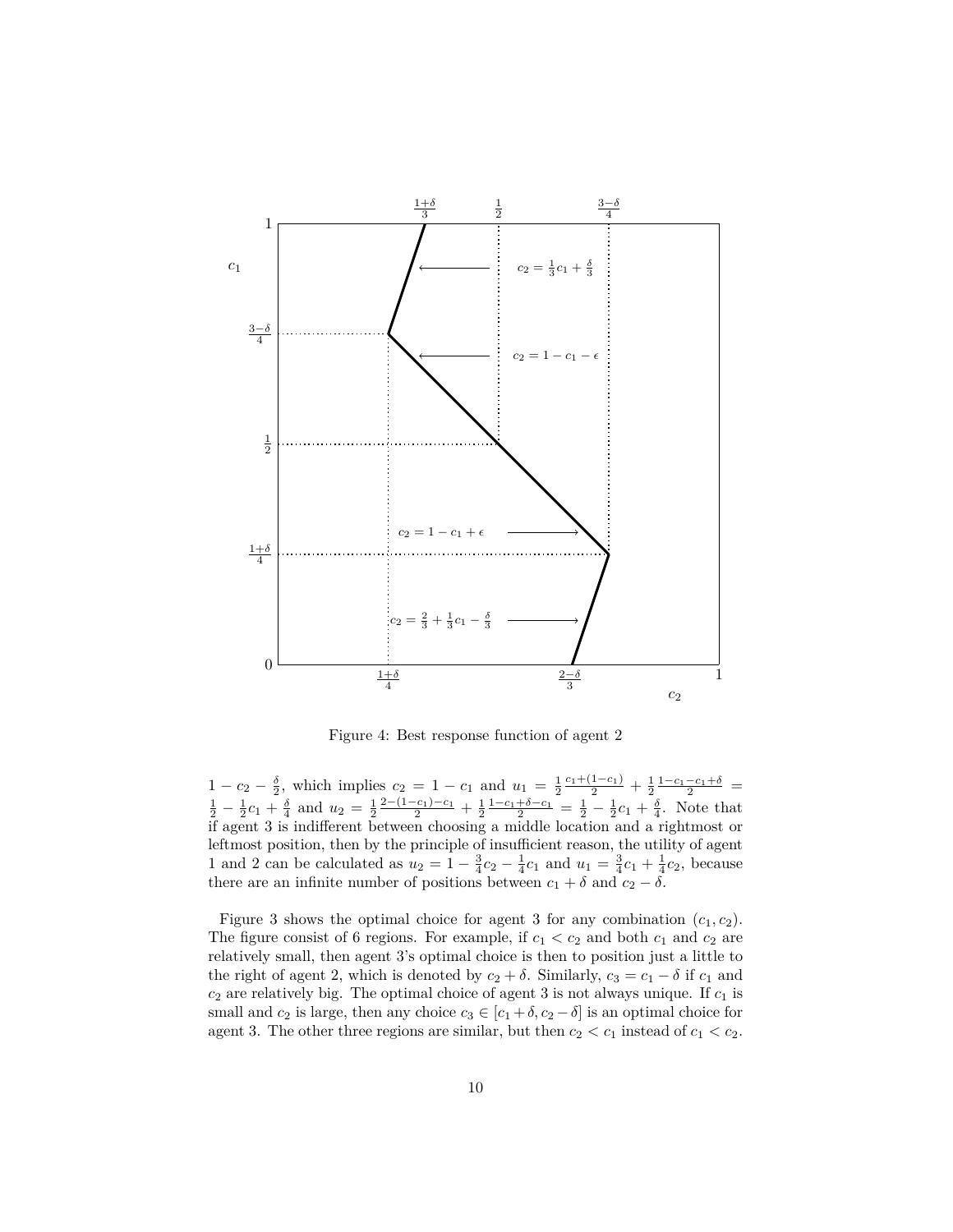Agent 3 can be indifferent between even more choices, for example, at the point  $(\frac{1+\delta}{4}, \frac{3-\delta}{4})$ , agent 3 is indifferent between  $c_3 = c_1 - \delta$ ,  $c_3 \in [c_1 + \delta, c_2 - \delta]$ , and  $c_3 = c_2 + \delta$ .

Next, we can take the perspective of agent 2. In each region, we can calculate the utility of agent 2. This has also been depicted in figure 3. For example, if agent 1 chooses  $0 < c_1 < \frac{1+\delta}{4}$ , then choosing  $c_2 = 0$  is clearly not optimal. As long as  $c_2 < c_1$  agent 3 will choose  $c_3 = c_1 + \delta$  and  $u_2 = \frac{c_1+c_2}{2}$ . Hence, the optimal choice for agent 2 in this region is  $c_2 = c_1 - \delta$ . Similarly, in the region where  $c_3 = c_2 + \delta$ , agent 2 should choose the maximum permitted value of  $c_2$ , which is a value slightly smaller than  $c_2 = \frac{2}{3} + \frac{1}{3}c_1 - \frac{5}{3}$ . Lastly, in the region where  $c_3 = [c_1 + \delta, c_2 - \delta]$ , agent 2 should choose the minimum permitted value of  $c_2$ , which is  $c_2 = \frac{2}{3} + \frac{1}{3}c_1 - \frac{3}{3}$ . Next, agent 2 will select the choice that gives him the highest utility given some *c*1.

The main result can be summarized by figure 4. Let  $0 \leq c_1 \leq \frac{1}{2}$ . For low values of *c*1, agent 3 will not choose to position to the left of agent 1, no matter what agent 2 chooses. Agent 2's best response is to choose  $c_2 = \frac{2}{3} + \frac{1}{3}c_1 - \frac{5}{3}$ . what agent 2 chooses. Agent 2's best response is to choose  $c_2 = \frac{1}{3} + \frac{1}{3}c_1$   $\frac{1}{3}$ .<br>This is the minimum  $c_2$  such that choosing a middle position is optimal for agent 3. Agent 1's utility is then  $u_1 = \frac{c_1 + \frac{c_1 + c_2}{2}}{2} = \frac{1}{6} + \frac{5}{6}c_1 - \frac{\delta}{12}$ . If  $c_1$  is high enough, then agent 2 can choose a position  $1 - c_1 + \epsilon$  such that agent 3 will position to the left of agent 1, which leaves agent 2 with half of the total market share. Here  $\epsilon$  should be interpreted as a strictly positive and very small number, much smaller than  $\delta$ . Agent 2 should not position exactly at  $1 - c_1$ , because then agent 3 is indifferent between positioning just to the left of agent 1 and just to the right of agent 2. Agent 1's utility can then be denoted as  $u_1 = \frac{c_2-c_3}{2} = \frac{1-c_1+\epsilon-c_1+\delta}{2} = \frac{1}{2}-c_1-\frac{\delta}{2}-\frac{\epsilon}{2}$ . We have a similar response of agent 2 when  $\frac{1}{2} \leq c_1 \leq 1$ .

With the best response function of agent 2, we can calculate the utility of agent 1 for each  $c_1$ . This has been depicted in figure 5. The utility of agent 1 is initially increasing until  $c_1 = \frac{1+\delta}{4}$ . This is because for low values of  $c_1$ ,  $c_2 = \frac{2}{3} + \frac{1}{3}c_1 - \frac{5}{3}$ , and agent 3 will choose a middle position. However, for larger values closer to the middle of line, agent 2 is able to choose a position such that agent 3 will choose to position just to the left of agent 1. Agent 1 should avoid this from happening and select the largest  $c_1$  such that this does not happen. This is the choice  $c_1 = \frac{1+\delta}{4}$ . By symmetry, the other optimal choice of agent 1 is the choice  $c_1 = \frac{3-\delta}{4}$ .

**Theorem 2.** *By backwards induction, agent 1 will choose*  $c_1 \in \{\frac{1+\delta}{4}, \frac{3-\delta}{4}\},\$ *agent 2 then chooses*  $c_2 = 1 - c_1$  *and agent 3 is indifferent between choosing*  $c_3 = \min(c_1, c_2) - \delta$ *, any position*  $c_3 \in [\min(c_1, c_2) + \delta, \max(c_1, c_2) - \delta]$ *, and*  $c_3 = \max(c_1, c_2) + \delta$ 

If  $\delta$  approaches zero, Theorem 2 implies that  $c_1 \in \{\frac{1}{4}, \frac{3}{4}\}, c_2 = 1 - c_1$ , and firm 3 is indifferent between any position in between  $c_1$  and  $c_2$ . The utility of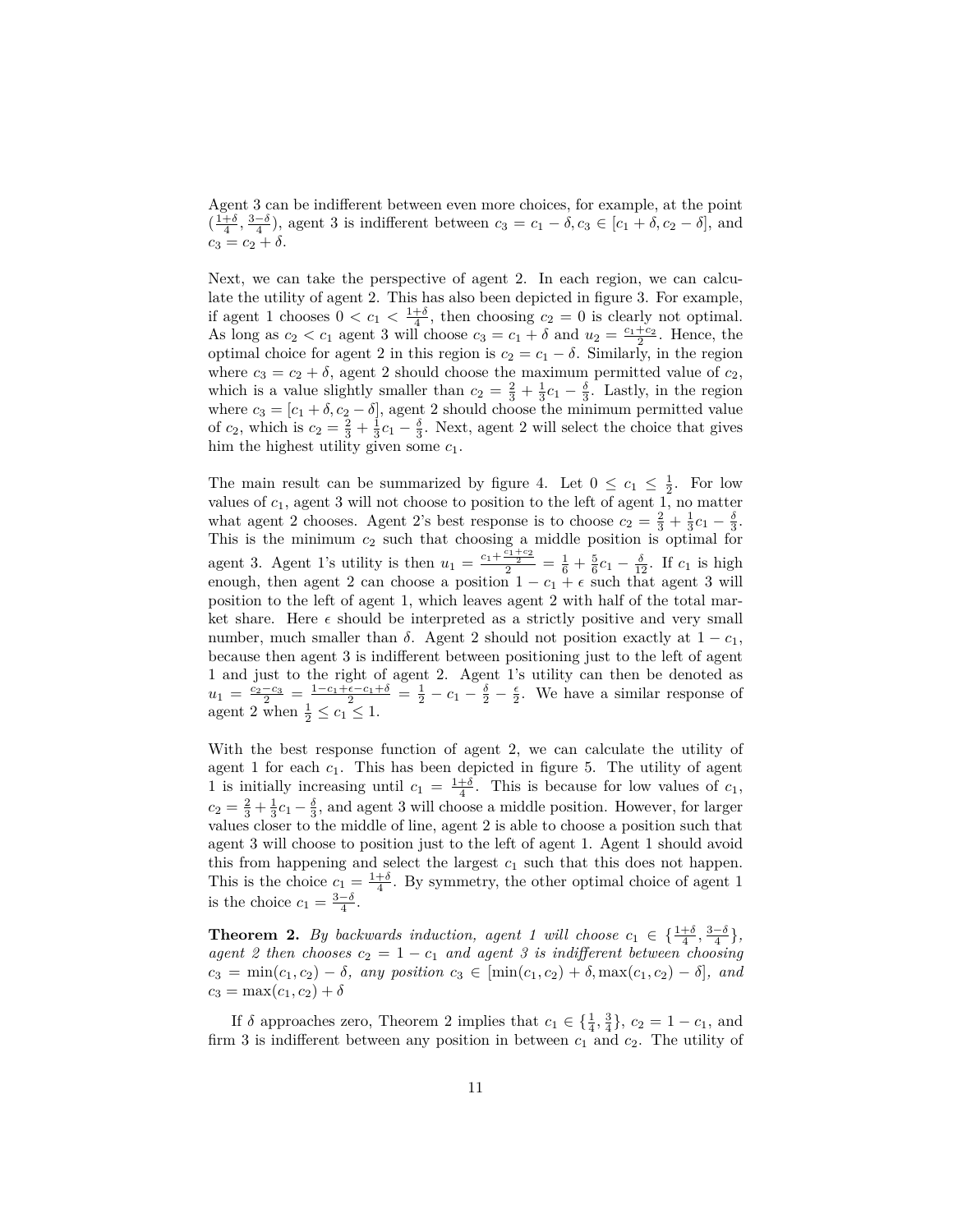

Figure 5: Utility of agent 1 for each *c*<sup>1</sup>

agent 1 and 2 is  $\frac{3}{8}$ , whereas the utility of agent 3 is  $\frac{1}{4}$ . From the previous section, the set of point rationalizable choices for 3 agents when  $\delta$  approaches zero is  $\left[\frac{1}{4}, \frac{3}{4}\right] = \left[\min(c_1, c_2), \max(c_1, c_2)\right]$ . Hence, in the dynamic model, agent 1 and 2 will choose the most extreme positions which were possible under point rationalizability in the static Hotelling-Downs model with three agents. Furthermore, from figure 4 we can observe that agent 2 will always choose a position in  $\left[\frac{1}{4}, \frac{3}{4}\right]$ , no matter what agent 1 chooses. Similarly, from figure 3 we can observe that agent 3 will always choose a position in  $\left[\frac{1}{4}, \frac{3}{4}\right]$  if agent 1 and/or 2 chooses a position in  $\left[\frac{1}{4}, \frac{3}{4}\right]$ .

The minimum degree of product differentiation in the dynamic Hotelling-Downs model is also higher than the static Hotelling-Downs model. Two out of the three agents will be positioned at  $\frac{1}{4}$  and  $\frac{3}{4}$ , and one agent will be positioned at some position between  $\frac{1}{4}$  and  $\frac{3}{4}$ . In the static model, the minimum degree of product differentiation is much lower, because it is possible that all three agents choose the same point rationalizable choice.

Teitz (1968) considered a model with 2 agents, consisting of a leader and a follower. The leader first chooses  $N-1$  positions on the line, and then the follower can choose one position on the line. If the leader is allowed to choose 2 positions on the line, he will choose the positions  $\frac{1}{4}$  and  $\frac{3}{4}$ . This suggests that in our dynamic model, even if agent 1 and 2 would work together, they would end up making the same choice, which is one agent at  $\frac{1}{4}$  and the other agent at  $\frac{3}{4}$ .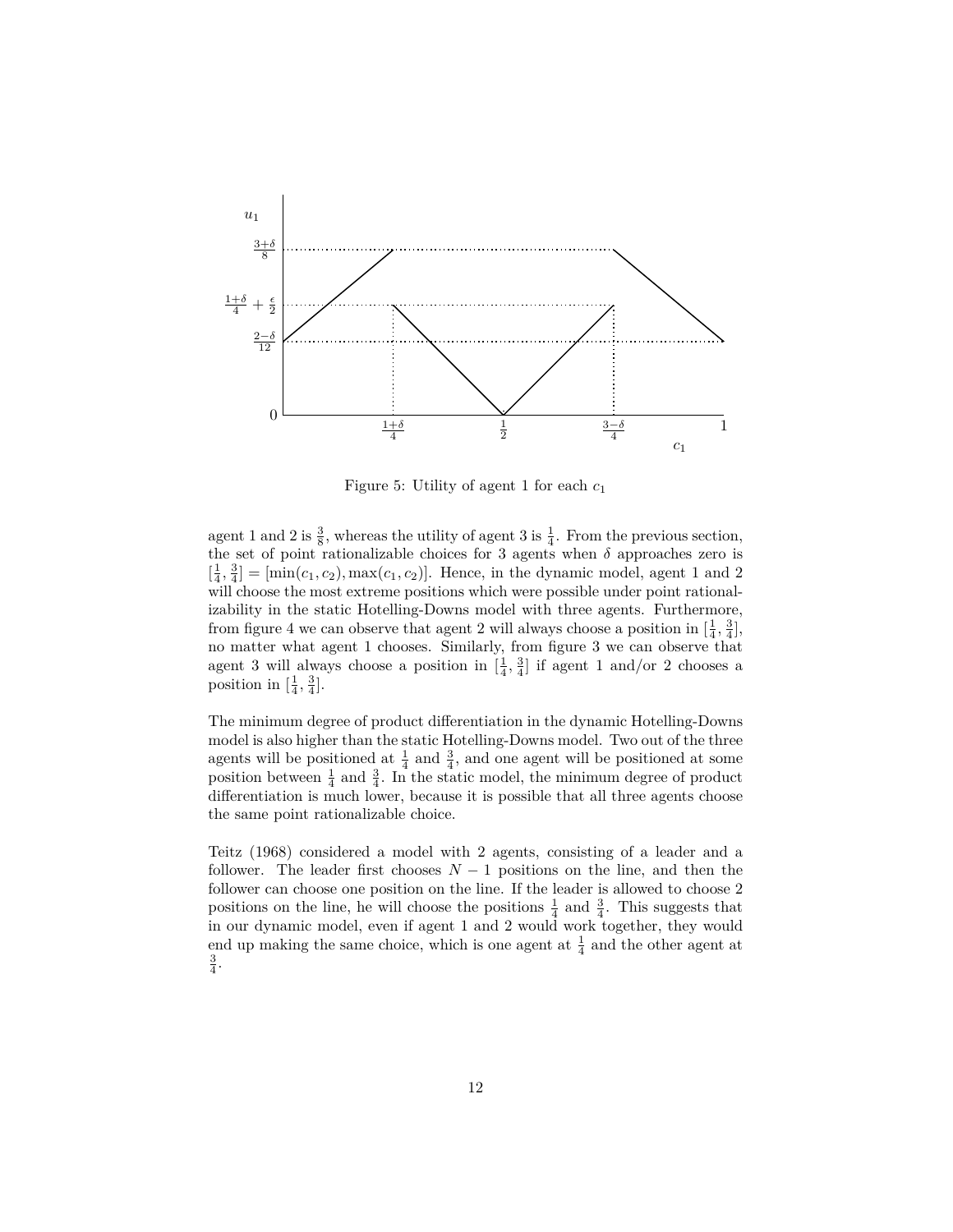## **5 Hotelling-Downs Model with Limited Attraction**

Feldman and Fiat (2016) altered the standard Hotelling-Downs model. In this variation, clients do not necessarily choose the closest agent. Each agent *i* has an attraction region, given by  $\omega$ . Given his position on the line  $c_i$ , he attracts clients in between  $c_i - \frac{\omega}{2}$  and  $c_i + \frac{\omega}{2}$ . A client positioned at *x* on the line will equally divide his support among the agents within  $x-\frac{\omega}{2}$  and  $x+\frac{\omega}{2}$ . If no agent is located within  $x-\frac{\omega}{2}$  and  $x+\frac{\omega}{2}$ , then the client will not support any agent. If we take the perspective of some agent *i*, then the set of opponent agents that attract client *x* can be denoted by  $I_x(c_{-i}) = \{j \in \{1, ..., i-i, i+1, ..., N\} | x \in [c_j - \frac{\omega}{2}, c_j + \frac{\omega}{2}]\}.$ If agent *i* chooses a position  $c_i$  such that  $x \in [c_i - \frac{\omega}{2}, c_i + \frac{\omega}{2}]$ , then we can denote agent *i*'s share of client *x* as

$$
a_{x,i}(c_{-i}) = \frac{1}{|I_x(c_{-i})| + 1}
$$

Assuming a uniform distribution of the clients with density  $f(x) = 1 \,\forall x \in$ [0*,* 1], the utility function of each agent *i* is given by

$$
u_i(c_i, c_{-i}) = \int_{c_i - \frac{\omega}{2}}^{c_i + \frac{\omega}{2}} a_{x,i}(c_{-i}) f(x) dx
$$

If agent *i* chooses in  $\left[\frac{\omega}{2}, 1-\frac{\omega}{2}\right]$ , then we are able to write the utility of agent *i* as  $\int_{c_i - \frac{\omega}{2}}^{c_i + \frac{\omega}{2}} a_{x,i} dx$  instead of  $\int_{c_i - \frac{\omega}{2}}^{c_i + \frac{\omega}{2}} a_{x,i} f(x) dx$ . However, if agent *i* chooses  $c_i = 0$ , then agent *i*'s utility is  $\int_{0-\frac{\omega}{2}}^{0+\frac{\omega}{2}} a_{x,i} f(x) dx = \int_{0}^{\frac{\omega}{2}} a_{x,i} dx$ . If agent *i* chooses  $c_i \in$  $(0, \frac{\omega}{2})$  we cannot omit  $f(x)$ . We characterize the point rationalizable choices, where  $0 \leq \omega < 1$ . Note that for any  $\omega \geq 1$ , an agent can simply locate at the middle of the line, attracting all clients.

**Theorem 3.** *Consider a Hotelling-Downs model with limited attraction and let*  $0 < \omega \leq 1$ *. If the number of agents is odd, then*  $\forall i \in I$ *,* 

$$
P_i = \left[\frac{\omega}{2}, 1 - \frac{\omega}{2}\right].
$$

*If the number of agents is even, then*

$$
if \ 0 < \omega < \frac{1}{3}, \ then, P_i = \left[\frac{\omega}{2}, 1 - \frac{\omega}{2}\right],
$$
\n
$$
if \ \frac{1}{3} < \omega < \frac{1}{2}, \ then, P_i = \left\{\left[\frac{\omega}{2}, 1 - 1.5\omega\right], \left[1.5\omega, 1 - \frac{\omega}{2}\right]\right\},
$$
\n
$$
if \ \frac{1}{2} < \omega < 1, \ then, P_i = \left\{\frac{\omega}{2}, 1 - \frac{\omega}{2}\right\}.
$$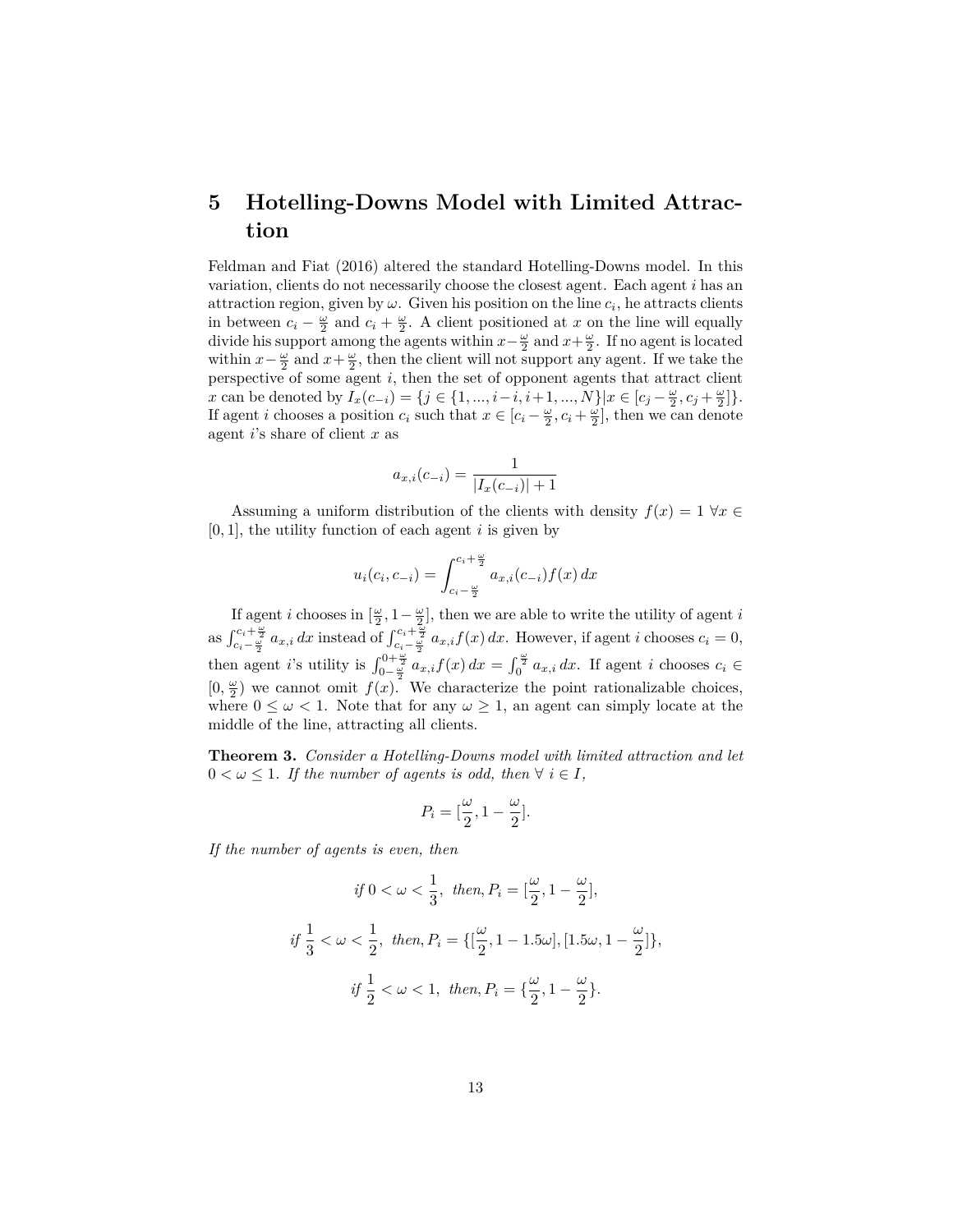

Figure 6: Point rationalizable choices for an odd number of agents

Figure 6 and 7 graphically show the point rationalizable choices for an odd number of agents and an even number of agents respectively. Let us first consider the case for an odd number of agents. Intuitively, a rational agent should not position too close to the end of the line. If it does, it can receive a higher utility by positioning a little bit more in the direction of the center of the line, no matter what the other agents choose. In particular, for any  $\omega$ , the positions  $[0, \frac{\omega}{2})$  and  $(1 - \frac{\omega}{2}, 1]$  are too close to the end of the line for a rational agent.

Furthermore, if  $\omega \leq \frac{1}{3}$ , then any choice in  $\left[\frac{\omega}{2}, \frac{1}{2}\right]$  is optimal for an agent for the point belief that all the opponents are located at  $1 - \frac{\omega}{2}$ . Figure 8 shows a visual example. A similar result is true for the choices of  $\left[\frac{1}{2}, 1 - \frac{\omega}{2}\right]$ . Hence, the set of point rationalizable choices is given by  $\left[\frac{\omega}{2}, 1 - \frac{\omega}{2}\right]$ .

Similarly, if  $\omega > \frac{1}{3}$ , we can show that all the choices in  $\left[\frac{\omega}{2}, 1 - \frac{\omega}{2}\right]$  are optimal for agent *i* for some point belief. Some or all of these choices are motivated by the point belief that half of his opponents are located at  $\frac{\omega}{2}$ , and half of his opponents are located at  $1 - \frac{\omega}{2}$ . Hence, each choice of agent  $\overline{i}$  that is not irrational is rationalizable.

For an odd number of agents, the set of point rationalizable choices is given by  $P_i = \left[\frac{\omega}{2}, 1 - \frac{\omega}{2}\right]$ . We showed that the set of irrational choices expands as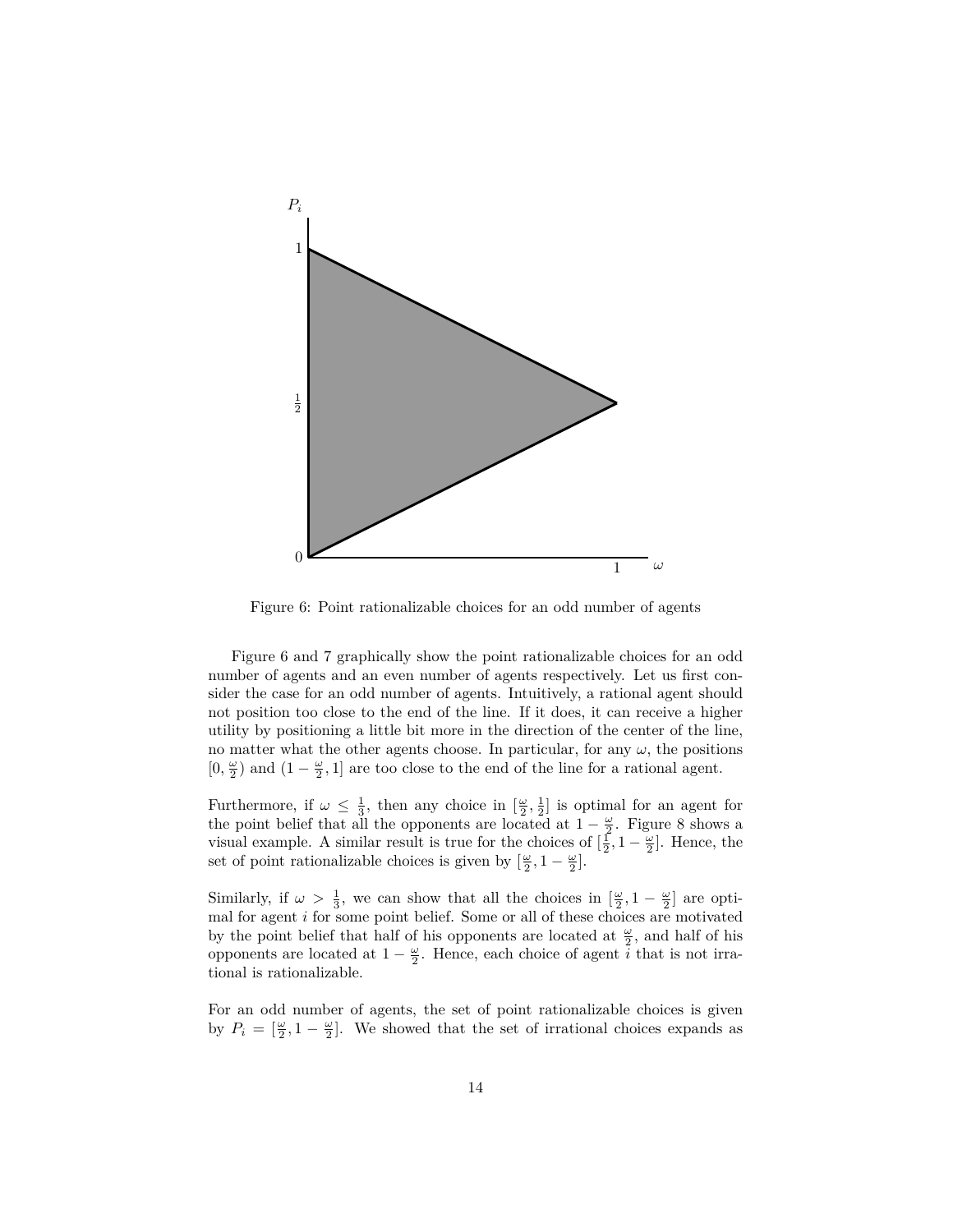

Figure 7: Point rationalizable choices for an even number of agents

*ω* increases, and that each choice that is not irrational, is rationalizable. As a result, the set of point rationalizable choices shrinks as  $\omega$  increases.

For an even number of agents and some agent *i*, the point belief that half of his opponents are located at  $\frac{\omega}{2}$ , and half of his opponents are located at  $1-\frac{\omega}{2}$ does not exist. If  $\frac{1}{3} < \omega < \frac{1}{2}$ , then there does not exist a point belief of agent  $i$  in  $\left[\frac{\omega}{2}, 1 - \frac{\omega}{2}\right] \times \ldots \times \left[\frac{\omega}{2}, 1 - \frac{\omega}{2}\right]$ , such that his choice  $c_i \in (1 - 1.5\omega, 1.5\omega)$  are optimal. Hence, then  $\bar{P}_i = \{\left[\frac{\omega}{2}, 1 - 1.5\omega\right], \left[1.5\omega, 1 - \frac{\omega}{2}\right\}$ . In this model, maximizing utility is equivalent to choosing the position where you share as little clients as possible with other agents. If the attraction interval is large enough, then a rational agent will always attract agents near the middle of the line, no matter what he chooses. Hence, an agent will always be better off not choosing a position located near the middle of the line.

Lastly, for an even number of agents and  $\frac{1}{2} < \omega < 1$ , there does not exist a point belief of agent *i* in  $\left[\frac{\omega}{2}, 1 - \frac{\omega}{2}\right] \times \dots \times \left[\frac{\omega}{2}, 1 - \frac{\omega}{2}\right]$ , such that his choice  $c_i \in (\frac{\omega}{2}, 1 - \frac{\omega}{2})$  is optimal. As a result, his only rationalizable choices are  $\frac{\omega}{2}$  and  $1-\frac{\omega}{2}$ .

Furthermore, the point rationalizable procedure only runs for 1 iteration when we have an odd number of agents and at most 2 rounds for an even number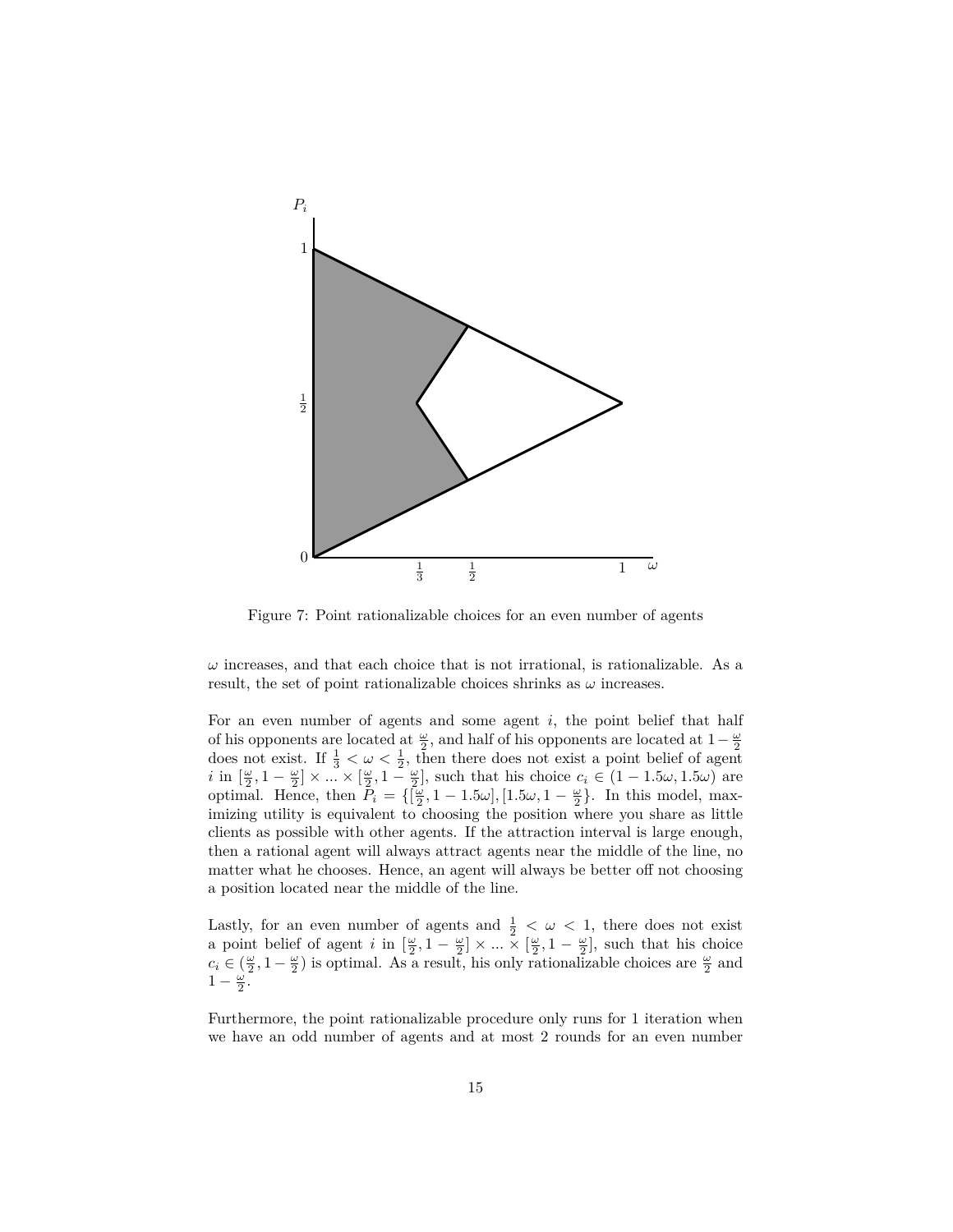

Figure 8: Rationalizable choices when  $\omega = \frac{4}{15} < \frac{1}{3}$ 

of agents. For both an odd and an even number of agents, the set of point rationalizable choices of an agent *i* is decreasing in  $\omega$ , but is not increasing in the number of agents, which was the case for model in Section 3.

## **6 Literature Review**

### **6.1 Rationalizable Choices and Best Response Sets**

Pearce (1984) and Bernheim (1984) independently developed the solution concept of rationalizable choices. The main reason for the development of this concept was that they realized Nash equilibrium can be too restrictive, because it rules out perfectly reasonable choice combinations. Pearce reached his solution by defining an iterative procedure that at each stage eliminates the choices that are not optimal for any independent belief about the opponents choices. The choices that survive this procedure are the rationalizable choices in the game. In a game with two players, beliefs will always be independent. For three or more players, we have independent beliefs if the belief of player *i* about player *j*'s choice is independent from *i*'s belief about player *k*'s choice.

Pearce also defined best response sets, which he used to characterize the rationalizable choices in the game. He showed that the rationalizable choices are exactly those choices that are part of a best response set. We will be using this definition for the static Hotelling model in the appendix. Furthermore, Pearce showed that if a set of choices constitutes a Nash equilibrium, then this set of choices is also rationalizable. The converse is not true, i.e. a set of choices can be rationalizable but does not constitute a Nash equilibrium. Bernheim used the notion of a consistent system of beliefs to define the rationalizable choices in a game. Just like Pearce, he used the assumption that beliefs are independent. He showed that the choices that can rationally be chosen under a consistent system of beliefs are rationalizable. Bernheim introduced the concept of point rationalizability, which restricts to beliefs which assign probability 1 to exactly one choice of the opponents. These probability 1 beliefs are called point beliefs. Point beliefs are always independent, because they place all probability weight on only one choice combination.

Closely related to rationalizability is common knowledge of rationality. This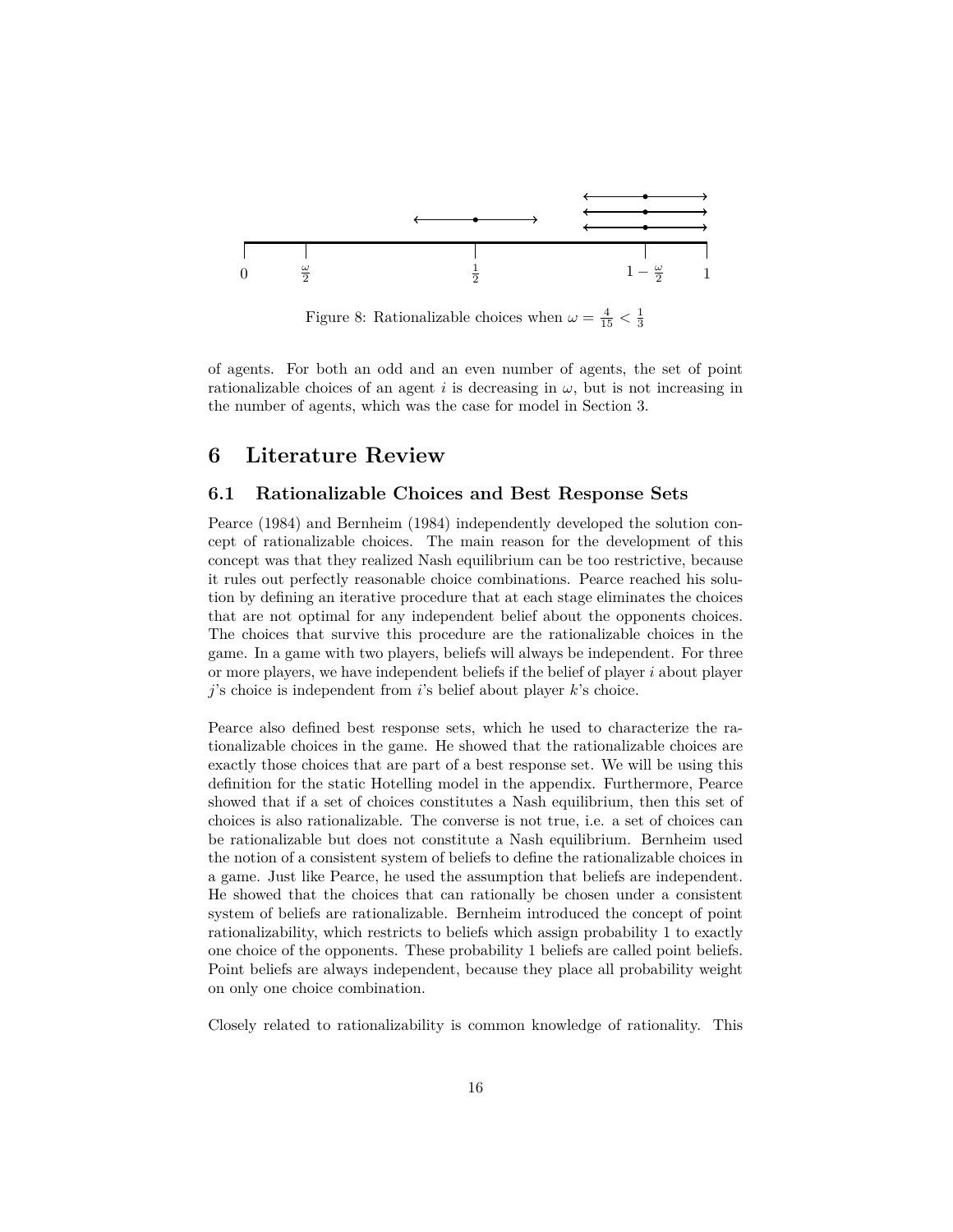concept was introduced by Tan and Werlang (1988). The main difference between rationalizability and common knowledge of rationality is the assumption about the beliefs of the opponents. While rationalizability assumes independent beliefs, common knowledge of rationality allows for correlated beliefs. Just like Pearce, they defined their own iterative procedure. The procedure of Tan and Werlang is called the iterated elimination of strictly dominated choices. In each round, the choices that are not optimal for a correlated belief are eliminated from the game. With the assumption of correlated beliefs, Tan and Werlang (1988) showed that the choices that can rationally be made under common knowledge of rationality are exactly those choices that survive the iterated elimination of strictly dominated choices.

Brandenburger and Dekel (1987) found similar results. They defined the best response sets when beliefs are allowed to be correlated. They used this to define correlated rationalizability, which is different from rationalizability from Pearce and Bernheim. The choices that are selected by correlated rationalizability are equivalent to the choices that are selected by common knowledge of rationality.

### **6.2 Static Hotelling-Downs Models**

Eaton and Lipsey (1975) investigated how robust the minimum differentiation result from the Hotelling model with identical prices is to changes in the model. The main differences between their model and our model are the choice sets and how many agents can occupy a location. In Eaton and Lipsey's model, agents can choose any location in [0*,* 1] and only one agent can occupy a given location. Between each agent there must be a distance of at least  $\delta$ , which is very small relative to the line segment and market. They find at least one Nash equilibrium for any number of agents, except 3 agents. The Nash equilibria up to 5 agents are unique, and from 6 agents onwards there are an infinite number of Nash equilibria. In our model, the choice set is finite and agents are allowed to occupy the same location. Furthermore, we do find a set of point rationalizable choices for any number of agents.

Shaked (1982) wrote a short note about the existence of a mixed strategy Nash equilibrium for the 3 agent Hotelling model with identical prices. He demonstrated that the mixed strategy Nash equilibrium is given by each agent avoiding the extreme quartiles of the line and choosing the remaining locations with equal probability. These consist exactly of all the point rationalizable choices that we find for 3 agents. Hence, in the mixed Nash equilibrium an agent chooses each point rationalizable choice with equal probability.

### **6.3 Sequential Hotelling-Downs Models**

Teitz (1968) introduced a dynamic component of the Hotelling model by introducing a leader and a follower in the model. The leader first chooses *N* positions on the line, the follower observes this and will then choose  $M \leq N$  positions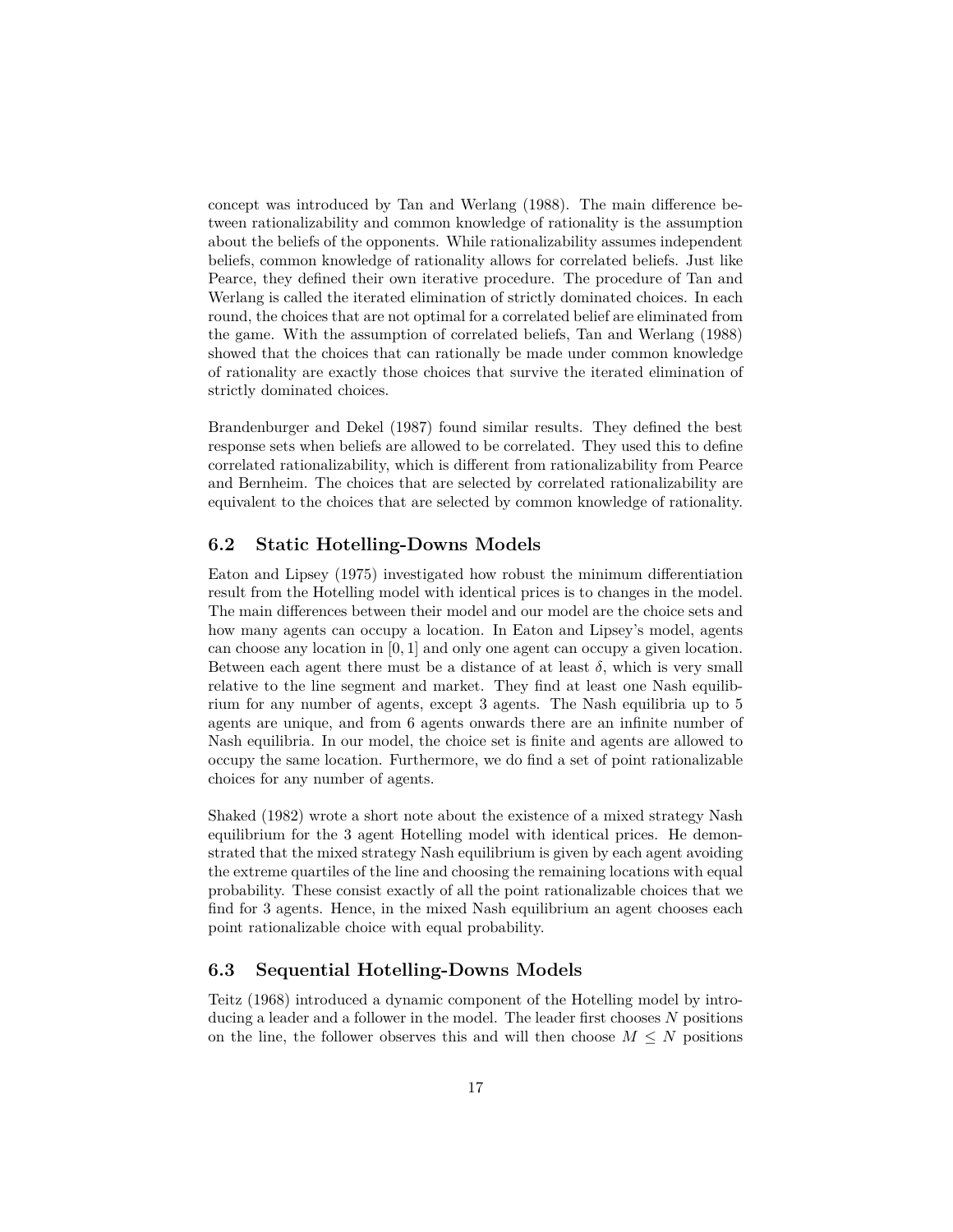on the line. A useful property for the leader is that he can maximize his utility by minimizing the utility of the follower. By backward induction, the leader should choose the positions  $\left(\frac{1}{2N-2}, \frac{3}{2N-2}, \ldots, \frac{2N-3}{2N-2}\right)$ . The first and last position are exactly the extreme choices in the set of point rationalizable choices in our static Hotelling-Downs model. Additionally, the point belief in our model that supports the choice  $\frac{1}{2N-2}$  is given by  $b_i$  where  $b_i(\frac{1}{2N-2}, \frac{3}{2N-2}, ..., \frac{2N-3}{2N-2}) = 1$ .

A dynamic example of Presscot and Visscher (1977) consists of 3 agent. First agent 1 chooses a position, then agent 2, and then agent 3. The backward induction positions that are found is that agent 1 locates at  $\frac{1}{4}$ , agent 2 locates at  $\frac{3}{4}$ , and agent 3 locates between agent 1 and 2. Strictly speaking, agent 3 is indifferent between all the positions between agent 1 and agent 2, just to the left of agent 1, and just to the right of agent 2. Presscot and Visscher assume that agent 3 will position exactly in the middle between agent 1 and 2. This leads to a higher utility to agent 1 and 2 compared to agent 3. They mention that for more than three agents, the method they use for analyzing the 3-agent model becomes impractical. Instead, they focus on a model where the number of agents in the model is endogenous, and there are entry costs for each agent entering the market. In our model, we put more focus on the decision process of each agent, and provide an intuitive reasoning to arrive at the backward induction solution. Dewatripont (1987) showed that the indifference of the last agent plays a big role in the solution for the sequential model of Presscot and Visscher. Dewatripont shows that the last agent can use his indifference to obtain a higher payoff by announcing to the previous agents how he will act when he is indifferent.

Palfrey's (1984) model consists of *N* agents, where agent 1 until *N* −1 simultaneously have to choose a position, and agent *N* will choose a position afterwards. The solution concept that is used for this is called the limit equilibrium. For 3 agents, they find that agent 1 should position at  $\frac{1}{4}$ , agent 2 will position at  $\frac{3}{4}$ , and the assumption is made that agent 3 will then randomly choose a location in between  $\frac{1}{4}$  and  $\frac{3}{4}$ . Then the expected payoff is the highest for the  $\frac{4}{4}$  and  $\frac{4}{4}$ . Then the expected payon is the highest for the first two agents, and the lowest for agent 3. For the general *N* agent model, agent 1 until  $N-1$  should position at  $(\frac{1}{2N-2}, \frac{3}{2N-2}, ..., \frac{2N-3}{2N-2})$  and agent *N* will choose all available positions in between  $\frac{1}{2N-2}$  and  $\frac{2N-3}{2N-2}$  with equal probability. The expected payoff is then the highest for the 2 most extreme agents, and the lowest for the last agent *N*. From Teitz (1968), we know that if agent 1 until  $N-1$  would work together, they would exactly choose the positions in  $\left(\frac{1}{2N-2}, \frac{3}{2N-2}, \ldots, \frac{2N-3}{2N-2}\right).$ 

Rothschild's (1976) dynamic model consists of *N* agents that have to make a decision where to position on the line. First agent 1 makes a decision, then agent 2, then agent 3, and so on. To make the analysis easier, it is assumed that there already is an agent at the extreme positions of the line. Clients can then be interpreted as being positioned on a circle instead of on a line. Furthermore,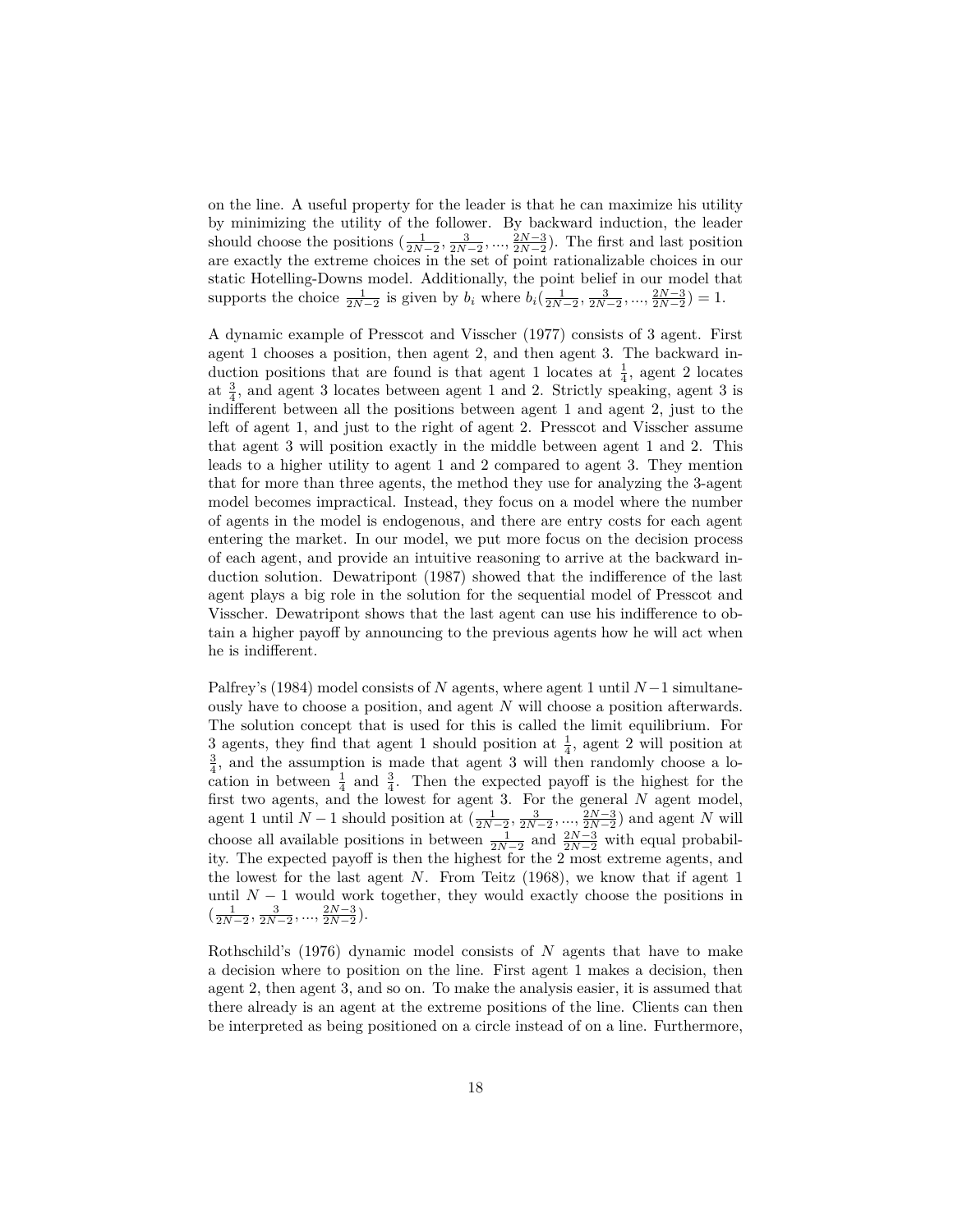it is assumed that each agent *i* assumes that the agents choosing after him will choose in the worst possible way for agent *i* whenever these agents are indifferent between positions on the line. In Rothschild's solution with *N* agents, the first *N* − 1 agents choose a position in  $\{\frac{1}{N}, \frac{2}{N}, ..., \frac{N-1}{N}\}$  that has not been taken by the previous agents. The last agent is then indifferent between all the remaining positions on the circle. Rothschild mentions that the analysis for *N* agents on the line is the same as the analysis for  $N+1$  agents on the circle. This would correspond to first  $N-1$  agents choosing a position in  $\{\frac{1}{2N-2}, \frac{3}{2N-2}, ..., \frac{2N-3}{2N-2}\}$ that has not been taken by the previous agents. Again similar to Teitz, even though agents act out of self interest, if agent 1 until  $N-1$  would work together, they would choose exactly the same positions.

## **7 Discussion and Conclusion**

This paper characterized the point rationalizable choices of the static Hotelling-Downs model with fixed prices, for any number of agents. We observed that as the number of agents increased, the set of point rationalizable choices also increased. Consider for example the classical Hotelling beach. The minimimum differentiation result only holds when there are 2 agents in the model, but is not necessarly true when there are more than 2 agents. However, the socially optimal solution is also not possible if each agent makes a point rationalizable choice. From a social viewpoint, when there are 3 agents, it would be best if one agent positions at  $\frac{1}{6}$ , one agent at  $\frac{1}{2}$ , and one agents at  $\frac{5}{6}$ . However, the choices  $\frac{1}{6}$  and  $\frac{5}{6}$  are not point rationalizable. This result is also true for *N* agents. The socially optimal solution would be where each agent chooses an untaken position in  $\{\frac{1}{2N}, \frac{3}{2N}, ..., \frac{2N-1}{2N}\}$ . The set of point rationalizable choices is given by  $\left[\frac{1}{2N-2}, \frac{2N-3}{2N-2}\right]$ , so the choices  $\frac{1}{2N}$  and  $\frac{2N-1}{2N}$  are not point rationalizable.

Next, this paper found the backward induction solution for the sequential Hotelling Model with 3 agents. However, the assumption what the last agent will do when he is indifferent was crucial for arriving at this conclusion. The choices of agent 1 and 2 are exactly the extreme choices of the set of point rationalizable choices of an agent in the static Hotelling model with 3 agents. If agent 1 and 2 would work together, they would choose exactly the same positions on the line as they would if they would act out of self interest.

We also characterized the point rationalizable choices in the Hotelling-Downs model with limited attraction. The set of point rationalizable choices mainly depends on the size of the attraction interval and whether the number of agents in the game is odd or even. For any number of agents, as the size of the attraction interval increases, choosing positions towards the extremes of the line get less attractive.

One of the assumptions that has been made throughout this paper is that clients are uniformly distributed. For some applications, such as voter distributions in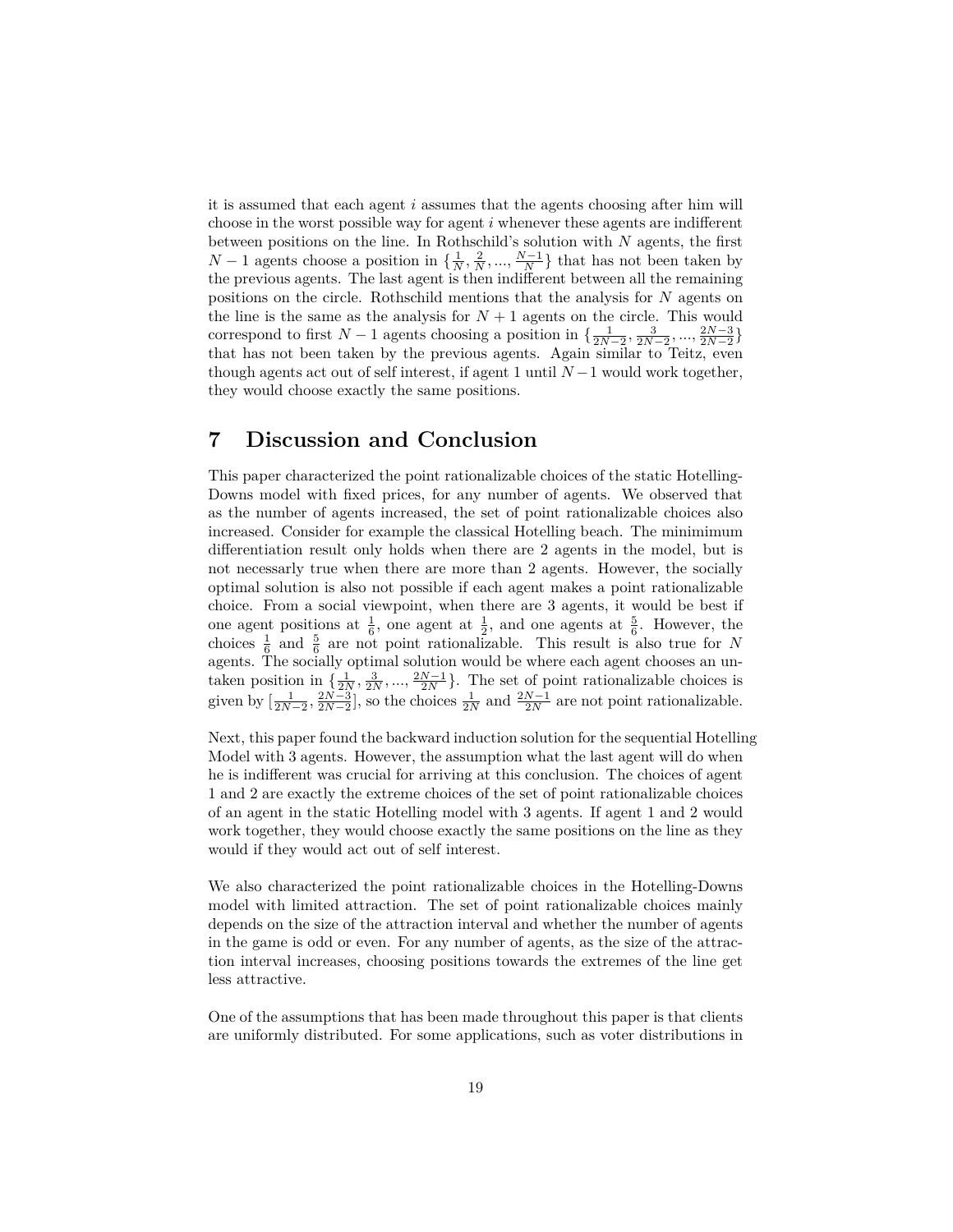a country, this might not be a realistic assumption. It would be interesting to find a characterization of the point rationalizable choices in the static Hotelling model, but with a more arbitrary distribution of the clients. Similarly, in our Hotelling model with limited attraction, we assumed that each agent has an attraction region given by  $\omega$ . It would be interesting to see how the results would generalize if each agent has a different attraction region. For our dynamic model, it remains an open problem to characterize the backward induction solution for any number of agents.

## **Appendix**

#### **Lemmas and Definitions Used in Theorem 1**

With 2 agents, if  $k \leq \frac{1}{\delta} \cdot \left\lceil \frac{1-\delta}{2} \right\rceil$  we are able to use the fact that in each round  $P_i(k)$ , the choice  $k\delta$  is strictly dominated by the choice  $(k+1)\delta$ . With 3 agents or more however, this is no longer true. The lemma below does give us an important insight about the point rationalizable choices in relation to the iterative procedure.

**Lemma 1.** *Suppose there are*  $N \geq 2$  *agents, then*  $\forall i \in I$ ,  $P_i(k)$  *has the following property:*

•  ${k\delta, ..., 1 - k\delta} \subseteq P_i(k)$  *if*  $k \leq \frac{1}{\delta} \cdot \lceil \frac{1-\delta}{2} \rceil$ 

*Proof.* We will prove by induction. The base case is round  $k = 1$ . Without loss of generality we will prove that  $\{\delta, ..., 1-\delta\} \subseteq P_1(1)$  by proving that these choices are optimal for agent 1 for a point belief. We will show that the choice  $c_1 \in$  $\{\delta, ..., \left\lceil \frac{1-\delta}{2} \right\rceil\}$  is optimal for the point belief *b*<sub>1</sub> with  $b_1(c_1-\delta, ..., c_1-\delta) = 1$ . With this belief, *c*<sub>1</sub> is rightmost and  $u_1(c_1, b_1) = \frac{2 - 2c_1 + \delta}{2} = 1 - c_1 + \frac{\delta}{2} \ge 1 - \frac{1}{2} + \frac{\delta}{2} > \frac{1}{2}$ . If agent 1 chooses  $c \in \{c_1 + \delta, ..., 1\}$ , then c is rightmost and  $u_1(c, b_1) = \frac{2-c-c_1+\delta}{2} < \frac{2-2c_1+\delta}{2} = u_1(c_1, b_1)$ . If agent 1 chooses  $c_1 - \delta$ , then all agents chose  $c_1 - \delta$  and  $u_1(c_1 - \delta, b_1) = \frac{1}{N} < u_1(c_1, b_1)$ . If agent 1 chooses  $c \in \{0, ..., c_1 - 2\delta\}$ , then *c* is leftmost and  $u_1(c, b_1) = \frac{c+c_1-\delta}{2} \le \frac{2c_1-3\delta}{2} \le \frac{1-3\delta}{2} < \frac{1}{2} < u_1(c_1, b_1)$ . Hence, the choice  $c_1 \in \{ \delta, ..., \lceil \frac{1-\delta}{2} \rceil \}$  is optimal for the point belief  $b_1$  with  $b_1(c_1 - \delta, ...c_1 - \delta) = 1$ . By symmetry, the choice  $c_1 \in \left\{ \left\lfloor \frac{1+\delta}{2} \right\rfloor, ..., 1-\delta \right\}$  is optimal for the point belief  $b_1$  with  $b_1(c_1 + \delta, ..., c_1 + \delta) = 1$ . This proves that the choices  $\{\delta, ..., 1 - \delta\}$  ⊆ *P*<sub>1</sub>(1). Hence, for all *i* ∈ *I*,  $\{\delta, ..., 1 - \delta\}$  ⊆ *P<sub>i</sub>*(1).

Now assume that  $1 \leq k < m \cdot \left\lceil \frac{m-1}{2m} \right\rceil$  and assume that  $\forall i \in I$ ,  $\{k\delta, ..., 1 - k\delta\} \subseteq$ *P*<sub>*i*</sub>(*k*). Without loss of generality we will prove that  $\{(k+1)\delta, ..., 1-(k+1)\delta\} \subseteq$ *P*<sub>1</sub>(*k* + 1). The choice  $c_1 \in \{(k+1)\delta, ..., \lceil \frac{1-\delta}{2} \rceil\}$  is optimal for the point belief  $b_1$  with  $b_1(c_1 - \delta, ..., c_1 - \delta) = 1$ . With this belief,  $c_1$  is rightmost and  $u_1(c_1, b_1) = \frac{2-2c_1+\delta}{2} = 1 - c_1 + \frac{\delta}{2} \ge 1 - \frac{1}{2} + \frac{\delta}{2} > \frac{1}{2}$ . If agent 1 chooses  $c \in \{c_1 + \delta, ..., 1\}$ , then *c* is rightmost and  $u_1(c, b_1) = \frac{2 - c - c_1 + \delta}{2} < \frac{2 - 2c_1 + \delta}{2}$ *u*<sub>1</sub>(*c*<sub>1</sub>*, b*<sub>1</sub>). If agent 1 chooses  $c_1 - \delta$ , then all agents are positioned at  $c_1 - \delta$ and  $u_1(c_1 - \delta, b_1) = \frac{1}{N} < u_1(c_1, b_1)$ . If agent 1 chooses  $c \in \{0, ..., c_1 - 2\delta\}$ ,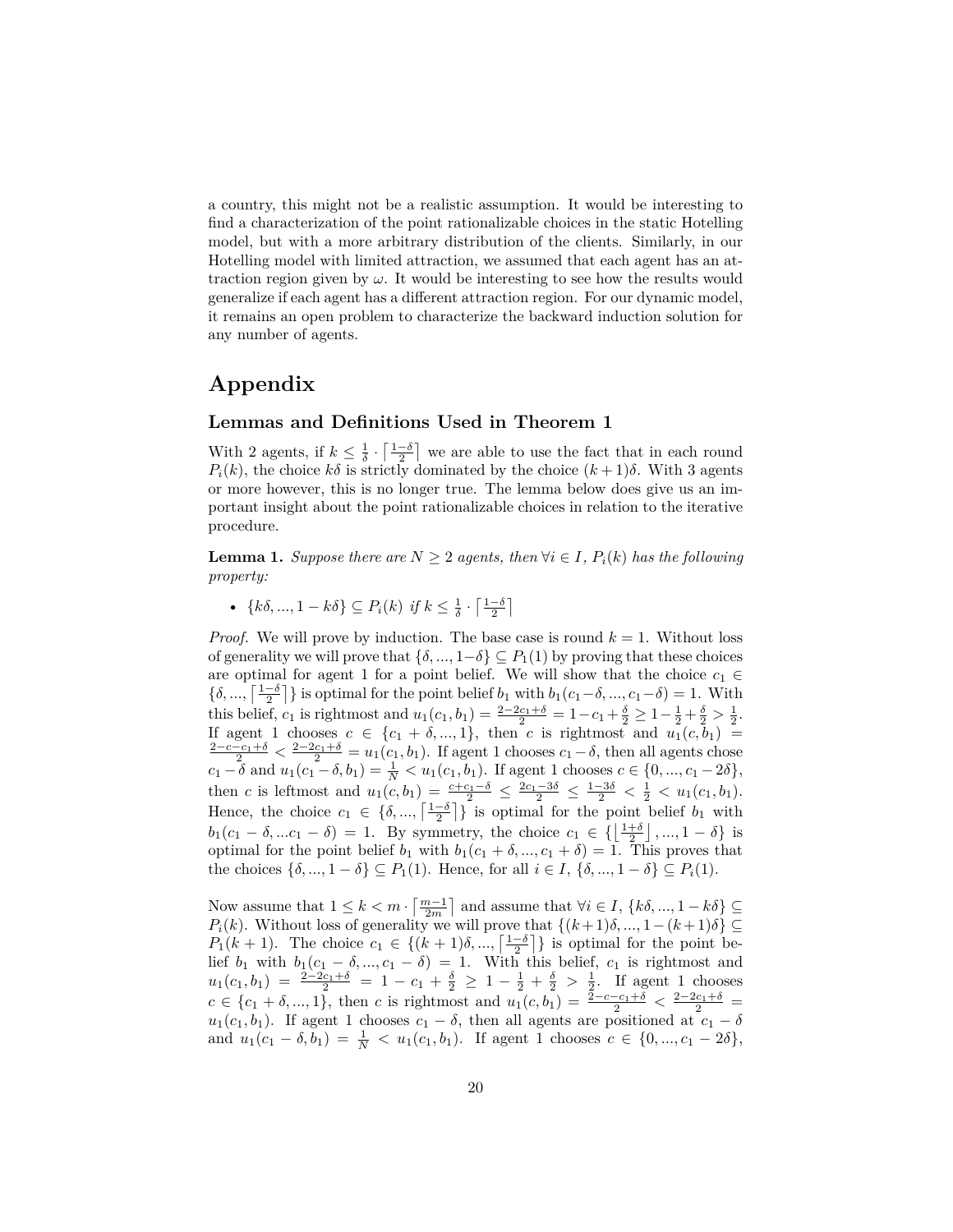then *c* is leftmost and  $u_1(c, b_1) = \frac{c+c_1-\delta}{2} \le \frac{2c_1-3\delta}{2} \le \frac{1-3\delta}{2} < \frac{1}{2} < u_1(c_1, b_1)$ . Hence, the choice  $c_1 \in \{(k+1)\delta, ..., \lceil \frac{1-\delta}{2} \rceil\}$  is optimal for the point belief  $b_1$  with  $b_1(c_1 - \delta, ..., c_1 - \delta) = 1$ . By symmetry, the choice  $c_1 \in \{ \left\lfloor \frac{1+\delta}{2} \right\rfloor, ..., 1-(k+1)\delta \}$ is optimal for the point belief  $b_1$  with  $b_1(c_1 + \delta, ..., c_1 + \delta) = 1$ . This proves that  ${(k+1)\delta, ..., 1 - (k+1)\delta}$  ⊆  $P_1(k+1)$ .

Because there is a finite number of choices for each agent, there exists some integer *k*' such that  $P_i(k) = P_i(k')$  for all  $k \geq k'$ ,  $i \in I$ . The point rationalizable choices of agent  $i$  are exactly those choices in the minimum round  $k+1$  such that all choices  $c \in P_i(k)$  are optimal in  $P_i(k)$  for a point belief over  $P_{-i}(k)$ . Now consider round 1 of the iterative procedure. Lemma 1 implies that the choices {*δ, ...,* 1−*δ*} are optimal for some point belief. The remaining question is whether the choice 0 is optimal for some point belief, and because of symmetry, the answer for the choice 1 will be the same. Hence, if 0 is optimal in  $P_i(0)$  for a point belief over  $P_{-i}(0)$ , then all choices in  $P_i(0)$  are point rational. If 0 is not optimal for any point belief, then 0 and 1 will be eliminated and  $P_i(1) = \{\delta, ..., 1 - \delta\}.$ The choices  $\{2\delta, ..., 1-2\delta\}$  are optimal in  $P_i(1)$  for some point belief over  $P_{-i}(1)$ . Hence, if  $P_i(1) = \{\delta, ..., 1 - \delta\}$ , then the point rationalizable choices of agent *i* are  $\{\delta, ..., 1 - \delta\}$  if  $\delta$  is optimal in  $P_i(1)$  for a point belief over  $P_{-i}(1)$ . Lemma 1 implies that we can find the exact set of point rationalizable choices by finding the minimum choice *x* such that *x* is optimal in  $P_i(\frac{1}{\delta} \cdot x)$  for a point belief over  $P_{-i}(\frac{1}{\delta} \cdot x)$ . The point rationalizable choices for each agent *i* are then given by  $\{x, ..., 1-x\}.$ 

**Definition 3.** *Consider some sets*  $A_i \subseteq C_i$ *, for all*  $i \in I$ *.* 

*The tuple of sets*  $(A_1, ..., A_N)$  *is a point best reponse set if*  $\forall i \in I$ ,  $c_i \in A_i$ *implies that there exist a point belief*  $b_i$  *over the set*  $A_{-i}$  *such that*  $c_i$  *is optimal for*  $b_i$ *.* 

Pearce (1984) and Bernheim (1984) proved that rationalizable choices are exactly those choices that are part of some point best response set. In the following lemma, we will do the same for point rationalizable choices.

**Lemma 2.** For every agent *i* we have that  $P_i = \{c_i \in C_i : \text{there exists a point}\}$ *best response set*  $(A_1, ..., A_N)$  *with*  $c_i \in A_i$ 

*Proof.* We will first prove that all point rationalizable choices of agent *i* are part of a point best response set. It is sufficient to prove that the set  $(P_1, \ldots, P_N)$  is a point best response set. Consider a agent  $i \in I$ . By definition of the inductive procedure,  $c_i \in P_i$  implies that there exists a point belief  $b_i$  over the set  $P_{-i}$ such that  $c_i$  is optimal in  $P_i$  given  $b_i$ . If we can prove that  $c_i$  is optimal among all choices in the original game, then  $(P_1, \ldots, P_N)$  is a point best response set. Assume by contradiction that  $c_i$  is not optimal given  $b_i$ . Then there is some  $c'_i \in C_i$  such that  $u_i(c'_i, b_i) > u_i(c_i, b_i)$ . Now let  $c_i^* \in C_i$  be an optimal choice given  $b_i$  in the original game. Then  $u_i(c_i^*, b_i) \ge u_i(c_i', b_i) > u_i(c_i, b_i)$ . We have that  $c_i^*$  is optimal for the belief  $b_i$  in the original game, where  $b_i$  is over  $P_{-i}$ .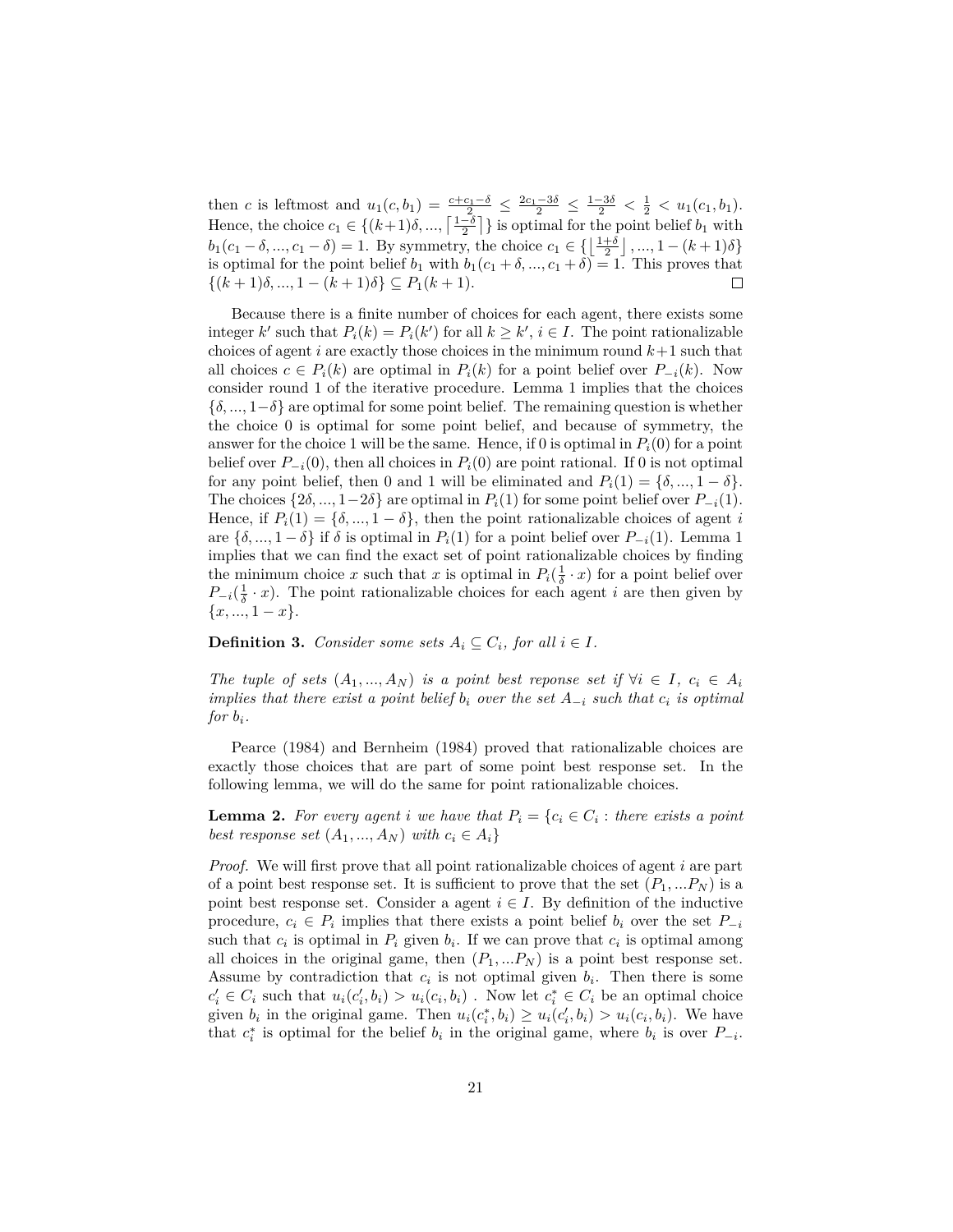By definition of the iterative procedure, all choices contained in the choice combinations of the opponents  $c_{-i} \in P_{-i}$  are not eliminated in any round. As  $c_i^*$ is optimal for  $b_i$  in the original game, and  $b_i$  is over  $P_{-i}$ , the choice  $c_i^*$  is not eliminated in any round of the iterative procedure and  $c_i^* \in P_i$ . We have now that  $u_i(c_i^*, b_i) > u_i(c_i, b_i)$  and  $c_i^* \in P_i$ , which contradicts the original fact that  $c_i$  is optimal in  $P_i$  for the point belief  $b_i$ . Hence,  $c_i$  is optimal for the point belief  $b_i$  in the original game and as a result  $(P_1, \ldots P_N)$  is a best response set.

The other direction is to prove that if a choice is part of a point best response set, it is point rationalizable. For all *i*, let  $B_i = \{c_i \in C_i : \text{there exists a point} \}$ best response set  $A_1, ..., A_N$ , and  $c_i \in A_i$ . We will first prove that the set  $(B_1, ..., B_N)$  is a point best response set. For agent  $i \in I$ , a choice  $c_i \in B_i$ implies that there exists a set  $(A_1, ..., A_N)$  such that  $c_i$  is optimal given a point belief  $b_i$  over  $A_{-i}$ . Because  $A_i \subseteq B_i \ \forall i \in I$ , we know that  $A_{-i} \subseteq B_{-i}$ . Hence,  $(B_1, \ldots, B_N)$  is a point best response set. We will now show by induction that  $B_i \subseteq P_i(k)$  for all *k* and *i*. It is immediate that  $B_i \subseteq P_i(1)$   $\forall i \in I$ , because  $(B_1, ..., B_N)$  is a point best response set. Now assume that  $B_i \subseteq P_i(k)$   $\forall i \in I$ and for some  $k$ . The choice  $c_i \in B_i$  implies that  $c_i$  is optimal for a point belief *b*<sup>*i*</sup> over the set *B*<sub>−*i*</sub> ⊆ *P*<sub>−*i*</sub>(*k*), which implies that *c<sub>i</sub>* ∈ *P*<sub>*i*</sub>(*k* + 1). Hence, for all *k* and *i* we have that  $B_i \subseteq P_i(k)$ . This in turn implies that  $B_i \subseteq P_i$ , which completes the proof.  $\mathbb{R}^n$ 

### **Proof of Theorem 1 with Two Agents**

*Proof.* We will prove that in each round  $k \leq \frac{1}{\delta} \cdot \left\lceil \frac{1-\delta}{2} \right\rceil$  of the iterative procedure, we have  $P_1(k) = P_2(k) = \{k\delta, ..., 1 - k\delta\}$ . If  $k > \frac{1}{\delta} \cdot \lceil \frac{1-\delta}{2} \rceil$ , then  $P_1(k) = P_2(k) = \left\{ \left\lceil \frac{1-\delta}{2} \right\rceil, 1-\left\lceil \frac{1-\delta}{2} \right\rceil \right\}$ . As a result, the set of point rationalizable is given by  $P_1(k) = P_2(k) = \left\{ \left\lceil \frac{1-\delta}{2} \right\rceil, 1 - \left\lceil \frac{1-\delta}{2} \right\rceil \right\}.$ 

We start by proving the base case  $P_1(1) = P_2(1) = \{\delta, ..., 1 - \delta\}$ . Without loss of generality we take the perspective of agent 1. The choice  $\delta$  yields a strictly higher utility than 0 for any point belief over  $P_2(0) = C_2$ . Consider the point belief *b*<sub>1</sub> with *b*<sub>1</sub>(0) = 1. Then  $u_1(0, b_1) = \frac{1}{2} < \frac{2-\delta-0}{2} = u_1(\delta, b_1)$ . Now consider the point belief  $b_1(\delta) = 1$ . Then  $u_1(0, b_1) = \frac{0+\delta}{2} < \frac{1}{2} = u_1(\delta, b_1)$ . Lastly, consider the point belief *b*<sub>1</sub> with  $b_1(c_2) = 1$ , where  $c_2 \in \{2\delta, ..., 1\}$ . Then  $u_1(0, b_1) = \frac{0+c_2}{2} < \frac{\delta+c_2}{2} = u_1(\delta, b_1)$ . Hence, 0 is not optimal for any point belief and by symmetry, the choice 1 is also not optimal for any point belief.

We will show that the choice  $c_1 \in \{ \delta, ..., \left\lfloor \frac{1-\delta}{2} \right\rfloor \}$  is optimal for the point belief  $b_1$  with  $b_1(c_1 - \delta) = 1$ . With this belief,  $c_1$  is rightmost and  $u_1(c_1, b_1) = \frac{2-2c_1+\delta}{2} = 1 - c_1 + \frac{\delta}{2} \ge 1 - \frac{1}{2} + \frac{\delta}{2} > \frac{1}{2}$ . If agent 1 chooses  $c \in \{c_1 + \delta, ..., 1\}$ , then *c* is rightmost and  $u_1(c, b_1) = \frac{2-c-c_1+\delta}{2} < \frac{2-2c_1+\delta}{2} = u_1(c_1, b_1)$ . If agent 1 chooses  $c_1 - \delta$ , then both agents choose  $c_1 - \delta$  and  $u_1(c_1 - \delta, b_1) = \frac{1}{2} < u_1(c_1, b_1)$ . If agent 1 chooses  $c \in \{0, ..., c_1-2\delta\}$ , then *c* is leftmost and  $u_1(c, b_1) = \frac{c+c_1-\delta}{2} \le$  $\frac{2c_1-3\delta}{2}$  ≤  $\frac{1-3\delta}{2}$  <  $\frac{1}{2}$  <  $u_1(c_1, b_1)$ . Hence, the choice  $c_1 \in \{\delta, ..., \lceil \frac{1-\delta}{2} \rceil\}$  is op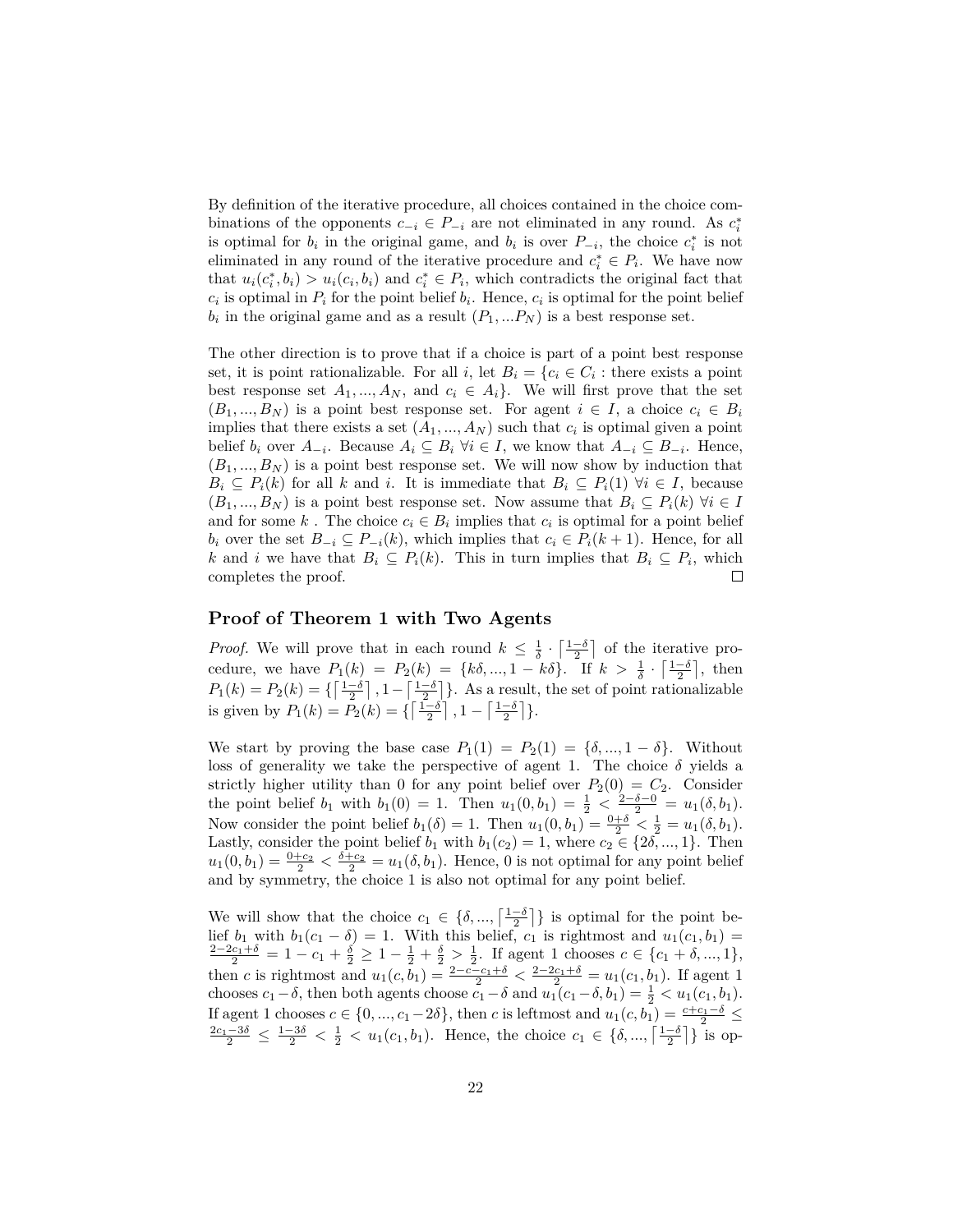timal for the point belief  $b_1$  with  $b_1(c_1 - \delta) = 1$ . By symmetry, the choice  $c_1 \in \left\{ \left[ \frac{1+\delta}{2} \right], ..., 1-\delta \right\}$  is optimal for the point belief  $b_1$  with  $b_1(c_1 + \delta) = 1$ . This proves that  $P_1(1) = P_2(1) = \{\delta, ..., 1 - \delta\}.$ 

Now we assume that  $1 \leq k < \frac{1}{\delta} \cdot \left[ \frac{1-\delta}{2} \right]$  and  $P_1(k) = P_2(k) = \{k\delta, ..., 1 - k\delta\}$ and prove that  $P_1(k + 1) = P_2(k + 1) = \{(k + 1)\delta, ..., 1 - (k + 1)\delta\}$ . The choice  $(k+1)\delta$  yields a strictly higher utility than  $k\delta$  for any point belief over *P*<sub>2</sub>(*k*). Consider the point belief *b*<sub>1</sub> with  $b_1(k\delta) = 1$ . Then  $u_1(k\delta, b_1) = \frac{1}{2}$  and  $u_1((k+1)\delta, b_1) = \frac{2-(k+1)\delta - k\delta}{2} \ge \frac{2-\frac{1}{2}-\frac{1-2\delta}{2}}{2} > \frac{1}{2} = u_1(k\delta, b_1)$ . Next, consider the point belief  $b_1$  with  $b_1((k+1)\delta) = 1$ . Then  $u_1(k\delta, b_1) = \frac{k\delta + (k+1)\delta}{2} \le \frac{\frac{1-2\delta}{2} + \frac{1}{2}}{2} < \frac{1}{2} = u_1((k+1)\delta, b_1)$ . Lastly, consider the point belief  $b_1$  with  $b_1(c_2)$ , where  $c_2 \in \{(k+2)\delta, ..., 1-k\delta\}$ . Then  $u_1(k\delta, b_1) = \frac{k\delta + c_1}{2} < \frac{(k+1)\delta + c_2}{2} = u_1((k+1)\delta, b_1)$ . Hence, the choice  $k\delta$  is not optimal for any point belief and because of symmetry, the choice  $1 - k\delta$  is also not optimal for any point belief.

The choice  $c_1 \in \{(k+1)\delta, ..., \lceil \frac{1-\delta}{2} \rceil\}$  is optimal for the point belief  $b_1$  with  $b_1(c_1 - \delta) = 1$ . With this belief,  $c_1$  is rightmost and  $u_1(c_1, b_1) = \frac{2 - 2c_1 + \delta}{2}$  $1 - c_1 + \frac{\delta}{2} \geq 1 - \frac{1}{2} + \frac{\delta}{2} > \frac{1}{2}$ . If agent 1 chooses  $c \in \{c_1 + \delta, ..., 1\}$ , then *c* is rightmost and  $u_1(c, b_1) = \frac{2 - c - c_1 + \delta}{2} < \frac{2 - 2c_1 + \delta}{2} = u_1(c_1, b_1)$ . If agent 1 chooses  $c_1 - \delta$ , then both agents choose  $c_1 - \delta$  and  $u_1(c_1 - \delta, b_1) = \frac{1}{2} < u_1(c_1, b_1)$ . If agent 1 chooses  $c \in \{0, ..., c_1 - 2\delta\}$ , then *c* is leftmost and  $u_1(c, b_1) = \frac{c+c_1-\delta}{2}$  $\frac{2c_1-3\delta}{2}$  ≤  $\frac{1-3\delta}{2}$  <  $\frac{1}{2}$  < *u*<sub>1</sub>(*c*<sub>1</sub>*, b*<sub>1</sub>). Hence, the choice *c*<sub>1</sub> ∈ {(*k* + 1)*δ*, ...,  $\left[\frac{1-\delta}{2}\right]$ } is optimal for the point belief  $b_1$  with  $b_1(c_1 - \delta) = 1$ . By symmetry, the choice  $c_1 \in \left\{ \left\lfloor \frac{1+\delta}{2} \right\rfloor, ..., 1-(k+1)\delta \right\}$  is optimal for the point belief  $b_1$  with  $b_1(c_1+\delta) = 1$ . This proves that  $P_1(k+1) = P_2(k+1) = \{(k+1)\delta, ..., 1 - (k+1)\delta\}.$ 

Next let  $k = \frac{1}{\delta} \cdot \left[\frac{1-\delta}{2}\right]$ . Then  $P_1(k) = P_2(k) = \{k\delta, ..., 1-k\delta\}$ . If  $\frac{1}{\delta}$  is even, then  $k = \frac{1}{\delta} \cdot \frac{1}{2}$  and  $P_1(\tilde{k}) = P_2(k) = \{\frac{1}{2}\}\.$  Because both agents only have one choice remaining, it must be that  $P_1(k) = P_2(k) = P_1(k+1) = P_2(k+1) = \{\frac{1}{2}\}.$  If  $\frac{1}{\delta}$  is odd, then  $k = \frac{1}{\delta} \cdot \frac{1-\delta}{2}$  and  $P_1(k) = P_2(k) = \left\{ \frac{1-\delta}{2}, 1 - \frac{1-\delta}{2} \right\} = \left\{ \frac{1-\delta}{2}, \frac{1+\delta}{2} \right\}.$ Consider the point belief  $b_1$  with  $b_1(\frac{1-\delta}{2}) = 1$ . Then  $u_1(\frac{1-\delta}{2}, b_1) = \frac{1}{2}$  and  $u_1(\frac{1+\delta}{2},b_1) = \frac{\frac{1-\delta}{2} + \frac{1+\delta}{2}}{2} = \frac{1}{2}$ . Similarly for the point belief  $b_1(\frac{1+\delta}{2}) = 1$  we have  $u_1(\frac{1-\delta}{2}, b_1) = \frac{1}{2}$  and  $u_1(\frac{1+\delta}{2}, b_1) = \frac{1}{2}$ . Hence,  $P_1(k) = P_2(k) = P_1(k+1) =$  $P_2(k+1) = {\frac{1-\delta}{2}, \frac{1+\delta}{2}}$ . Because no choices are eliminated for both agents in round *k*, we have that  $P_1(k) = P_2(k) = \left\{ \left\lceil \frac{1-\delta}{2} \right\rceil, 1 - \left\lceil \frac{1-\delta}{2} \right\rceil \right\}$  if  $k \ge \frac{1}{\delta} \cdot \left\lceil \frac{1-\delta}{2} \right\rceil$ .

### **Proof of Theorem 1 with Three Agents**

*Proof.* Let  $x = \left[\frac{1-2\delta}{4}\right]$ . We will show that the set  $(\{x, ..., 1-x\}, \{x, ..., 1-x\})$  $x$ <sup>}</sup>, { $x$ , ..., 1 –  $x$ }) is a point best response set, and by lemma 1, the choices  ${x, ..., 1-x}$  are point rationalizable for each agent. Without loss of generality we prove that all choices in  $\{x, ..., 1 - x\}$  are optimal for agent 1 for some point belief over the set  $\{x, ..., 1 - x\} \times \{x, ..., 1 - x\}$ . We assume that  $\delta \leq \frac{1}{7}$ .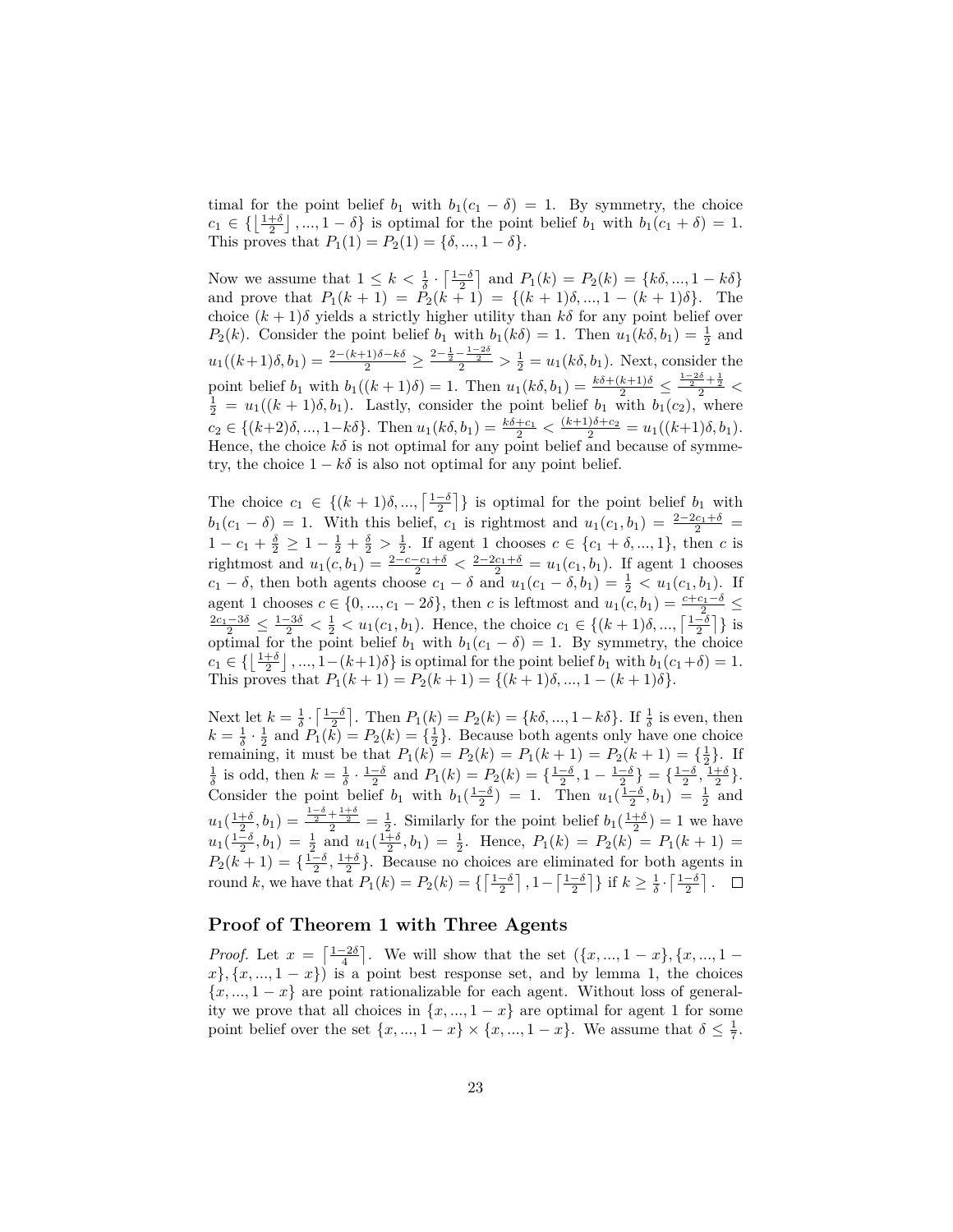This ensures that the proof can be read more intuitively. For example, in the proof we use the choice  $c \in \{x + 2\delta, ..., 1 - x - 2\delta\}$ . Intuitively, we want that  $x + 2\delta < 1 - x - 2\delta$ , so the left element in the set is smaller than the right element. We can ensure this by assuming that  $\delta \leq \frac{1}{7}$ .

Consider the belief  $b_1$  with  $b_1(x + \delta, 1 - x - \delta) = 1$ . Then *x* is leftmost and  $u_1(x, b_1) = \frac{x + x + \delta}{2} = x + \frac{\delta}{2} \ge \frac{1 - 2\delta}{4} + \frac{\delta}{2} = \frac{1}{4}$ . The choice  $c \in \{0, ..., x - \delta\}$  is leftmost and  $u_1(c, b_1) = \frac{c+x+\delta}{2} \le \frac{x-\delta+x+\delta}{2} = x < u_1(x, b_1)$ . The choice  $x + \delta$  is leftmost sharing with agent 2 and  $u_1(x + \delta, b_1) = \frac{x + \delta + 1 - x - \delta}{4} = \frac{1}{4} \le u_1(x, b_1)$ . The choice  $c \in \{x + 2\delta, ..., 1 - x - 2\delta\}$  is middle and  $u_1(c, b_1) = \frac{1 - x - \delta - x - \delta}{2} = \frac{1}{2} - x - \delta \le \frac{1}{2} - \frac{1 - 2\delta}{4} - \delta = \frac{1 - 2\delta}{4} < u_1(x, b_1)$ . The choice  $1 - x - \delta$  is rightmost sharing with agent 3 and  $u_1(1 - x - \delta, b_1) = \frac{2 - (1 - x - \delta) - (x + \delta)}{4} = \frac{1}{4} \le u_1(x, b_1)$ . The choice  $c \in \{1 - x, ..., 1\}$  is rightmost and  $u_1(c, b_1) = \frac{2 - c - (1 - x - \delta)}{2}$  ≤  $\frac{2-(1-x)-(1-x-\delta)}{2} = \frac{2x+\delta}{2} = u_1(x, b_1)$ . Hence, the choice *x* is optimal for agent 1 for belief  $b_1$  with  $b_1(x + \delta, 1 - x - \delta) = 1$  and by symmetry the choice  $1 - x$  is also optimal for this belief.

We will show that the choice  $c_1 \in \{x + \delta, ..., \lfloor \frac{1-\delta}{2} \rfloor\}$  is optimal for belief *b*<sub>1</sub> with  $b_1 = (c_1 - \delta, c_1 - \delta) = 1$ . With this belief,  $c_1$  is rightmost and  $u_1(c_1, b_1) = \frac{2-2c_1+\delta}{2} = 1 - c_1 + \frac{\delta}{2} \ge 1 - \frac{1}{2} + \frac{\delta}{2} > \frac{1}{2}$ . If agent 1 chooses  $c \in \{c_1 + \delta, ..., 1\}$ , then *c* is rightmost and  $u_1(c, b_1) = \frac{2 - c - c_1 + \delta}{2} < \frac{2 - 2c_1 + \delta}{2}$  $u_1(c_1, b_1)$ . If agent 1 chooses  $c_1 - \delta$ , then all agents are positioned at  $c_1 - \delta$  and  $u_1(c_1 - \delta, b_1) = \frac{1}{3} < u_1(c_1, b_1)$ . If agent 1 chooses  $c \in \{0, ..., c_1 - 2\delta\}$ , then *c* is leftmost and  $u_1(c, b_1) = \frac{c+c_1-\delta}{2} \le \frac{2c_1-3\delta}{2} \le \frac{1-3\delta}{2} < \frac{1}{2} < u_1(c_1, b_1)$ . Hence, the choice  $c_1 \in \{x + \delta, ..., \lfloor \frac{1-\delta}{2} \rfloor\}$  is optimal for belief  $b_1$  with  $b_1 = (c_1 - \delta, c_1 - \delta) = 1$ . By symmetry, the choice  $c_1 \in \{\left[\frac{1+\delta}{2}\right], ..., 1-x-\delta\}$  is optimal for the belief  $(c_1 + \delta, c_1 + \delta).$ 

Let  $y = x - \delta = \left[\frac{1-6\delta}{4}\right]$ . Then  $y > 0$ , because  $\delta \leq \frac{1}{7}$ . We will prove that  $({y, ..., 1-y}, {y, ..., 1-y}, {y, ..., 1-y})$  does not have the point best response property. Consider the choice *y* of agent 1. We will prove that there does not exist a point belief over  $\{y, ..., 1 - y\} \times \{y, ..., 1 - y\}$  such that *y* is optimal for agent 1. Consider the belief where agent 2 and 3 both choose *y*, then agent 1 is better off choosing  $y + \delta$  rather than *y*. Now consider a belief where agent 2 chooses *y* as well. If agent 3 is positioned at  $y + \delta$ , then agent 1 is better off locating at  $y + 2\delta$ . Now assume that agent 3 is positioned at one of the remaining positions *L*. Agent 1's payoff can then be written as  $\frac{y+L}{4}$ . If agent 1 locates between *y* and *L* instead, he obtains  $\frac{L-y}{2}$ . For *y* to be optimal for agent 1 we need  $\frac{y+L}{4} \geq \frac{L-y}{2}$  which implies that  $L \leq 3y$ . If agent 1 chooses *L* as well he obtains  $\frac{2-L-y}{4}$ . For *y* to be optimal we need  $\frac{y+L}{4} \geq \frac{2-L-y}{4}$ , which implies that  $L \geq 1 - y$ . This leads to  $y \geq \frac{1}{4}$ , but we know  $y = \left\lceil \frac{1-6\delta}{4} \right\rceil < \frac{1}{4}$ . As a result, there is no point belief that contains *y* such that *y* is optimal for agent 1.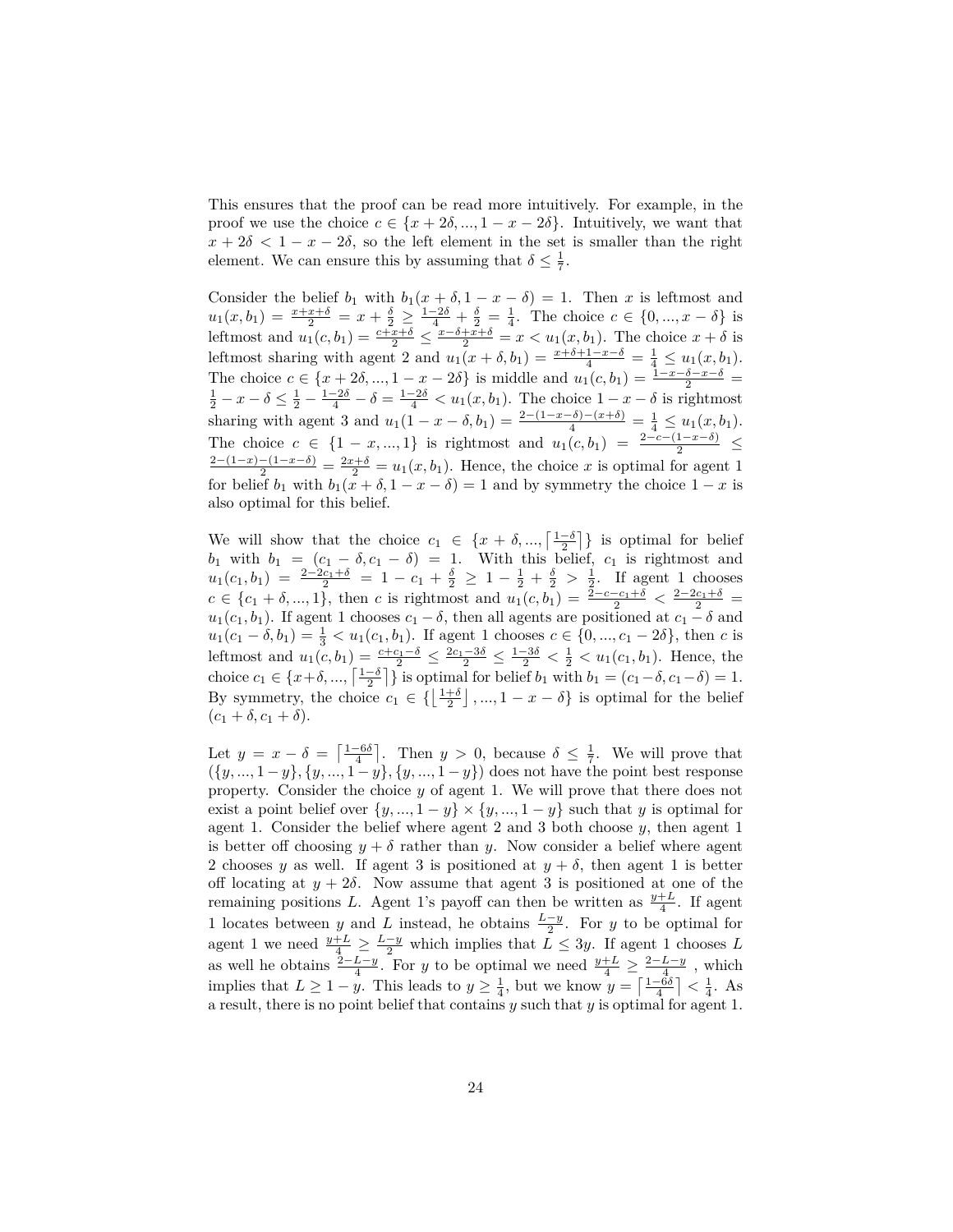From now on, we will assume that agent 1's belief does not contain the position *y*. If the belief does not contain at least one choice positioned at  $y + \delta$ , then agent 1 is better off locating to this choice. So without loss of generality, we assume that agent 1 believes that agent 2 is positioned at  $y + \delta$ . A belief where agent 3 also chooses  $y + \delta$  does not work, because locating to  $y + 2\delta$  is then optimal for agent 1. Hence, agent 1 should believe that agent 3 is positioned to the right of  $y + \delta$ . Agent 1's payoff for choosing *y* is then always  $\frac{y+y+\delta}{2} = y + \frac{\delta}{2}$ . Agent 3's choice cannot be too close to agent 1. If agent 1 believes that agent 3 is positioned to any position to the left of  $1 - y - \delta$ , agent 1 is better off locating to  $1 - y - \delta$  and obtaining at least  $\frac{2-(1-y-\delta)-(1-y-2\delta)}{2} = \frac{2y+3\delta}{2} = y + \frac{3}{2}\delta$ . Consider the belief *b*<sub>1</sub> with  $b_1(y+\delta, 1-y-\delta) = 1$ . Then  $u_1(y, b_1) = y + \frac{\delta}{2} = \left\lceil \frac{1-6\delta}{4} \right\rceil + \frac{1}{2}\delta \le \frac{1-3\delta}{4} + \frac{1}{2}\delta = \frac{1-\delta}{4}$ <br>and  $u_1(y+\delta, b_1) = \frac{y+\delta+1-y-\delta}{4} = \frac{1}{4}$ . Lastly, consider the belief  $b_1$  where  $b_1(y+\delta, 1-y) = 1$ . Then  $u_1(y, b_1) \leq \frac{1-\delta}{4}$  and any choice  $c \in \{y+2\delta, ..., 1-y-\delta\}$ yields  $u_1(c, b_1) = \frac{1-y-y-\delta}{2} = \frac{1}{2} - y - \frac{\delta}{2} = \frac{1}{2} - \left[\frac{1-6\delta}{4}\right] - \frac{1}{2}\delta = \left[\frac{1+4\delta}{4}\right]$ . Hence, there does not exist a point belief over  $\{y, ..., 1 - y\} \times \{y, ..., 1 - y\}$  such that *y* is optimal for agent 1. By symmetry, a similar result holds for the choice  $1 - y$ .  $\Box$ 

### **Proof of Theorem 1 with Four or more Agents**

*Proof.* Let  $x = \left[\frac{1-(N-2)\delta}{2N-2}\right]$  $\frac{-(N-2)\delta}{2N-2}$ . We prove that the set  $({x, ..., 1-x}, ..., {x, ..., 1-x})$ . *x*}) is a point best response set. Hence, by lemma 1 we would know that the choices  $\{x, ..., 1 - x\}$  are point rationalizable for each agent. Without loss of generality we prove that all choices in  $\{x, ..., 1 - x\}$  are optimal for agent 1 for some point belief over the set  $\{x, ..., 1 - x\} \times ... \times \{x, ..., 1 - x\}$ . Consider the belief *b*<sub>1</sub> with  $b_1(c_2, ..., c_N) = 1$  where  $c_2 = x + \delta$ ,  $c_N = 1 - x - \delta$  and for *j* ∈ {3, ..., *N* − 1}, *c<sub>j</sub>* = (2*j* − 3)*x* + (*j* − 2)*δ*. With this belief, *x* is leftmost and  $u_1(x, b_1) = \frac{x + x + \delta}{2} = x + \frac{1}{2}\delta \ge \frac{1 + (2 - N)\delta}{(2N - 2)} + \frac{1}{2}\delta = \frac{4 + 4\delta}{4(2N - 2)}$ . The choice  $c \in \{0, ..., x - \delta\}$  is leftmost with payoff  $u_1(c, b_1) = \frac{c+x+\delta}{2} \le \frac{x-\delta+x+\delta}{2} = \frac{2x}{2}$  $x + \frac{1}{2}\delta = u_1(x, b_1)$ . The choice  $c_2 = x + \delta$  is leftmost sharing with agent 2. The payoff is  $u_1(c_2, b_1) = \frac{x + \delta + 3x + \delta}{4} = \frac{4x + 2\delta}{4} = x + \frac{1}{2}\delta = u_1(x, b_1).$ 

For all agents *j* ∈ {3, ..., *N* − 1}, the distance between  $c_j$  and  $c_{j-1}$  is  $c_j - c_{j-1}$  ≤  $(2j - 3)x + (j - 2)\delta - (2j - 5)x - (j - 3)\delta$  ≤ 2*x* +  $\delta$ . An inequality sign is used because the distance between  $c_3$  and  $c_2$  is  $c_3 - c_2 = 3x + \delta - x - \delta = 2x$ . The distance between the remaining agents is  $2x + \delta$ . Consider the choices in  $c \in \{c_2 + \delta, ..., c_{N-1} - \delta\}$ . This set includes all choices in between  $c_2$  and  $c_{N-1}$ , except the choice(s)  $c_k$ , where  $k \in \{3, ..., N-2\}$ . This case has been dealt with seperately. The reason for this is that if agent 1 chooses *c*, he will be the only agent at this position, whereas if agent 1 would choose  $c_k$  he will have to share his position with another agent. The choice  $c$  is middle and in between  $c_j$ and  $c_{j-1}$ , where  $j \in \{3, ..., N-1\}$ . The payoff is  $u_1(c, b_1) = \frac{c_j - c_{j-1}}{2} \le \frac{2x + \delta}{2} =$  $x + \frac{1}{2}\delta = u_1(x, b_1)$ . Now consider a choice positioned at  $c_k = (2k-3)x + (k-2)\delta$ ,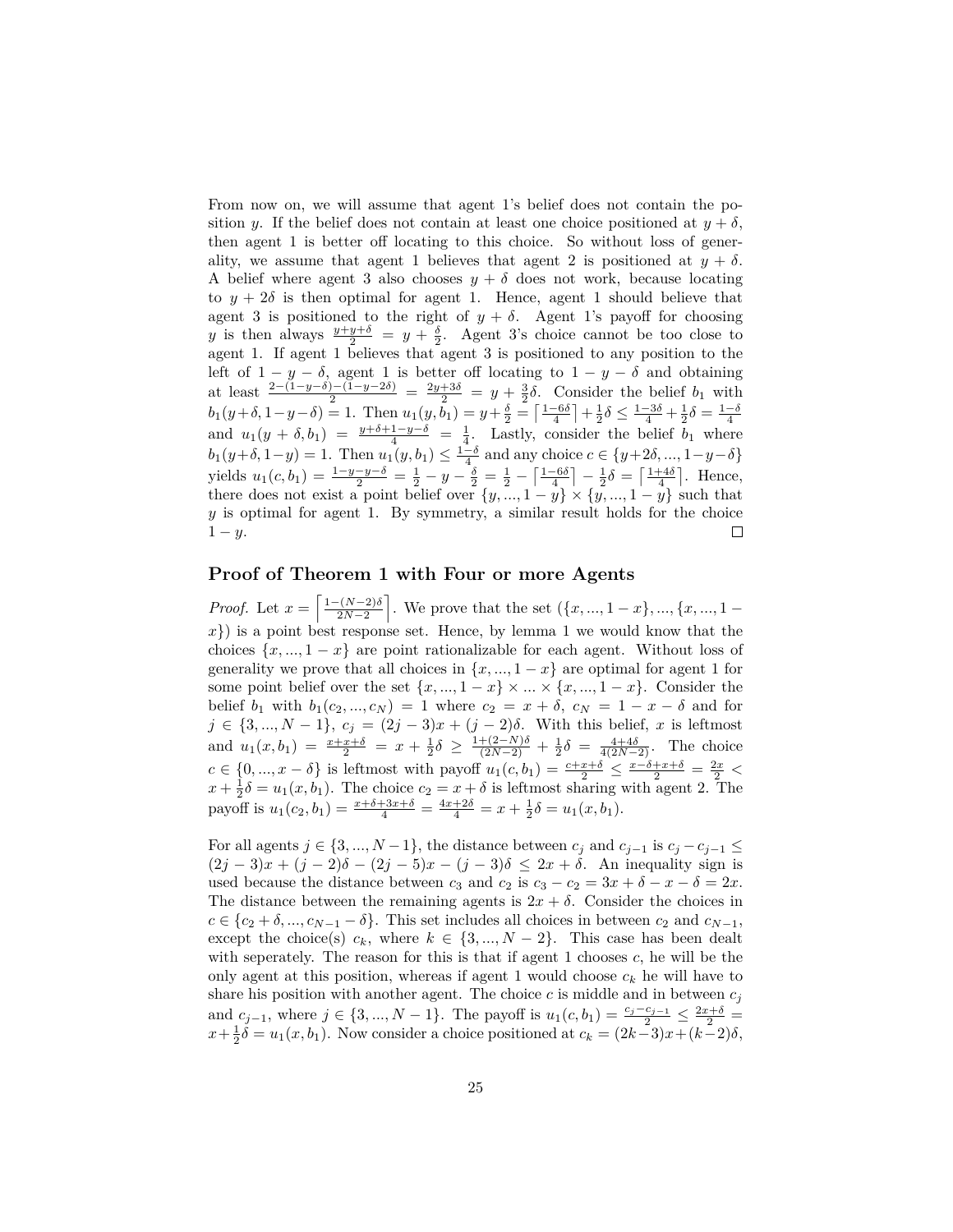where  $k \in \{3, ..., N-2\}$ . Then  $c_k$  is middle sharing with agent k and  $u_1(c_k, b_1) = \frac{c_{k+1} - c_{k-1}}{4} \le \frac{(2k-1)x + (k-1)\delta - (2k-5)x - (k-3)\delta}{4} = \frac{4x+2\delta}{4} = x + \frac{1}{2}\delta = u_1(x, b_1)$ .

Consider the choice  $c_{N-1} = (2N-5)x + (N-3)\delta$ . This choice is middle sharing with agent  $N-1$  and  $u_1(c_{N-1}, b_1) = \frac{c_N - c_{N-2}}{4} = \frac{1-x-\delta - (2N-7)x - (N-4)\delta}{4}$  $\frac{1-(2N-6)x-(N-3)\delta}{4}$   $\leq \frac{1+(6-2N)(\frac{1+(2-N)\delta}{2N-2})+(3-N)\delta}{4}$  $\frac{1-(2N-6)x-(N-3)\delta}{4}$   $\leq \frac{\frac{1+(6-2N)(\frac{N}{2N-2})+(3-N)\delta}{4}}{4}$ . This can be rewritten to  $\frac{4-(2N-6)\delta}{4(2N-2)}$   $\leq u_1(x, b_1)$ 

Consider a choice  $c \in \{c_{N-1}+ \delta, ..., c_N - \delta\}$ . This choice is middle and  $u_1(c, b_1)$  $\frac{c_N - c_{N-1}}{2} = \frac{1 - x - \delta - (2N - 5)x - (N-3)\delta}{2} = \frac{1 + (4 - 2N)x + (2 - N)\delta}{2} = \leq \frac{1 + (4 - 2N)(\frac{1 - (N-2)\delta}{(2N-2)}) + (2 - N)\delta}{2}$  $\frac{N-2}{2}$ . This can be rewritten to  $\frac{4-(4N-8)\delta}{4} < \frac{4+4\delta}{4(2N-2)} \leq u_1(x, b_1)$ 

Consider the choice  $c_N = 1-x-\delta$ . This choice is rightmost sharing with agent *N* and  $u_1(c_N, b_1) = \frac{2 - (1 - x - \delta) - c_{N-1}}{4} = \frac{1 + x + \delta - (2N - \delta)x - (N-3)\delta}{4} = \frac{1 + (6 - 2N)x + (4 - N)\delta}{4} \le$  $1+(6-2N)(\frac{1-(N-2)\delta}{(2N-2)})+(4-N)\delta$  $\frac{4+4\delta}{4}$  +  $\frac{4}{4(2N-2)} \leq u_1(x, b_1)$ . This can be rewritten to  $\frac{4+4\delta}{4(2N-2)} \leq u_1(x, b_1)$ 

Lastly, consider the choice  $c \in \{c_N + \delta, ..., 1\}$ . Then *c* is rightmost and  $u_1(c, b_1) =$  $\frac{2-c-c_N}{2} \le \frac{2-(c_N+\delta)-c_N}{2} = \frac{2-2c_N-\delta}{2} = \frac{2-2(1-x-\delta)-\delta}{2} = \frac{2x+\delta}{2} = u_1(x, b_1).$ 

Hence, the choice *x* is optimal for agent 1 for belief  $b_1$  with  $b_1(c_2, ..., c_N) = 1$ . Now consider the belief  $b_1$  with  $b_1(c_2, ..., c_N) = 1$  where  $c_2 = 1 - x - \delta$ ,  $c_N = x$ and for  $j \in \{3, ..., N-1\}$ ,  $c_j = 1 - (2j-3)x - (j-2)\delta$ . By symmetry, the choice  $1 - x$  is optimal for this belief.

The choice  $c_1 \in \{x + \delta, ..., \lfloor \frac{1-\delta}{2} \rfloor\}$  is optimal for the belief  $b_1$  where  $b_1(c_1$ *δ*, ..., *c*<sub>1</sub> − *δ*) = 1. With this belief, *c*<sub>1</sub> is rightmost and  $u_1(c_1, b_1) = \frac{2 - 2c_1 + \delta}{2}$  $1-c_1+\frac{1}{2}\delta \geq 1-\frac{1}{2}+\frac{1}{2}\delta > \frac{1}{2}$ . If agent 1 chooses *c* ∈ {*c*<sub>1</sub> +  $\delta$ , ..., 1}, then *c* is rightmost and  $u_1(c, b_1) = \frac{2 - c - c_1 + \delta}{2} < \frac{2 - 2c_1 + \delta}{2} = u_1(c_1, b_1)$ . If agent 1 chooses  $c_1 - \delta$ , then all agents are positioned at  $c_1 - \delta$  and  $u_1(c_1 - \delta, b_1) = \frac{1}{N} < u_1(c_1, b_1)$ . If agent 1 chooses  $c \in \{0, ..., c_1-2\delta\}$ , then *c* is leftmost and  $u_1 = (c, b_1) = \frac{c+c_1-\delta}{2}$  $\frac{2c_1-3\delta}{2}$  ≤  $\frac{1-3\delta}{2}$  <  $\frac{1}{2}$  < *u*<sub>1</sub>(*c*<sub>1</sub>*, b*<sub>1</sub>). Hence, the choice *c*<sub>1</sub> ∈ {*x* + *δ, ...,*  $\left[\frac{1-\delta}{2}\right]$ } is optimal for belief  $b_1$  with  $b_1 = (c_1 - \delta, ..., c_1 - \delta) = 1$ . By symmetry, the choice  $c_1 \in \left\{ \left[ \frac{1+\delta}{2} \right], ..., 1-x-\delta \right\}$  is optimal for the belief  $b_1$  with  $b_1(c_1+\delta, ..., c_1+\delta) = 1$ . As a result, we have that  $({x, ..., 1-x}, ..., {x, ..., 1-x})$  is a point best response set.

Let  $y = x - \delta = \left[\frac{1-(N-2)\delta}{(2N-2)}\right] - \frac{(2N-2)\delta}{(2N-2)} = \left[\frac{1-(3N-4)\delta}{(2N-2)}\right]$ . The condition  $\delta$  <  $\frac{1}{3(N-3)+6}$  is needed to ensure that  $y > 0$ . If  $y = 0$ , then the proof is no longer valid. Point beliefs about the choices of the opponents we will label such as  $c_2 = y + \delta$  and  $c_3 = 3y + \delta$  would then be the same choice, which is not what is meant in the proof.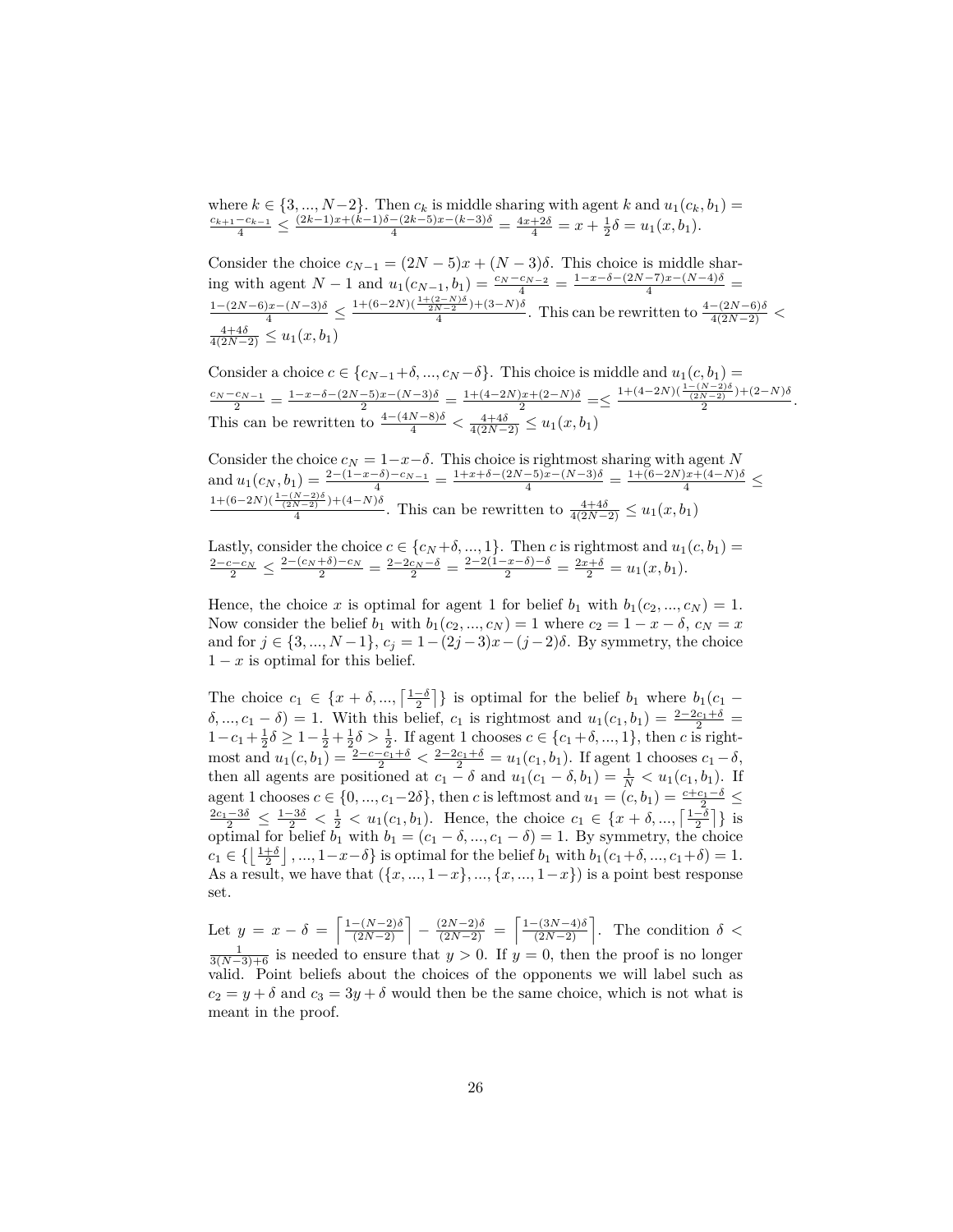We will prove that  $({y, ..., 1 - y}, ..., {y, ..., 1 - y})$  is not a point best response set by showing that *y* is not optimal for agent 1 for any point belief over  $\{y, ..., 1 - y\} \times ... \times \{y, ..., 1 - y\}$ . For the point belief  $b_1$  where  $b_1(y, ..., y) = 1$ , agent 1 is better off locating to  $y+\delta$ . Hence, for the remainder of the proof agent 1 assumes that at least one agent is not positioned at *y*. We will denote the belief of agent 1 about an individual opponent's choice as  $c_j$ , where  $j \in \{2, ..., N\}$ . Because of symmetry, we can assume that  $c_2 \leq c_3 \leq ... \leq c_N$ . Let *L* denote the closest agent to agent 1. Because *y* is a leftmost choice for any point belief, the payoff of agent 1 can be denoted as  $\frac{y+L}{2D_1(y,c_{-1})}$ . Hence, for higher values of *y* the payoff for agent 1 increases, which makes deviating to a different choice less attractive. If the distance between some other agents is too large, agent 1 can deviate between these agents to obtain a higher payoff. Similarly, if all the agents are positioned too closely to each other, there will exist a "gap" on the line where agent 1 can deviate to. Between each agent there will be a maximum distance such that agent 1 does not want to deviate from his original choice *y*. We will show that even if we maximize the space between all agents given the constraints that we have, there is still too much space at the end of the line, which results in a higher payoff for agent 1 if he deviates to a certain position at the end of the line. We will also show that the main reason for this is because *y* is not large enough.

Assume that agent 1 believes that there is exactly one other agent positioned at *y* as well. This implies that  $c_2 = y$ . The payoff of agent 1 then depends on the position of the closest agent to  $y$ , which is  $c_3$ . The payoff of agent 1 is thus equal to  $\frac{y+c_3}{4}$ . If agent 1 would locate in between *y* and *c*<sub>3</sub>, his payoff is equal to  $\frac{c_3-y}{2}$ . Hence,  $\frac{y+c_3}{4} \ge \frac{c_3-y}{2}$  which implies  $c_3 \le 3y$ . To maximize the distance between agent 1 and agent 3, agent 1 believes that agent 3 is positioned at 3*y*. agent 1's payoff is then equal to  $\frac{y+3y}{4} = y$ . Now let *L* be the closest agent to the right of 3*y*. agent 1's payoff for choosing 3*y* is equal to  $\frac{L-y}{2D_1(3y,c_{-1})}$ . Note that  $D_1(3y, c_{-1}) = 2$  when only agent 1 and 3 are positioned on 3*y*. If additional agents are also positioned on 3*y*, then  $D_1(3y, c_{-1}) > 2$ . Hence,  $y \ge \frac{L-y}{2D_1(3y, c_{-1})}$ which implies  $L ≤ (2D_1(3y, c_{-1}) + 1)y$ . If  $D_1(3y, c_{-1}) = 2$ , this simplifies to  $L \leq 5y$ . If additional agents are positioned on 3y, then the right term of the constraint will increase as well. For example, if agent 1 and 3 and 4 are positioned on 3*y*, the constraint simplifies to  $L < 7y$ . However, even if additional agents are positioned on 3*y*, when agent 1 chooses a position in between 3*y* and *L*, it leads to  $y \geq \frac{L-3y}{2}$  which implies that  $L \leq 5y$ . Hence, if additional agents are positioned on 3*y*, it leads to the same maximum choice where *L* can be positioned. Furthermore, additional agents on 3*y* implies that there are less agents in total to use to maximize the distance between the agents. Hence,  $c_4 = 5y$ .

This pattern continues and we find that for  $j \in \{3, \ldots, N-1\}$ ,  $c_j = (2j-3)y$ . agent 3 until agent *N* − 1 are spread out in a manner such that the distance is maximized between the agents and agent 1 has no incentive to deviate to any choice in  $\{y + \delta, ..., c_{N-1} - \delta\}$ . If agent 1 would locate at  $c_N$ , his payoff is equal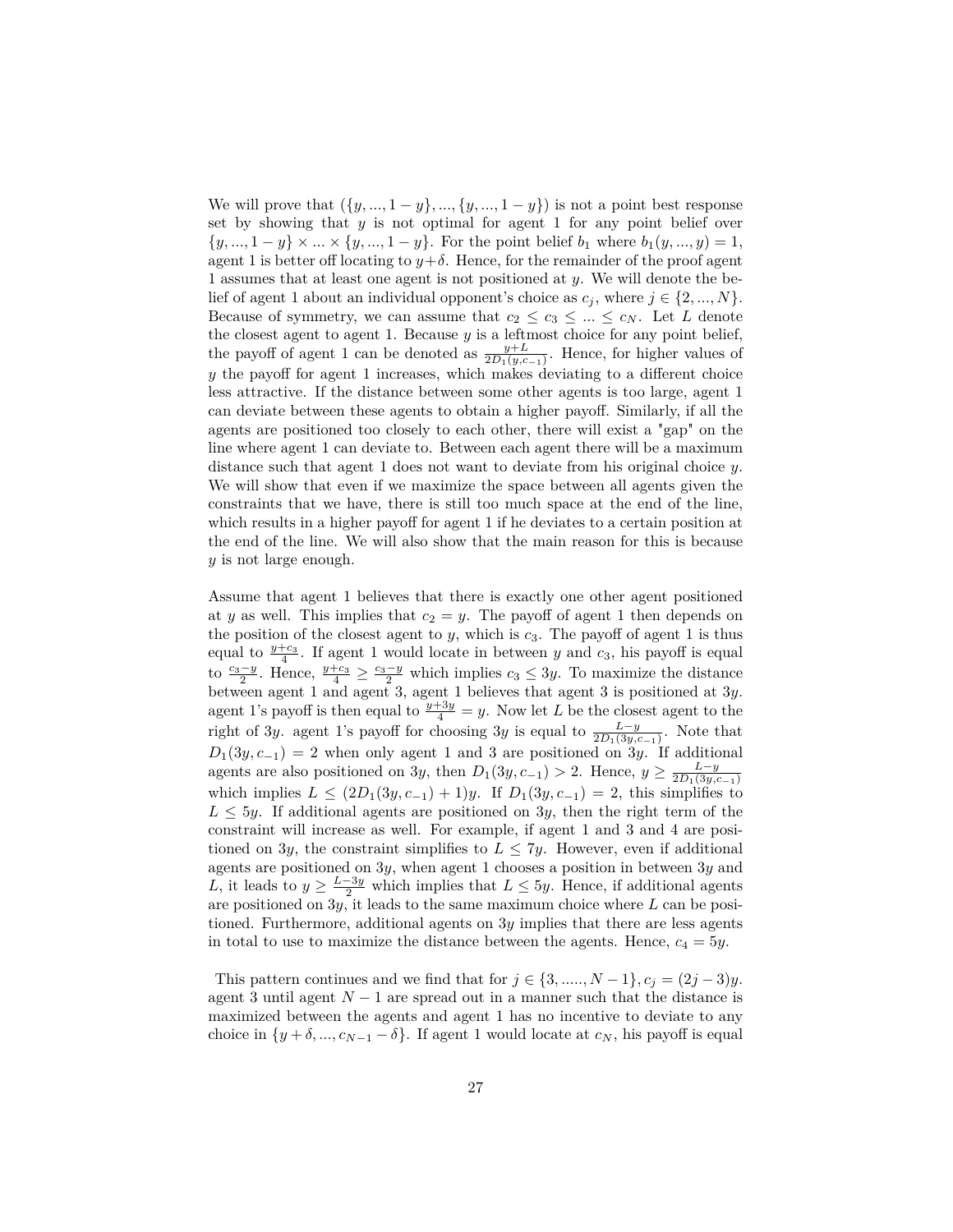

Figure 9: Feasible region when agent 2 is also positioned at *y*

to  $\frac{2-c_N-c_{N-1}}{4} = \frac{2-c_N-(2N-5)y}{4}$ . Hence,  $y \ge \frac{2-c_N-(2N-5)y}{4}$  which implies that  $c_N \geq 2 - (2N - 1)y$ . Note that at least one agent should locate at  $1 - y - \delta$  or 1−*y*, because otherwise agent 1 can deviate to 1−*y*−*δ* and obtain a higher payoff of at least  $\frac{2-(1-y-\delta)-(1-y-2\delta)}{2} = y + \frac{3}{2m} > y$ . Hence, we have  $c_N \geq 1 - y - \delta$ and  $c_N \geq 2 - (2N - 1)y$ . We are interested in the minimum value of *y* such that both constraints are satisfied. The first constraint has a smaller slope and a smaller intercept than the second constraint. Figure 9 plots the two constraints. The arrows represent the direction in which each constraint is satisfied. From the figure it is clear that the minimum value of *y* for which both constraints are satisfied is exactly when the lines intersect. The lines intersect when  $y = \frac{1+\delta}{2N-2}$ . 2*N*−2<sup>2</sup><br>This might not be a position on the line, so the minimum permitted value is given by  $y = \left[\frac{1+\delta}{2N-2}\right]$ . However, we have that  $y = \left[\frac{1-(3N-4)\delta}{2N-2}\right]$  $\left[\frac{(3N-4)\delta}{2N-2}\right] < \left[\frac{1+\delta}{2N-2}\right].$ Hence, a point belief where one other agent is also positioned at *y* does not lead to *y* being optimal for agent 1. A point belief where additional agents are positioned at *y* does not lead to *y* being optimal for agent 1. The payoff of agent 1 is then  $\frac{y+L}{2D_1(y,c_{-1})} < \frac{y+L}{4}$ , which means that deviating from *y* is more attractive and leads to the condition that agents need to be positioned even closer to each other. Furthermore, there is at least one less agent to the right of *y*, which cannot be used for maximizing the space between the agents. As a result, a point belief of agent 1 that contains the choice *y* does not lead to *y* being optimal for agent 1.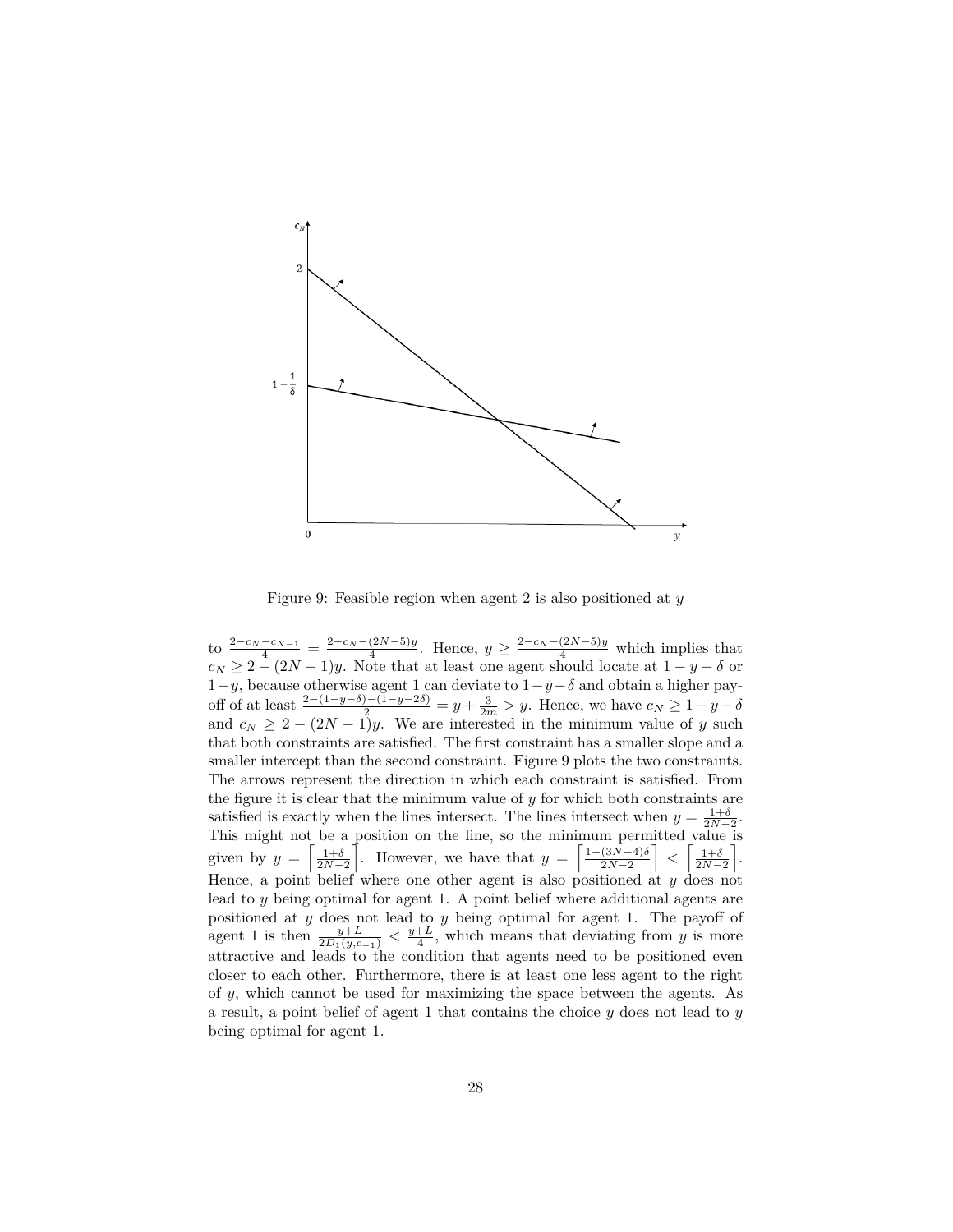From now on, we assume that the point belief of agent 1 does not contain *y*. If none of the agents locate at  $y + \delta$ , agent 1 is better off locating to  $y + \delta$ , so without loss of generality agent 1 believes that  $c_2 = y + \delta$ . Because the remaining agents are positioned at a choice to the right of  $c_2$  or exactly on  $c_2$ , the payoff of agent 1 is equal to  $\frac{y+c_2}{2} = \frac{y+y+\delta}{2} = y + \frac{1}{2}\delta$ .

If agent 1 would choose to locate at  $c_2$  instead, the payoff it will receive depends on how many agents are positioned at *c*<sup>2</sup> and the position of the closest agent to the right of  $c_2$ . We will call this position  $L$ . Deviating to  $c_2$  leads to a payoff of  $\frac{y+\delta+L}{2D_1(c_2,c_{-1})}$  for agent 1. We have that  $D_1(c_2,c_{-1}) = 2$  when only agent 1 and 2 are positioned on *c*2. If additional agents are also positioned on *c*<sub>2</sub>, then  $D_1(c_2, c_{-1}) > 2$ . Hence,  $y + \frac{1}{2}\delta \ge \frac{y + \delta + L}{2D_1(c_2, c_{-1})}$  which implies  $L \leq 2D_1(c_2, c_{-1})(y + \frac{1}{2}\delta) - y - \delta$ . If  $D_1(c_2, c_{-1}) = 2$ , this simplifies to  $L \leq 3y + \delta$ . If  $D_1(c_2, c_{-1}) > 2$ , then the right term of the constraint will increase with  $2y + \delta$  for each additional agent. If agent 1 would deviate to *c* ∈ {*y* + 2*δ*, ..., *L* − *δ*} it leads to a payoff of  $\frac{L-c_2}{2} = \frac{L-y-δ}{2}$  for agent 1. Hence,  $y + \frac{1}{2}\delta \geq \frac{L-y-\delta}{2}$  which implies  $L \leq 3y + 2\delta$ . We thus have the two constraints  $L \leq 2D_1(c_2, c_{-1})(y+\frac{1}{2}\delta)-y-\delta$  and  $L \leq 3y+2\delta$ . Which constraint is the stricter one depends on the value of  $D_1(c_2, c_{-1})$ . If  $D_1(c_2, c_{-1}) = 2$ , then only agent 1 and 2 are positioned at  $c_2$  and the first constraint simplifies to  $L \leq 3y + \delta$ . This is a stricter constraint than the other constraint of  $L \leq 3y + 2\delta$ . To maximize the distance between the agents, we have  $c_3 = 3y + \delta$ .

For now, assume that  $D_1(c_2, c_{-1}) = 2$ . The agent closest to the right of  $c_3 = 3y + \delta$  is now labeled *L*. The payoff of agent 1 for locating to  $c_3$  is then equal to  $\frac{L-c_2}{2D_1(c_3,c_{-1})} = \frac{L-y-\delta}{2D_1(c_3,c_{-1})}$ . Hence,  $y + \frac{1}{2}\delta \ge \frac{L-y-\delta}{2D_1(c_3,c_{-1})}$  which implies  $L \leq 2D_1(c_3, c_{-1})(y+\frac{1}{2}\delta) + y+\delta$ . If  $D_1(c_3, c_{-1}) = 2$ , then only agent 1 and 3 are positioned at  $c_3$  and the constraint simplifies to  $L \leq 5y + 3\delta$ . If  $D_1(c_3, c_{-1}) > 2$ , then the right term of the constraint will increase with  $2y + \delta$  for each additional agent. The payoff for agent 1 of locating to  $c \in \{c_3 + \delta, ..., L - \delta\}$  is  $\frac{L-3y-\delta}{2}$ . Hence,  $y + \frac{1}{2}\delta \geq \frac{L-3y-\delta}{2}$  which implies  $L \leq 5y + 2\delta$ . Regardless of how many agents are positioned at  $3y+\delta$ , the strictest constraint will always be  $L \leq 5y+2\delta$ and as a result  $c_4 = 5y + 2\delta$ .

If  $D_1(c_2, c_{-1}) > 2$ , then there is at least one additional agent positioned at  $c_2$ , which implies  $c_3 = y + \delta = c_2$ . This also means that the position *L* is no longer about agent 3. The right term of the first constraint  $L \leq 2D_1(c_2, c_{-1})(y+1)$  $\frac{1}{2}\delta$  *j* − *y* − *δ* will be at least 5*y* + 2*δ*, because  $D_1(c_2, c_{-1}) > 2$ . Now the second constraint  $L \leq 3y + 2\delta$  is the strictest. Note that if there is more than one additional agent, the strictest constraint is still  $L \leq 3y + 2\delta$ . Hence, we assume that *L* is the position of agent 4. To maximize the distance between the agents, we have that  $c_4 = 3y + 2\delta$ .

The assumption that  $D_1(c_2, c_{-1}) = 2$  results in  $c_3 = 3y + \delta$  and  $c_4 = 5y + 2\delta$ ,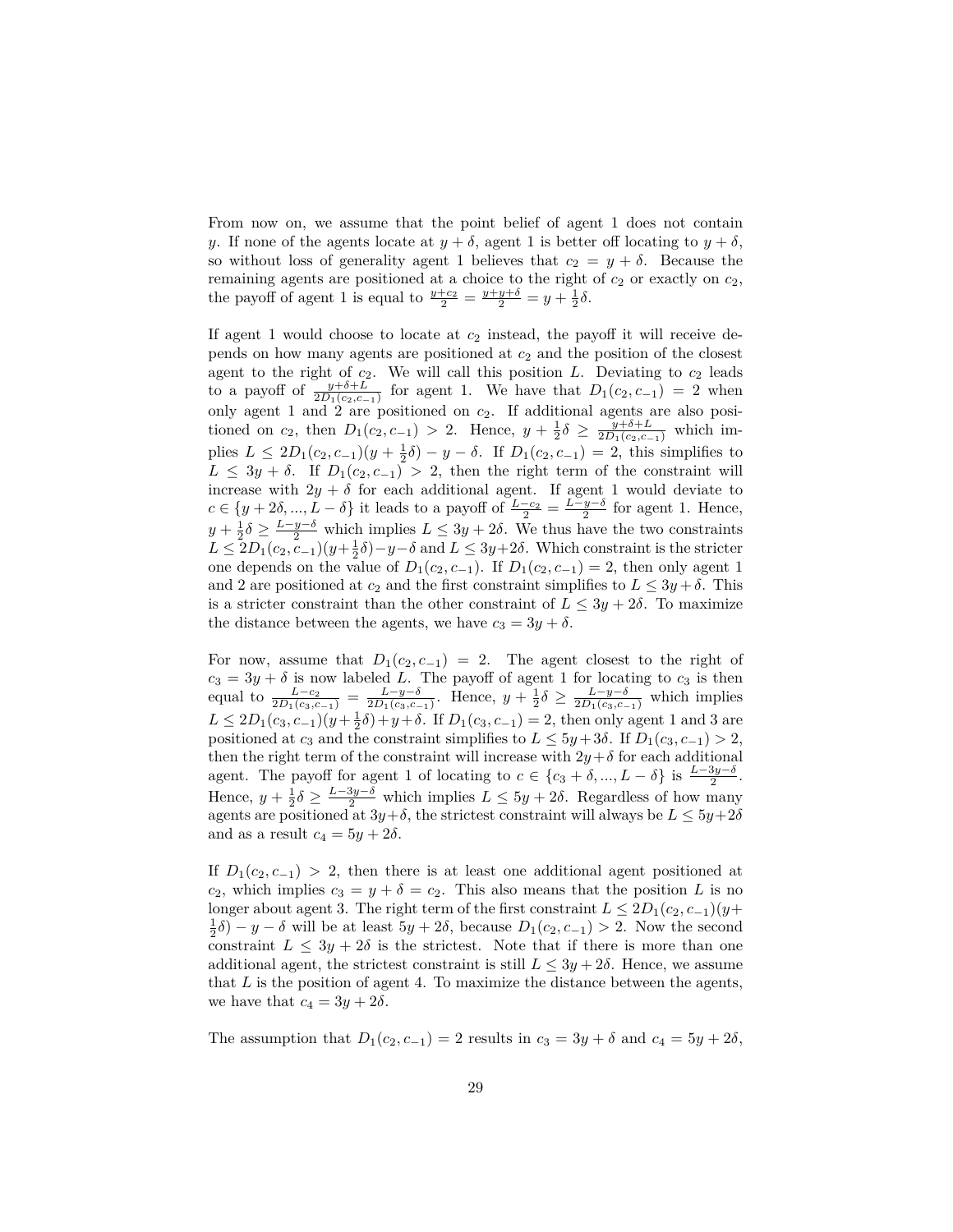

Figure 10: Feasible region when no other agent chooses *y*

while *D*<sub>1</sub>(*c*<sub>2</sub>*, c*<sub>−1</sub>) > 2 results in *c*<sub>2</sub> = *c*<sub>3</sub> = *y* + *δ* and *c*<sub>4</sub> = 3*y* + 2*δ*. Because  $D_1(c_2, c_{-1}) = 2$  is better at maximizing the space between the agents, we will further explore this assumption.

From agent 3 on wards a pattern emerges. The maximum distance between each agent will be equal to  $2y + \delta$ , for example,  $c_4 - c_3 = 5y + 2\delta - 3y - \delta = 2y + \delta$ . This pattern continues until the second to last agent  $N-1$ . We can construct this as the point belief  $b_1$  with  $b_1(c_2, ..., c_N) = 1$  where  $c_2 = y + \delta$  and for *j* ∈ {3, ..., *N* − 1}, *c<sub>j</sub>* = (2*j* − 3)*y* + (*j* − 2)*δ*. If agent 1 would locate at some *c<sub>j</sub>*, then his payoff is equal to  $\frac{c_{j+1}-c_{j-1}}{4} = \frac{(2j-1)y+(j-1)\delta-(2j-5)y-(j-3)\delta}{4} = \frac{4y+2\delta}{4}$  $y + \frac{1}{2}\delta = u_1(y, b_1)$ . Similarly, if agent 1 would locate in between some  $c_j$  and  $c_{j+1}$ , his payoff is equal to  $\frac{c_j-c_{j+1}}{2} = \frac{(2j-3)y+(j-2)\delta-(2j-1)y-(j-1)\delta}{2} = \frac{2y+\delta}{2}$  $y + \frac{1}{2}\delta = u_1(y, b_1)$ . Hence, this way the space between the agents is maximized and we can now check if there is too much space at the end of the line.

If agent 1 would locate at  $c_N$ , his payoff is equal to  $\frac{2-c_N-c_{N-1}}{4} = \frac{2-c_N-(2N-5)y-(N-3)\delta}{4}$ . Hence, *y* +  $\frac{1}{2}δ ≥ \frac{2 - c_N - (2N - 5)y - (N - 3)δ}{4}$  which implies that  $c_N ≥ 2 - (2N - 1)y (N-1)\delta$ . If agent 1 believes that agent N is positioned to any position to the left of  $1 - y - \delta$ , agent 1 is better of locating to  $1 - y - \delta$  and obtaining at least  $\frac{2 - (1 - y - \delta) - (1 - y - 2\delta)}{2} = \frac{2y + 3\delta}{2} = y + \frac{3}{2}\delta$ , which is greater than  $y + \frac{1}{2}\delta$ . Hence, we have that  $c_N \geq 1 - y - \delta$  and  $c_N \geq 2 - (2N - 1)y - (N - 1)\delta$ . We are interested in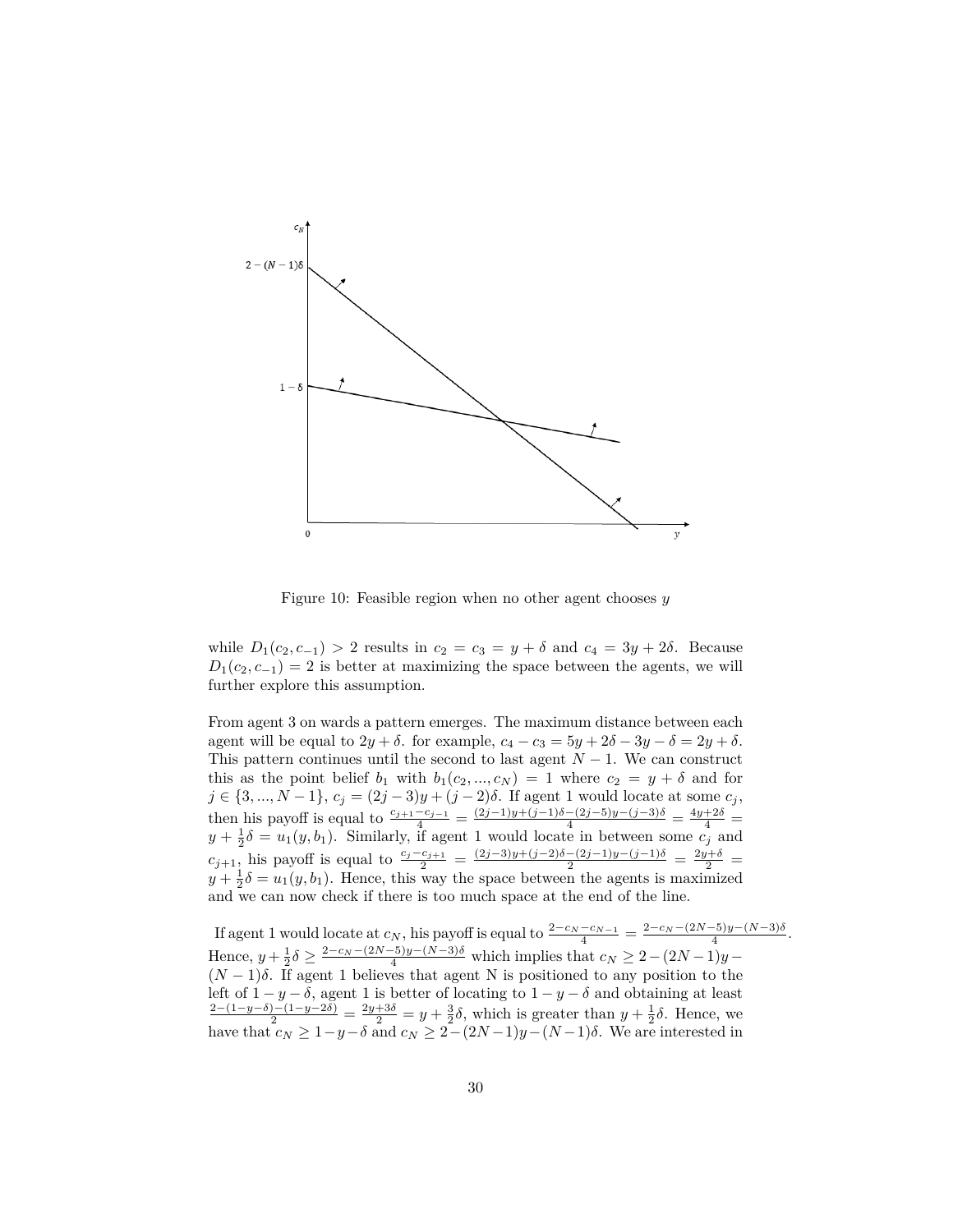the minimum value of *y* such that both these constraints are satisfied. The first constraint has a smaller slope and a smaller intercept than the second constraint. Figure 10 plots the two constraints. The difference between figure 9 and figure 10 is the intercept of the second constraint. The arrows represent the direction in which each constraint is satisfied. From the figure it is clear that the minimum value of *y* for which both constraints are satisfied is exactly when the lines intersect. The lines intersect when  $y = \frac{1-(N-2)\delta}{2N-2}$  $\frac{(N-2)\delta}{2N-2}$ . This might not be a position on the line, so the minimum permitted value is given by  $y = \left[\frac{1-(N-2)\delta}{2N-2}\right]$  $\left[\frac{(N-2)\delta}{2N-2}\right] = x.$ However, we have  $y = x - \delta$  so this is not possible. Hence, a point belief where no agent is positioned at *y* also does not lead to *y* being optimal for agent 1. To conclude, there is no point belief over  $\{y, ..., 1 - y\} \times ... \times \{y, ..., 1 - y\}$  such that *y* is optimal. By symmetry, a similar result holds for the choice  $1 - y$ .  $\Box$ 

### **Proof of Theorem 2**

*Proof.* We will prove Theorem 2 by verifying Figures 3, 4 and 5. Let  $c_1 \leq c_2$ . If we take the perspective of the last agent, the he will either choose  $c_3 = c_1 - \delta$ ,  $c_3 \in [c_1 + \delta, c_2 - \delta]$ , or  $c_3 = c_2 + \delta$ . Agent 3's choice  $c_3 = c_1 - \delta$  is optimal if  $c_1 - \frac{\delta}{2} \ge \frac{c_2 - c_1}{2}$  and  $c_1 - \frac{\delta}{2} \ge 1 - c_2 - \frac{\delta}{2}$ . This can be rewritten to  $c_1 \ge \frac{1}{3}c_2 + \frac{\delta}{3}$  and  $c_1 \ge 1 - c_2$ . Hence, the region in Figure 3 that corresponds to  $c_3 = c_1 - \delta$ being optimal for agent 3 corresponds to the region where  $c_1 \le c_2$ ,  $c_1 \ge \frac{1}{3}c_2 + \frac{\delta}{3}$ , and  $c_1 \geq 1 - c_2$ . If agent 3 chooses  $c_3 = c_1 - \delta$ , then agent 2 is a rightmost firm with a corresponding utility of  $\frac{2-c_2-c_1}{2} = 1 - \frac{1}{2}c_2 - \frac{1}{2}c_1$ . We applied this procedure at every region to end up with Figure 3.

Next, we take the perspective of agent 2 and let  $c_1 = [0, \frac{1}{2}]$ . If  $c_1 < \frac{1+\delta}{4}$ , then no matter what agent 2 chooses, agent 3 will never position to the left of agent 1. Positioning to the left of agent 1 is also not optimal for agent 2, as this yields agent 2 a utility of  $\frac{c_2+c_1}{2} \le \frac{c_1-\delta+c_1}{2} = c_1 - \frac{\delta}{2} < \frac{1-\delta}{4}$ . If agent 2 positions to the right of agent 1, his utility is increasing in  $c_2$  in the first region, and decreasing in the last region. Hence agent 2's optimal choice is positioned near  $c_2 = \frac{2}{3} + \frac{1}{3}c_1 - \frac{5}{3}$ . Positioning exactly at  $c_2 = \frac{2}{3} + \frac{1}{3}c_1 - \frac{5}{3}$  yields agent 2 a utility of  $1 - \frac{3}{4}c_2 - \frac{1}{4}c_1 = 1 - \frac{3}{4}(\frac{2}{3} + \frac{1}{3}c_1 - \frac{5}{3}) - \frac{1}{4}c_1 = \frac{1}{2} - \frac{1}{2}c_1 + \frac{5}{4} > \frac{3+5}{8}$ . If agent 2 positions just before  $c_2 = \frac{2}{3} + \frac{1}{3}c_1 - \frac{5}{3}$ , then  $u_2 = \frac{c_2 + \delta - c_1}{2} < \frac{1}{3} - \frac{1}{3}c_1 + \frac{\delta}{3} < \frac{3+\delta}{8}$ . Hence, if  $c_1 < \frac{1+\delta}{4}$ , then  $c_2 = \frac{2}{3} + \frac{1}{3}c_1 - \frac{\delta}{3}$  and agent 3 is indifferent between any position in between agent 1 and 2. Agent 1's utility can then be calculated as  $u_1 = \frac{c_1+c_3}{2}$ , and by the principle of insufficient reason this is equivalent to  $\frac{3}{4}c_1 + \frac{1}{4}c_2 = \frac{1}{6} + \frac{5}{6}c_1 - \frac{\delta}{12} < \frac{3+\delta}{8}.$ 

Next, let  $c_1 = \frac{1+\delta}{4}$  and consider agent 2. If  $c_2 = c_2^* = \frac{3-\delta}{4}$ , then agent 3 is indifferent between choosing  $c_3 = c_1 - \delta$ , any position  $c_3 \in [c_1 + \delta, c_2 - \delta]$ , and  $c_3 = c_2 + \delta$ . By the principle of insufficient reason, for agent 1 and 2, this can be interpreted as agent 3 choosing  $c_3 = \frac{c_1+c_2}{2} = \frac{1}{2}$  and  $u_2 = \frac{2-\frac{3-\delta}{4}-\frac{1}{2}}{2} = \frac{3+\delta}{8}$ . If agent 2 would choose  $c_2 \in (\frac{3-\delta}{4}, 1]$ , then it is optimal for agent 3 to choose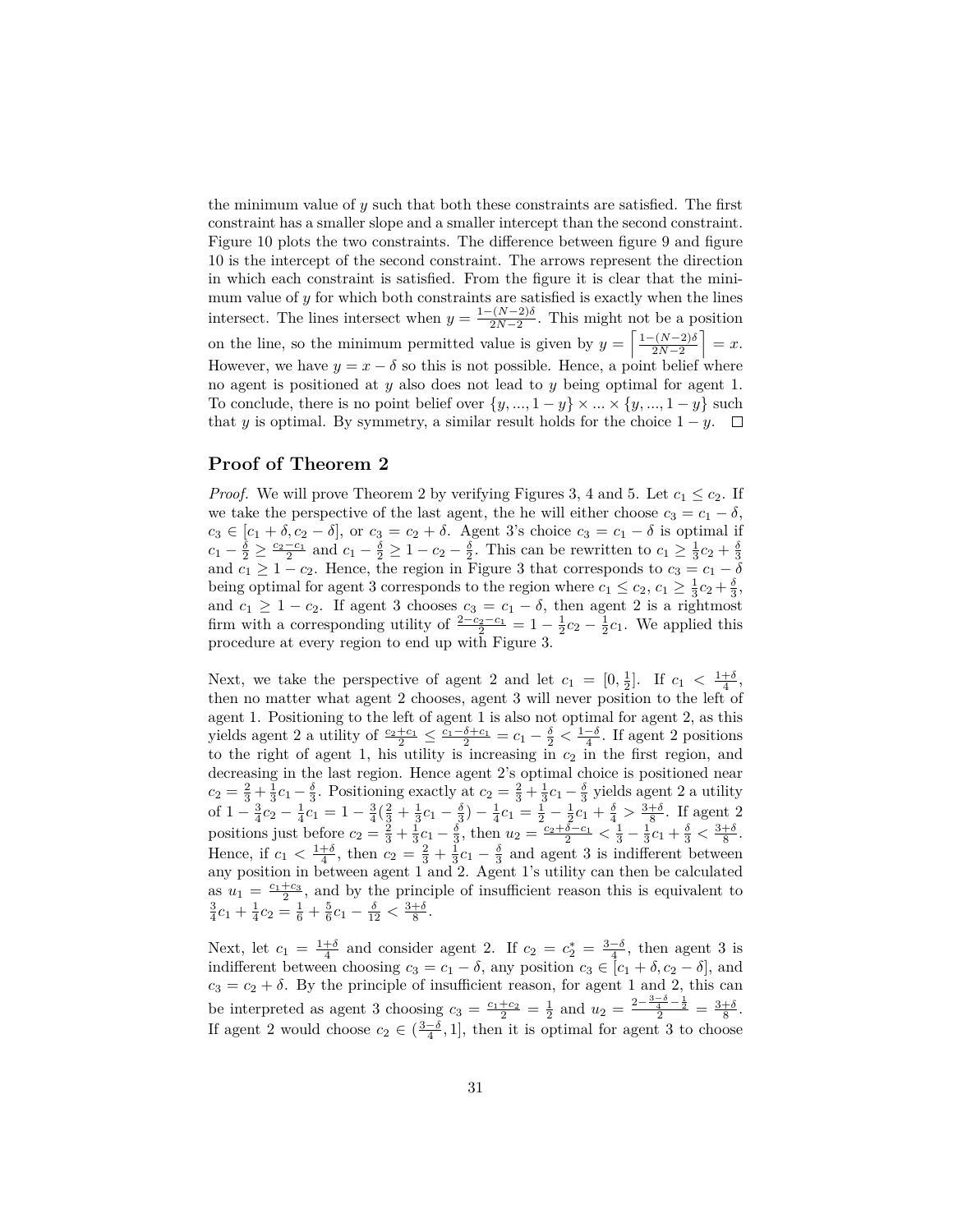a middle position and by the principle of insufficient reason,  $c_3 = \frac{c_1+c_2}{2} > \frac{1}{2}$ . Then  $u_2 = \frac{2-c_2-c_3}{2} < \frac{3+\delta}{8}$  as  $c_2 > \frac{3-\delta}{4}$  and  $c_3 > \frac{1}{2}$ . If  $c_2 \in [c_1 + \delta, \frac{3-\delta}{4})$ , then it is optimal for agent 3 to choose  $c_3 = c_2 + \delta$  and  $u_2 = \frac{c_2 + \delta - c_1}{2} < \frac{\frac{3-\delta}{4} + \delta - \frac{1+\delta}{4}}{2}$  $\frac{1+\delta}{4} < \frac{3+\delta}{8}$ . Lastly, if  $c_2 \in [0, c_1 - \delta]$ , then agent 3 chooses  $c_3 = c_1^* + \delta$  and  $u_2 \leq c_1 - \frac{\delta}{2} = \frac{1-\delta}{4}$ . Hence, if  $c_1 = \frac{1+\delta}{4}$ , the optimal choice for agent 2 is  $c_2 = \frac{3-\delta}{4} = 1 - c_1$  and  $u_1 = u_2 = \frac{3+\delta}{8}$ .

Next, let  $\frac{1+\delta}{4} \leq c_1 \leq \frac{1-\delta}{2}$ . If agent 2 chooses  $c_2 = [0, c_1 - \delta]$ , then agent 3 will position to the right of agent 1 and agent 2's utility is  $\frac{c_2+c_1}{2} \le \frac{c_1-\delta+c_1}{2}$  $c_1 - \frac{\delta}{2} < \frac{1}{2} - \frac{\delta}{2}$ . If agent 2 chooses a position in  $[c_1 + \delta, 1 - c_1)$ , then his utility is  $\frac{c_2+\delta-c_1}{2} < \frac{1-c_1+\delta-c_1}{2} = \frac{1}{2}-c_1+\frac{\delta}{2}$ . If agent 2 chooses  $c_2 \in (1-c_1, \min(3c_1-\delta, 1)],$ then agent 2 can ensure a utility of  $\frac{1-\epsilon}{2}$  by choosing the position  $1 - c_1 + \epsilon$ . Agent 3 will then position to the left of agent 1, leaving agent 2 with approximately half of the clients. If agent 2 would choose  $c_2 = 1 - c_1$ , then agent 3 is indifferent between positioning to the left of agent 1 and the right of agent 2, which would lead to a lower expected utility of agent 2. Lastly, if  $c_1 \leq \frac{1+\delta}{3}$ , then choosing  $c_2 \in (3c_1 - \delta, 1]$  leads to agent 3 choosing a middle position, and  $u_2 = 1 - \frac{3}{4}c_2 - \frac{1}{4}c_1 < 1 - 2.5c_1 + \frac{3\delta}{4} < \frac{1-\epsilon}{2}$ . Hence, if agent 1 chooses  $\frac{1+\delta}{4} \leq c_1 < \frac{1}{2}$ , then agent 2 chooses  $c_2 = 1 - c_1 + \epsilon$ ,  $c_3 = c_1 - \delta$  and  $u_1 = \frac{c_2 - c_3}{2} = \frac{1 - c_1 + \epsilon - c_1 + \delta}{2} = \frac{1}{2} - c_1 + \frac{\delta}{2} + \frac{\epsilon}{2} < \frac{3 + \delta}{8}.$ 

If agent 1 chooses  $\frac{1-\delta}{2} < c_1 < \frac{1}{2}$ , then agent 2 can position just to the right of agent 1, which leads agent 3 to positioning just to the left of agent 1. Then  $u_1 = \frac{c_2 - c_3}{2} = \frac{c_1 + \delta - c_1 + \delta}{2} = \delta < \frac{3 + \delta}{8}.$ 

If agent 1 chooses  $c_1 = \frac{1}{2}$ . Then agent 2 can choose either  $c_2 = c_1 + \delta$  or  $c_2 = c_1 - \delta$  and  $c_3 = 1 - c_2$ . Then  $u_1 = \delta < \frac{3+\delta}{8}$ .

These results lead to figure 4 and 5. If  $c_1 \in [\frac{1}{2}, 1]$ , we find very similar results.  $\Box$ 

#### **Lemmas used for Theorem 3**

**Lemma 3.** *Consider agent i and two choices*  $c_i$  *and*  $c'_i$ , *where*  $c_i < c'_i$  *and*  $c_i' - c_i < \omega$ . Then choosing  $c_i$  yields a higher utility to agent *i* than choosing  $c_i'$ *if and only if*

$$
\int_{c_i - \frac{\omega}{2}}^{c_i' - \frac{\omega}{2}} a_{x,i} dx > \int_{c_i + \frac{\omega}{2}}^{c_i' + \frac{\omega}{2}} a_{x,i} dx
$$

*Similarly, choosing*  $c_i$  *yields* a lower utility than  $c'_i$  if and only if

$$
\int_{c_i - \frac{\omega}{2}}^{c_i' - \frac{\omega}{2}} a_{x,i} dx < \int_{c_i + \frac{\omega}{2}}^{c_i' + \frac{\omega}{2}} a_{x,i} dx
$$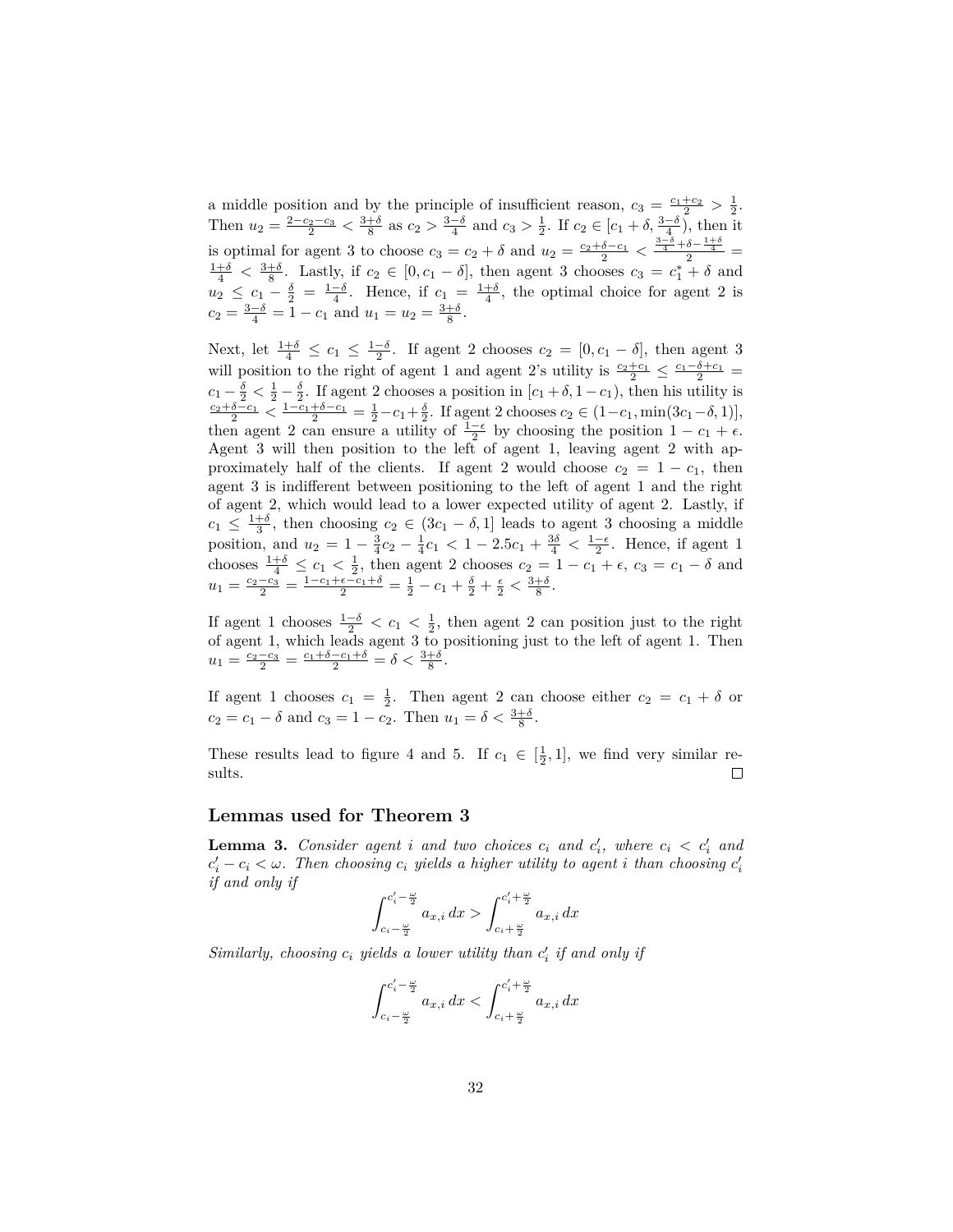*Proof.* Choosing  $c_i$  yields a higher utility to agent *i* then choosing  $c'_i$  if and only if  $\overline{a}$ 

$$
\int_{c_i - \frac{\omega}{2}}^{c_i + \frac{\omega}{2}} a_{x,i} dx > \int_{c_i' - \frac{\omega}{2}}^{c_i' + \frac{\omega}{2}} a_{x,i} dx ,
$$

which means that

$$
\int_{c_i - \frac{\omega}{2}}^{c_i' - \frac{\omega}{2}} a_{x,i} dx + \int_{c_i' - \frac{\omega}{2}}^{c_i + \frac{\omega}{2}} a_{x,i} dx > \int_{c_i' - \frac{\omega}{2}}^{c_i + \frac{\omega}{2}} a_{x,i} dx \int_{c_i + \frac{\omega}{2}}^{c_i' + \frac{\omega}{2}} a_{x,i} dx ,
$$

which is equivalent to

$$
\int_{c_i - \frac{\omega}{2}}^{c_i' - \frac{\omega}{2}} a_{x,i} dx > \int_{c_i + \frac{\omega}{2}}^{c_i' + \frac{\omega}{2}} a_{x,i} dx
$$

**Observation 1.** *Consider an agent i and*  $0 < \omega < 1$ *. If*  $x, x' \in [0, \frac{\omega}{2}]$  *and*  $x < x'$ , then  $|I_x| \leq |I_{x'}|$ . Similarly, if  $x, x' \in [1 - \frac{\omega}{2}, 1]$  and and  $x < x''$ , then  $|I_x| \geq |I_{x'}|$ .

*Proof.* Let  $x, x' \in [0, \frac{\omega}{2}]$  and  $x < x'$ . A client at *x* will be attracted by agents in between 0 and  $x + \frac{w}{2}$ . A client at *x*' will be attracted by agents in between 0 and  $x' + \frac{\omega}{2}$ . Hence  $|\tilde{I}_x| \leq |I_{x'}|$ . Similarly, if  $x, x' \in [1 - \frac{\omega}{2}, 1]$  and  $x < x'$  then  $|I_x| \geq |I_{x'}|$ .  $\Box$ 

**Observation 2.** *Consider agent i and let each opponent agent*  $j \neq i$  *choose*  $c_j \in \left[\frac{\omega}{2}, 1 - \frac{\omega}{2}\right]$  and  $0 < \omega \le 1$ . If  $x, x' \in [0, \omega]$  and and  $x < x'$ , then  $|I_x| \le |I_{x'}|$ . *Similarly, if*  $x, x' \in [1 - \omega, 1]$  *and and*  $x < x'$ *, then*  $|I_x| \geq |I_{x'}|$ *.* 

*Proof.* Let  $x, x' \in [0, \omega]$  and  $x < x'$ . A client at x will be attracted by agents in between  $\frac{\omega}{2}$  and  $x + \frac{\omega}{2}$ . A client at *x*' will be attracted by agents in between  $\frac{\omega}{2}$ and  $x' + \frac{w}{2}$ . Hence  $|I_x| \leq |I_{x'}|$ . Similarly, if  $x, x' \in [1 - \omega, 1]$  and  $x < x'$  then  $|I_x| \geq |I_{x'}|$ .  $\Box$ 

**Lemma 4.** *Consider agent i and let*  $0 < \omega < 1$ *. Let*  $a, b, c \in [0, \frac{\omega}{2}]$  *and a < b < c. Then*

$$
\frac{1}{b-a} \cdot \int_a^b a_{x,i} \, dx \ge \frac{1}{c-b} \cdot \int_b^c a_{x,i} \, dx
$$

*Similarly, if we let*  $a, b, c \in [1 - \frac{\omega}{2}, 1]$  and  $a < b < c$ , then

$$
\frac{1}{b-a} \cdot \int_a^b a_{x,i} \, dx \le \frac{1}{c-b} \cdot \int_b^c a_{x,i} \, dx
$$

*Proof.* We will prove the case when  $a, b, c \in [0, \frac{\omega}{2}]$  and  $a < b < c$ . By Observation 1, we know that  $|I_x| \leq |I_{x'}| \forall x \in [a, b]$  and  $\tilde{x'} \in [b, c]$ . If  $|I_x| = |I_{x'}| \forall x, x' \in$  $[a, c]$ , then there are exactly  $l \in \{1, ..., N-1\}$  opponent agents that attract clients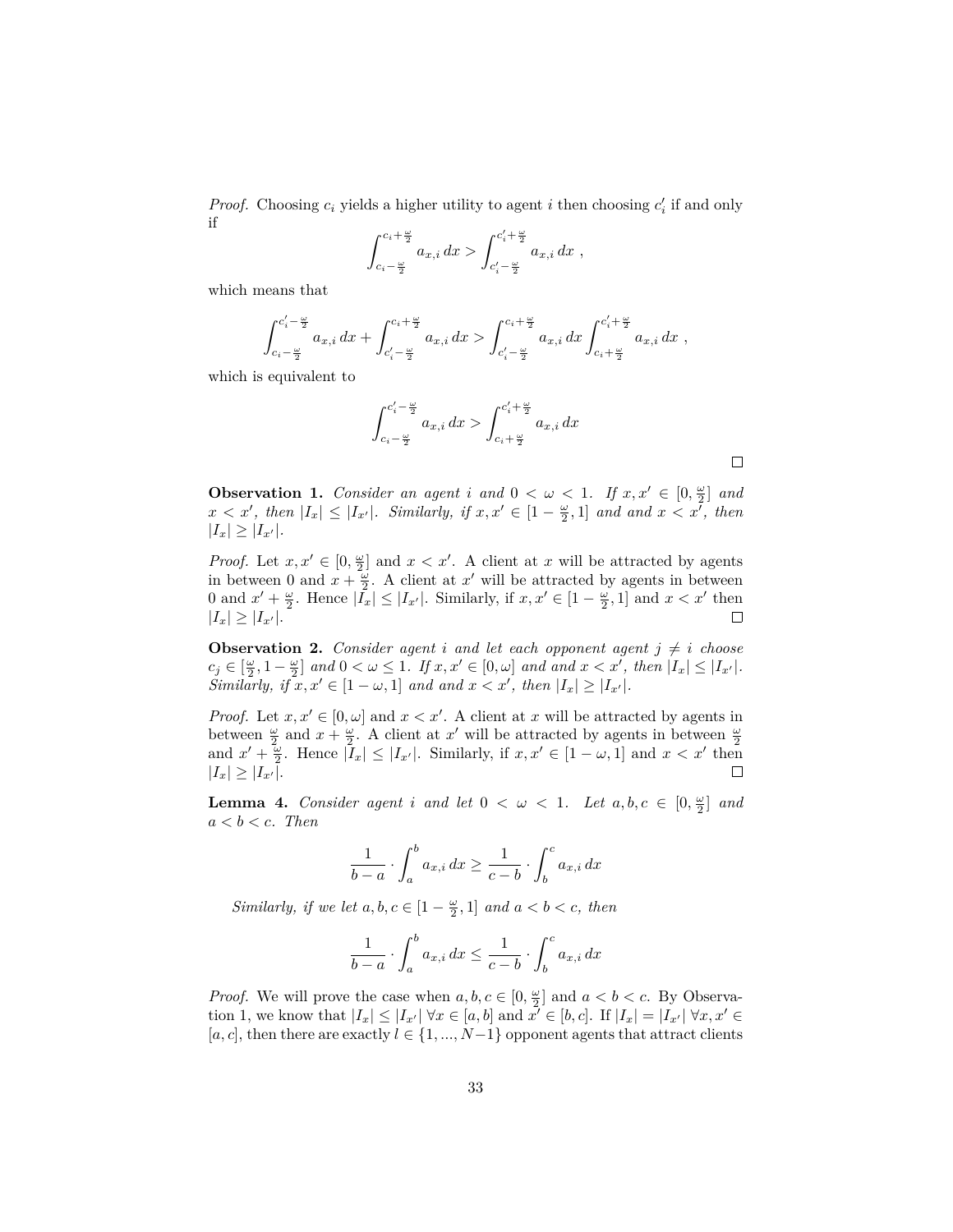in [*a, c*]. This implies that  $\int_a^b a_{x,i} dx = (b-a)\frac{1}{l+1}$  and  $\int_b^c a_{x,i} dx = (c-b)\frac{1}{l+1}$ and hence  $\frac{1}{b-a} \cdot \int_a^b a_{x,i} dx = \frac{1}{b-a} \cdot (b-a) \frac{1}{l+1} = \frac{1}{c-b} \cdot (c-b) \frac{1}{j+1} = \frac{1}{c-b} \cdot \int_b^c a_{x,i} dx$ .

Suppose that  $|I_x| < |I_{x'}|$  for some  $x \in [a, b]$  and  $x' \in [b, c]$ , Then  $|I_a| < |I_c|$ . Let  $|I_a| = N_1$ . Then there exists a point  $\beta \in (a, c)$  such that  $|I_x| = N_1 \,\forall x \in [a, \beta]$ and  $|I_x| > N_1 \,\forall x \in (\beta, c]$ . We will now consider 2 cases.

Case 1: Let  $\beta \in (a, b)$ . Then  $|I_b| = N_2 > N_1 = |I_a|$ , and  $|I_x| \le N_2 \,\forall x \in (\beta, b]$ and  $|I_x| \ge N_2 \forall [b, c]$ . Then  $\frac{1}{b-a} \cdot \int_a^b a_{x,i} dx \ge \frac{1}{b-a} \cdot ((\beta - a) \cdot \frac{1}{N_1+1} + (b-\beta) \cdot \frac{1}{N_2+1}) > \frac{1}{b-a} \cdot ((\beta - a) \cdot \frac{1}{N_2+1} + (b-\beta) \cdot \frac{1}{N_2+1}) = \frac{1}{N_2+1}$ , whereas  $\frac{1}{c-b} \cdot \int_b^c a_{x,i} dx \le$  $\frac{1}{c-b}((c-b)\frac{1}{N_2+1}) = \frac{1}{N_2+1}.$ 

Case 2: Let  $\beta \in [b, c)$ . Then  $|I_b| = |I_a| = N_1$ ,  $|I_x| = N_1 \,\forall x \in [b, \beta]$  and  $|I_x| > N_1 \ \forall x \in (\beta, c].$  Then  $\frac{1}{b-a} \cdot \int_a^b a_{x,i} dx = \frac{1}{b-a} \cdot ((b-a) \cdot \frac{1}{N_1+1}) = \frac{1}{N_1+1},$ wheras  $\frac{1}{c-b} \cdot \int_b^c a_{x,i} dx < \frac{1}{c-b} ((\beta - b) \cdot \frac{1}{N_1+1} + (c - \beta) \cdot \frac{1}{N_1+1}) = \frac{1}{N_1+1}.$ 

Finally, we can conclude that if  $|I_x| < |I_{x'}|$  for some  $x \in [a, b]$  and  $x' \in [b, c]$ , then  $\frac{1}{b-a} \cdot \int_a^b a_{x,i} dx > \frac{1}{c-b} \cdot \int_b^c a_{x,i} dx.$  $\Box$ 

**Lemma 5.** *Consider agent i and let each opponent agent*  $j \neq i$  *choose*  $c_j \in$  $\left[\frac{\omega}{2}, 1 - \frac{\omega}{2}\right]$  *and*  $0 < \omega \le 1$ *. Let*  $a, b, c \in [0, \omega]$  *and*  $a < b < c$ *. Then* 

$$
\frac{1}{b-a} \cdot \int_a^b a_{x,i} \, dx \ge \frac{1}{c-b} \cdot \int_b^c a_{x,i} \, dx
$$

*Similarly, if we let*  $a, b, c \in [1 - \omega, 1]$  *and*  $a < b < c$ *, then* 

$$
\frac{1}{b-a} \cdot \int_a^b a_{x,i} \, dx \le \frac{1}{c-b} \cdot \int_b^c a_{x,i} \, dx
$$

*Proof.* We will prove the case when  $a, b, c \in [0, \omega]$  and  $a < b < c$ . By Observation 2, we know that  $|I_x| \leq |I_{x'}| \forall x \in [a, b]$  and  $x' \in [b, c]$ . If  $|I_x| = |I_{x'}| \forall x, x' \in [a, c]$ , then there are exactly  $l \in \{1, ..., N-1\}$  opponent agents that attract clients in  $[a, c]$ . This implies that  $\int_a^b a_{x,i} dx = (b - a) \frac{1}{l+1}$  and  $\int_b^c a_{x,i} dx = (c - b) \frac{1}{l+1}$  and hence  $\frac{1}{b-a} \cdot \int_a^b a_{x,i} dx = \frac{1}{b-a} \cdot (b-a) \frac{1}{b+1} = \frac{1}{c-b} \cdot (c-b) \frac{1}{j+1} = \frac{1}{c-b} \cdot \int_b^c a_{x,i} dx$ .

Suppose that  $|I_x| < |I_{x'}|$  for some  $x \in [a, b]$  and  $x' \in [b, c]$ , Then  $|I_a| < |I_c|$ . Let  $|I_a| = N_1$ . Then there exists a point  $\beta \in (a, c)$  such that  $|I_x| = N_1 \,\forall x \in [a, \beta]$ and  $|I_x| > N_1 \,\forall x \in (\beta, c]$ . We will now consider 2 cases.

Case 1: Let  $\beta \in (a, b)$ . Then  $|I_b| = N_2 > N_1 = |I_a|$ , and  $|I_x| \le N_2 \,\forall x \in (\beta, b]$ and  $|I_x| \ge N_2 \forall [b, c]$ . Then  $\frac{1}{b-a} \cdot \int_a^b a_{x,i} dx \ge \frac{1}{b-a} \cdot ((\beta - a) \cdot \frac{1}{N_1+1} + (b-\beta) \cdot \frac{1}{N_2+1}) > \frac{1}{b-a} \cdot ((\beta - a) \cdot \frac{1}{N_2+1} + (b-\beta) \cdot \frac{1}{N_2+1}) = \frac{1}{N_2+1}$ , whereas  $\frac{1}{c-b} \cdot \int_b^c a_{x,i} dx \le$  $\frac{1}{c-b}((c-b)\frac{1}{N_2+1}) = \frac{1}{N_2+1}.$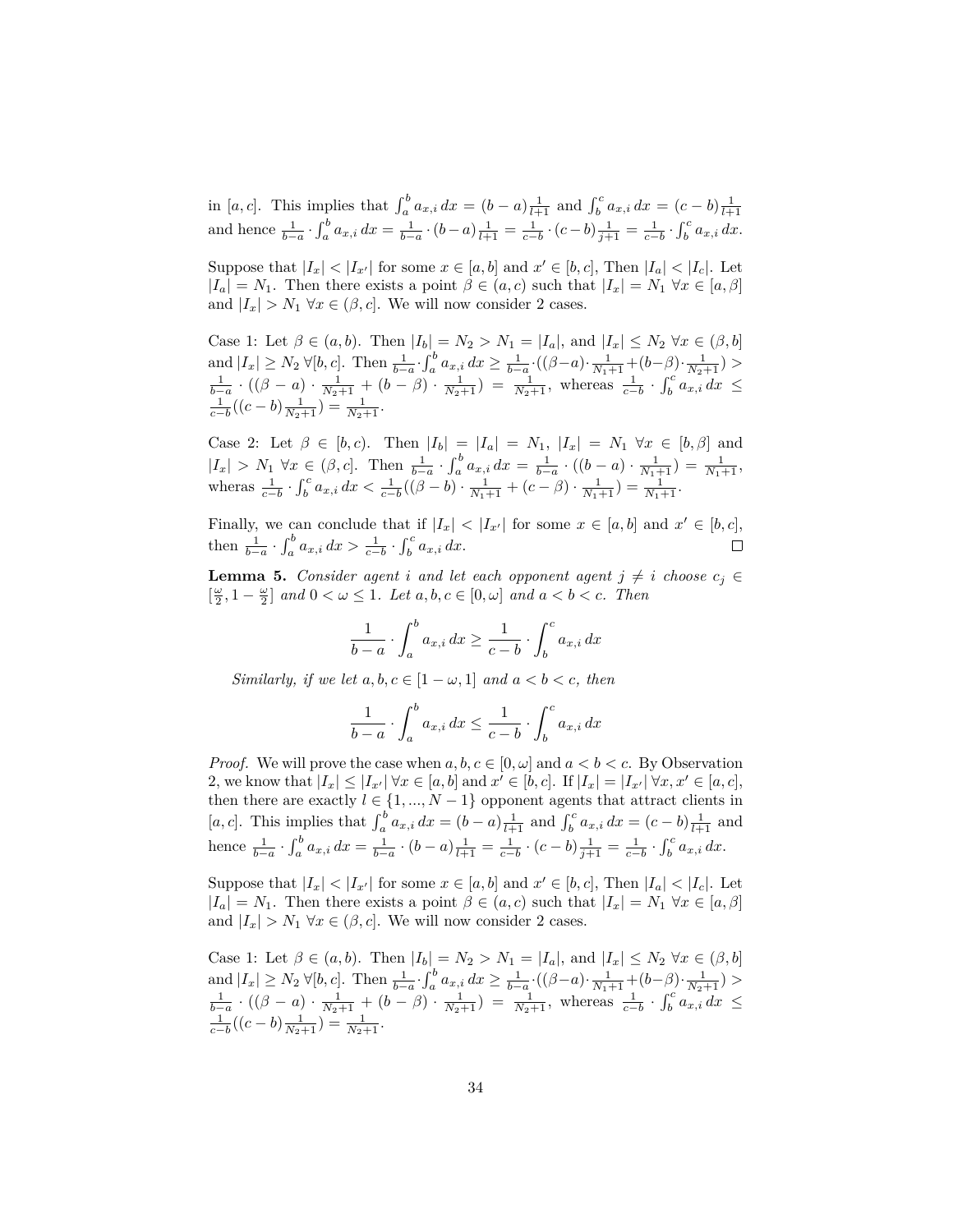Case 2: Let  $\beta \in [b, c)$ . Then  $|I_b| = |I_a| = N_1$ ,  $|I_x| = N_1 \,\forall x \in [b, \beta]$  and  $|I_x| > N_1 \ \forall x \in (\beta, c].$  Then  $\frac{1}{b-a} \cdot \int_a^b a_{x,i} dx = \frac{1}{b-a} \cdot ((b-a) \cdot \frac{1}{N_1+1}) = \frac{1}{N_1+1},$ wheras  $\frac{1}{c-b} \cdot \int_b^c a_{x,i} dx < \frac{1}{c-b} ((\beta - b) \cdot \frac{1}{N_1+1} + (c - \beta) \cdot \frac{1}{N_1+1}) = \frac{1}{N_1+1}.$ 

Finally, we can conclude that if  $|I_x| < |I_{x'}|$  for some  $x \in [a, b]$  and  $x' \in [b, c]$ , then  $\frac{1}{b-a} \cdot \int_a^b a_{x,i} dx > \frac{1}{c-b} \cdot \int_b^c a_{x,i} dx.$  $\Box$ 

### **Proof of Theorem 3 for an Odd Number of Agents**

*Proof.* Consider an agent  $i \in I$ . We start by showing that  $c_i \in [0, \frac{\omega}{2})$  is irra*i*  $\int_0^{\infty} a_{x,i} f(x) dx = \int_0^{\infty} a_{x,i} dx$ , whereas choosing  $\frac{\omega}{2}$  yields agent *i*  $\int_0^{\infty} a_{x,i} f(x) dx = \int_0^{\infty} a_{x,i} dx$ , whereas choosing  $c_i \in [0, \frac{\omega}{2})$  yields agent  $i \int_{c_i - \frac{\omega}{2}}^{c_i + \frac{\omega}{2}} a_{x,i} f(x) dx = \int_0^{c_i + \frac{\omega}{2}} a_{x,i} dx < \int_0^{c_i + \frac{\omega}{2}} a_{x,i} dx +$  $\int_{c_i + \frac{\omega}{2}}^{\omega} a_{x,i} dx = \int_0^{\omega} a_{x,i} dx$ . Hence,  $\frac{\omega}{2}$  strictly dominates the choices in  $[0, \frac{\omega}{2})$ . Similarly,  $1 - \frac{\omega}{2}$  strictly dominates the choices in  $(1 - \frac{\omega}{2}, 1]$ . Hence,  $c_i \in (1 - \frac{\omega}{2}, 1]$ is irrational.

First, let  $0 < \omega \leq \frac{1}{3}$  and consider an agent *i*. The choice  $c_i \in \left[\frac{\omega}{2}, \frac{1}{2}\right]$  is optimal for the belief  $b_i$  with  $b_i(1-\frac{\omega}{2},...,1-\frac{\omega}{2})=1$ . Since  $\omega \leq \frac{1}{3}$ , we have that  $c_i + \frac{\omega}{2} \leq \frac{1}{2} + \frac{\omega}{2} \leq 1 - \omega$ . Hence, all clients in between  $c_i - \frac{\omega}{2}$  and  $c_i + \frac{\omega}{2}$  are only attracted to agent *i*. Thus,  $c_i$  is optimal. Similarly, the choice  $c_i \in \left[\frac{1}{2}, 1 - \frac{\omega}{2}\right]$  is optimal for the belief  $b_i$  with  $b_i(\frac{\omega}{2}, ..., \frac{\omega}{2}) = 1$ .

Next, let  $\frac{1}{3} < \omega \leq \frac{1}{2}$ . Consider the choice  $c_i \in [\frac{\omega}{2}, 1 - 1.5\omega]$  and the belief *b*<sub>*i*</sub> with  $b_i(1-\frac{\omega}{2},..,1-\frac{\omega}{2}) = 1$ . Since  $c_i + \frac{\omega}{2} \leq 1-\omega$ , all clients in between  $c_i - \frac{\omega}{2}$  and  $c_i + \frac{\omega}{2}$  are only attracted to agent *i*. Hence,  $c_i$  is optimal. Note that  $\omega < \frac{1}{2}$  ensures that  $\frac{\omega}{2} < 1 - 1.5\omega$ . Similarly, the choice  $c_i \in [1.5\omega, 1 - \frac{\omega}{2}]$  is optimal for the belief  $b_i$  with  $b_i(\frac{\omega}{2}, \dots, \frac{\omega}{2}) = 1$ . The choice  $c_i \in [1 - 1.5\omega, 1.5\omega]$ is optimal for the point belief where  $k = \frac{N-1}{2}$  agents are positioned at  $\frac{\omega}{2}$  and *k* agents are positioned at  $1 - \frac{\omega}{2}$ . For this point belief,  $|I_x| = k \,\forall x \in [0, \omega]$ ,  $|I_x| = 0 \ \forall x \in [\omega, 1 - \omega]$ , and  $|I_x| = k \ \forall x \in [1 - \omega, 1]$ . Then  $c_i$  is optimal if it attracts all clients in between  $\omega$  and  $1 - \omega$ . As  $c_i \in (1 - 1.5\omega, 1.5\omega)$ , we have that  $c_i - \frac{\omega}{2} < \omega$  and  $c_i + \frac{\omega}{2} > 1 - \omega$ . Hence,  $c_i$  is optimal for the point belief above.

Lastly, let  $\frac{1}{2} < \omega \leq 1$ . Then the choice  $c_i \in \left[\frac{\omega}{2}, 1-\frac{\omega}{2}\right]$  is optimal for the point belief that  $k = \frac{N-1}{2}$  opponents are positioned at  $\frac{\omega}{2}$  and *k* opponents are positioned at  $1-\frac{\omega}{2}$ . Note that for this point belief,  $|I_x| = k \forall x, \in [0, 1-\omega], |I_x| =$  $2k \ \forall x \in [1 - \omega, \omega]$ , and  $|I_x| = k \ \forall x \in [\omega, 1]$ . Hence,

$$
u_i(c_i, c_{-i}) = ((1 - \omega) - (c_i - \frac{\omega}{2})) \cdot \frac{1}{k+1} + (\omega - (1 - \omega)) \cdot \frac{1}{2k+1} + (c_i + \frac{\omega}{2} - \omega) \cdot \frac{1}{k+1},
$$

which simplifies to

$$
(1 - \omega) \cdot \frac{1}{k+1} + (2\omega - 1) \cdot \frac{1}{2k+1}.
$$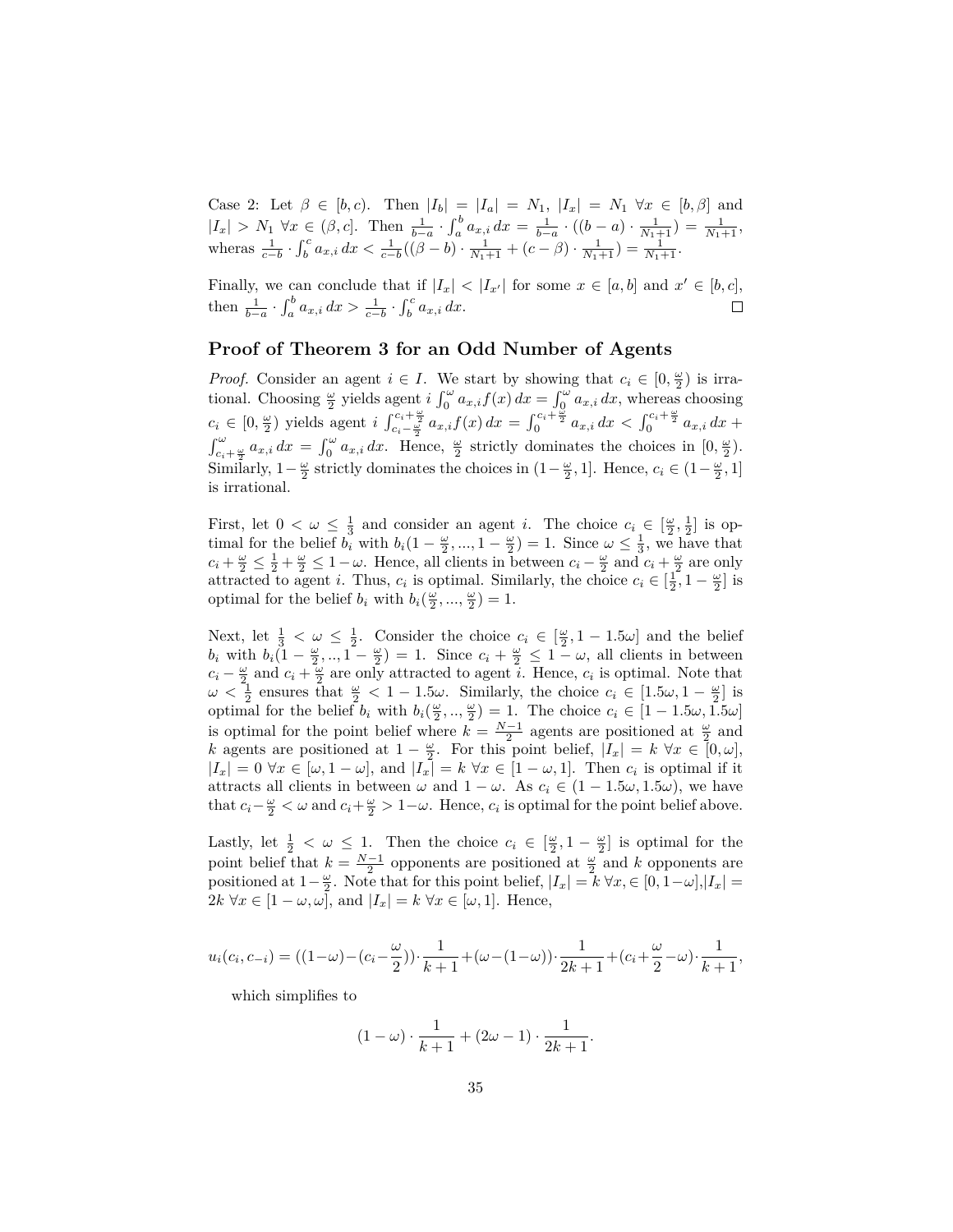Hence, the choice  $c_i$  is optimal for the point belief described above.

We have shown that  $P_i(1) = \left[\frac{\omega}{2}, 1 - \frac{\omega}{2}\right] \forall i \in \{1, 2, ..., N\}$ . Because for each agent *i*, the choice  $c_i \in P_i(1)$  is optimal for a point belief in  $P_{-i}(1)$ , the algorithm terminates after round 1 and we conclude that  $P_i = \left[\frac{\omega}{2}, 1 - \frac{\omega}{2}\right] \forall i \in \{1, 2, ..., N\}.$ 

### **Proof of Theorem 3 for an Even Number of Agents**

*Proof.* Similarly to the case with an odd number of agents and  $0 < \omega < 1$ , we can show that  $c_i \in [0, \frac{\omega}{2})$  is irrational and that  $c_i \in (1 - \frac{\omega}{2}, 1]$  is irrational.

Let  $0 < \omega \leq \frac{1}{3}$ . Also similarly to the proof of the case with an odd number of agents, the choice  $c_i \in [\frac{\omega}{2}, \frac{1}{2}]$  is optimal for the belief  $b_i$  with  $b_i(1 (\frac{\omega}{2}, ..., 1 - \frac{\omega}{2}) = 1$ . Similarly, the choice  $c_i \in [\frac{1}{2}, 1 - \frac{\omega}{2}]$  is optimal for the belief  $\tilde{b}_i$  with  $b_i(\frac{\omega}{2},...,\frac{\omega}{2}) = 1$ . Hence,  $P_i(1) = [\frac{\omega}{2},1-\frac{\omega}{2}]$ . Because for each agent *i*, the choice  $c_i \in P_i(1)$  is optimal for a point belief in  $P_{-i}(1)$ , the algorithm terminates after round 1 and we conclude that  $P_i = \left[\frac{\omega}{2}, 1 - \frac{\omega}{2}\right] \forall i \in \{1, 2, ..., N\}.$ 

Next, consider  $\frac{1}{3} < \omega \leq \frac{1}{2}$ . Consider the choice  $c_i \in \left[\frac{\omega}{2}, \frac{1}{2}\right]$  and the belief *b*<sub>*i*</sub> with  $b_i(1, ..., 1) = 1$ . Since  $\omega < \frac{1}{2}$ , we have that  $c_i + \frac{\omega}{2} \leq \frac{1}{2} + \frac{\omega}{2} \leq 1 - \frac{\omega}{2}$ . Hence, all clients in between  $c_i - \frac{\omega}{2}$  and  $c_i + \frac{\omega}{2}$  are only attracted to agent *i*. Thus,  $c_i$  is optimal. Similarly, the choice  $c_i \in \left[\frac{1}{2}, 1 - \frac{\omega}{2}\right]$  is optimal for the belief  $b_i$  with  $b_i(0, ..., 0) = 1$ . Hence,  $P_i(1) = \left[\frac{\omega}{2}, 1 - \frac{\omega}{2}\right] \forall i \in \{1, ..., N\}.$ 

Consider agent *i* in the next round. Consider the choice  $c_i \in \left[\frac{\omega}{2}, 1 - 1.5\omega\right]$ and the point belief  $b_i$  with  $b_i = (1 - \frac{\omega}{2}, ..., 1 - \frac{\omega}{2}) = 1$ . Since  $\omega < \frac{\omega}{2}$ , we have that  $c_i + \frac{\omega}{2} \leq 1 - 1.5\omega + \frac{\omega}{2} \leq 1 - \omega$ . Hence, all clients in between  $c_i - \frac{\omega}{2}$ and  $c_i + \frac{\omega}{2}$  are only attracted to agent *i*. Thus,  $c_i$  is optimal. Similarly, the choice  $c_i \in [1.5\omega, 1 - \frac{\omega}{2}]$  is optimal for the belief  $b_i$  with  $b_i = (\frac{\omega}{2}, \dots, \frac{\omega}{2}) = 1$ . Suppose by contradiction that  $c_i \in (1 - 1.5\omega, 1.5\omega)$  is optimal for some point belief. Choosing  $c_i$  should yield at least as much as choosing  $1 - 1.5\omega$ . Lemma 3 then implies

$$
\int_{1-\omega}^{c_i+\frac{\omega}{2}} a_{x,i} dx \ge \int_{1-2\omega}^{c_i-\frac{\omega}{2}} a_{x,i} dx \tag{1}
$$

Choosing *c<sup>i</sup>* should also yield at least as much as choosing 1*.*5*ω*. Lemma 3 then implies

$$
\int_{c_i - \frac{\omega}{2}}^{\omega} a_{x,i} dx \ge \int_{c_i + \frac{\omega}{2}}^{2\omega} a_{x,i} dx \tag{2}
$$

Furthermore, lemma 5 implies

$$
\frac{1}{c_i + 1.5\omega - 1} \int_{1 - 2\omega}^{c_i - \frac{\omega}{2}} a_{x,i} dx \ge \frac{1}{1.5\omega - c_i} \int_{c_i - \frac{\omega}{2}}^{\omega} a_{x,i} dx \tag{3}
$$

Similarly, lemma 5 implies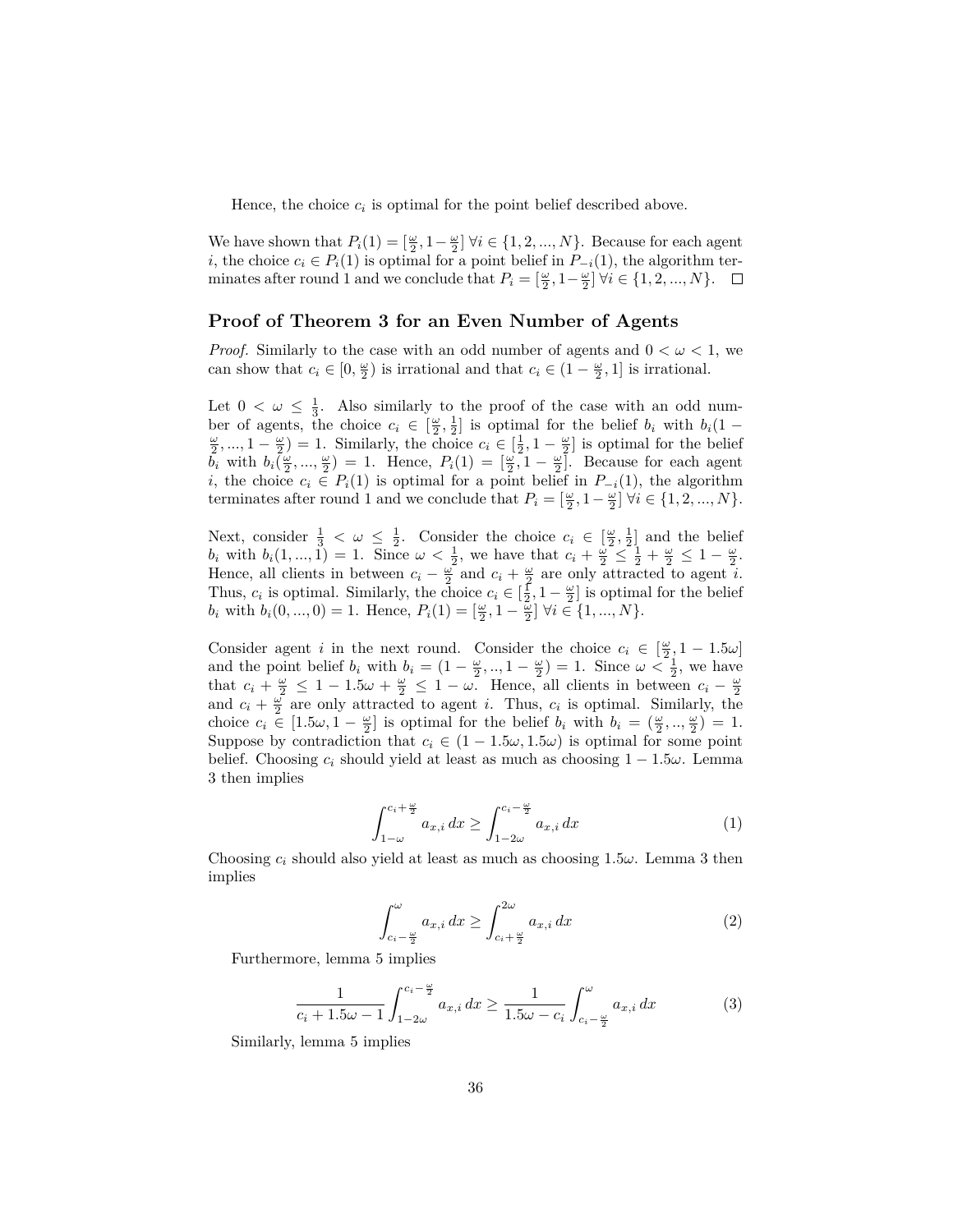$$
\frac{1}{c_i + 1.5\omega - 1} \int_{1-\omega}^{c_i + \frac{\omega}{2}} a_{x,i} dx \le \frac{1}{1.5\omega - c_i} \int_{c_i + \frac{\omega}{2}}^{2\omega} a_{x,i} dx \tag{4}
$$

Combining  $(2),(3)$  and  $(4)$  implies that

$$
\frac{1}{c_i + 1.5\omega - 1} \int_{1 - 2\omega}^{c_i - \frac{\omega}{2}} a_{x,i} dx \ge \frac{1}{1.5\omega - c_i} \int_{c_i - \frac{\omega}{2}}^{\omega} a_{x,i} dx
$$
\n
$$
\ge \frac{1}{1.5\omega - c_i} \int_{c_i + \frac{\omega}{2}}^{2\omega} a_{x,i} dx \ge \frac{1}{c_i + 1.5\omega - 1} \int_{1 - \omega}^{c_i + \frac{\omega}{2}} a_{x,i} dx
$$
\n(5)

Then (1) and (5) imply

$$
\frac{1}{c_i + 1.5\omega - 1} \int_{1 - 2\omega}^{c_i - \frac{\omega}{2}} a_{x,i} dx = \frac{1}{1.5\omega - c_i} \int_{c_i - \frac{\omega}{2}}^{\omega} a_{x,i} dx
$$

$$
= \frac{1}{1.5\omega - c_i} \int_{c_i + \frac{\omega}{2}}^{2\omega} a_{x,i} dx = \frac{1}{c_i + 1.5\omega - 1} \int_{1 - \omega}^{c_i + \frac{\omega}{2}} a_{x,i} dx
$$
(6)

The proof of Lemma 5 and the first equality in (6) imply that

$$
|I_x| = |I_{x'}| \forall x, x' \in [1 - 2\omega, \omega].
$$
 (7)

Similarly, the proof of Lemma 5 and the last equality in (6) implies that

$$
|I_x| = |I_{x'}| \,\forall x, x' \in [1 - \omega, 2\omega].\tag{8}
$$

Furthermore, (6) implies that

$$
|I_x| = |I_{1-x}| \forall x \in [1 - 2\omega, \omega] \text{ and } |I_x| = |I_{1-x}| \forall x \in [1 - \omega, 2\omega].
$$
 (9)

By contradiction, assume that  $c_j \in (1 - 1.5\omega, 1.5\omega)$  for some opponent *j*. Then this opponent attracts clients in between  $c_j - \frac{\omega}{2}$  and  $c_j + \frac{\omega}{2}$ , where  $1 - 2\omega < c_j - \frac{\omega}{2} < \omega$  and  $1 - \omega < c_j + \frac{\omega}{2} < 2\omega$ . Observation 2 then implies that  $|I_{1-2\omega}|$  <  $|I_{\omega}|$  and  $|I_{1-\omega}|$  >  $|I_{2\omega}|$ . As a result, (7) and (8) cannot hold. So from now on, we assume that each opponent agent chooses in either  $\left[\frac{\omega}{2}, 1 - 1.5\omega\right]$  or  $[1.5\omega, 1-\frac{\omega}{2}].$ 

Note that if an opponent chooses  $c_j \in [\frac{\omega}{2}, 1 - 1.5\omega]$ , then he will attract all clients in  $[1 - 2\omega, \omega]$  and none of the clients in between  $[1 - \omega, 2\omega]$ . Similarly, if an opponent chooses  $c_j \in [1.5\omega, 1-\frac{\omega}{2}]$ , then he will attract all clients in  $[1 - \omega, 2\omega]$  and none of the clients in between  $[1 - 2\omega, \omega]$ . Hence, (9) can only hold if an equal number of opponents is located in  $\left[\frac{\omega}{2}, 1-1.5\omega\right]$  as in  $\left[1.5\omega, 1-\frac{\omega}{2}\right]$ . As a result, (9) cannot hold if the number of agents is even. We conclude that if the number of agents is even, then for each agent *i*, *c<sup>i</sup>* is not optimal for any probability 1 belief on  $P_{-i}(1)$  and  $P_i = (\frac{\omega}{2}, 1 - 1.5\omega], [1.5\omega, 1 - \frac{\omega}{2}]).$ 

Next, consider  $\frac{1}{2} < \omega \leq \frac{2}{3}$ . The choice  $c_i \in [\frac{\omega}{2}, 1 - \omega]$  is optimal for the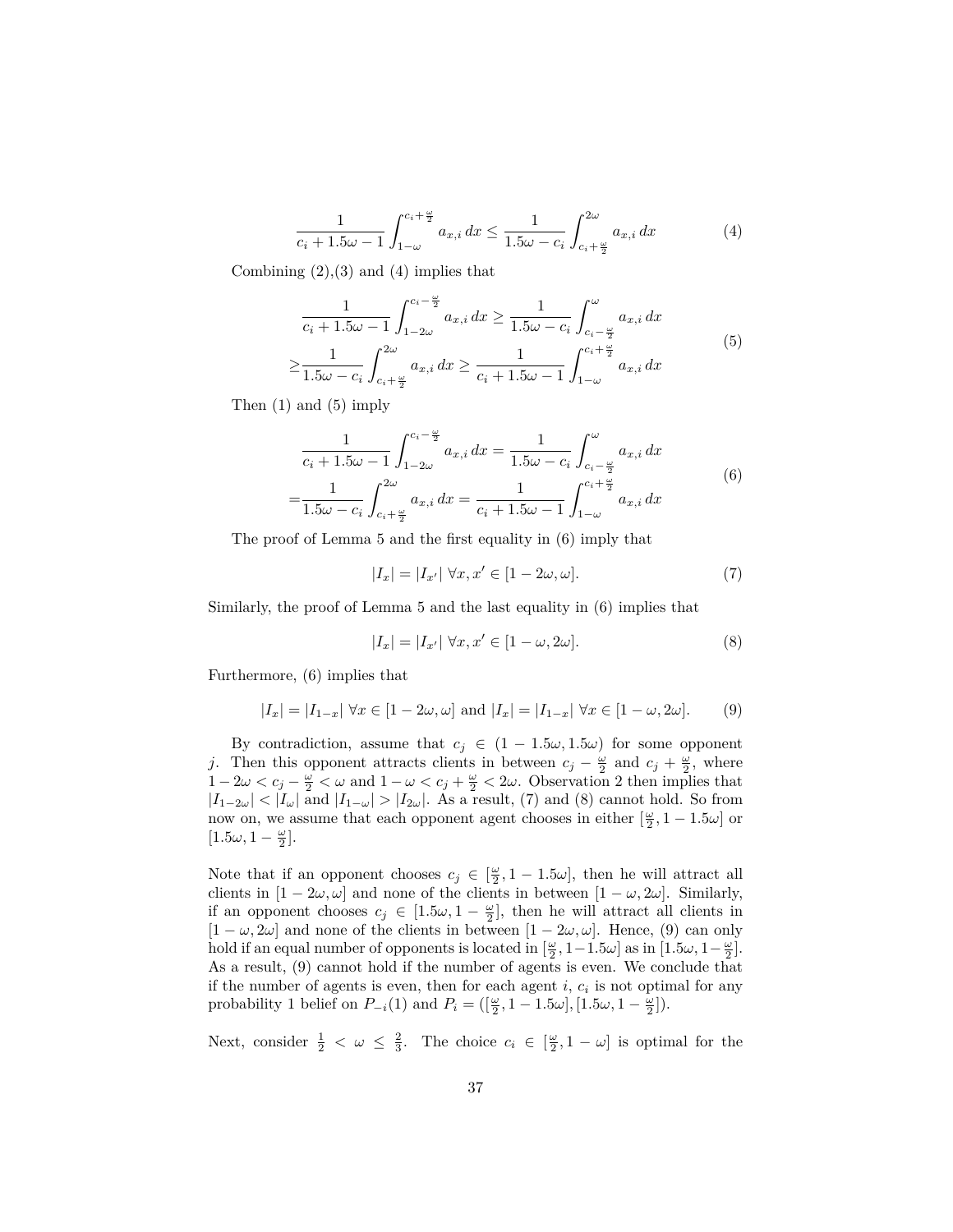belief  $b_i$  with  $b_i(1, ..., 1) = 1$ . Note that  $\omega < \frac{2}{3}$  ensures that  $\frac{\omega}{2} < 1 - \omega$ . Hence, all clients in between  $c_i - \frac{\omega}{2}$  and  $c_i + \frac{\omega}{2}$  are only attracted to agent *i*. Thus,  $c_i$ is optimal. Similarly, the choice  $c_i \in [\omega, 1 - \frac{\omega}{2}]$  is optimal for the belief  $b_i$  with  $b_i = (0, ..., 0)$ . Now suppose by contradiction that  $c_i \in (1 - \omega, \omega)$  is optimal for some point belief. Choosing  $c_i$  should yield at least as much as choosing  $1 - \omega$ , Lemma 3 then implies

$$
\int_{1-\frac{\omega}{2}}^{c_i+\frac{\omega}{2}} a_{x,i} \, dx \ge \int_{1-1.5\omega}^{c_i-\frac{\omega}{2}} a_{x,i} \, dx \tag{10}
$$

Choosing  $c_i$  should also yield at least as much as choosing  $\omega$ , Lemma 3 then implies

$$
\int_{c_i - \frac{\omega}{2}}^{\frac{\omega}{2}} a_{x,i} dx \ge \int_{c_i + \frac{\omega}{2}}^{1.5\omega} a_{x,i} dx \tag{11}
$$

Furthermore, lemma 4 implies

$$
\frac{1}{c_i + \omega - 1} \int_{1 - 1.5\omega}^{c_i - \frac{\omega}{2}} a_{x,i} dx \ge \frac{1}{\omega - c_i} \int_{c_i - \frac{\omega}{2}}^{\frac{\omega}{2}} a_{x,i} dx \tag{12}
$$

Similarly, lemma 4 implies

$$
\frac{1}{c_i + \omega - 1} \int_{1-\omega}^{c_i + \frac{\omega}{2}} a_{x,i} dx \le \frac{1}{\omega - c_i} \int_{c_i + \frac{\omega}{2}}^{1.5\omega} a_{x,i} dx \tag{13}
$$

Combining  $(11),(12)$  and  $(13)$  implies that

$$
\frac{1}{c_i + \omega - 1} \int_{1-1.5\omega}^{c_i - \frac{\omega}{2}} a_{x,i} dx \ge \frac{1}{\omega - c_i} \int_{c_i - \frac{\omega}{2}}^{\frac{\omega}{2}} a_{x,i} dx
$$
\n
$$
\ge \frac{1}{\omega - c_i} \int_{c_i + \frac{\omega}{2}}^{1.5\omega} a_{x,i} dx \ge \int_{1-\frac{\omega}{2}}^{c_i + \frac{\omega}{2}} a_{x,i} dx
$$
\n(14)

Then (10) and (14) imply

$$
\frac{1}{c_i + \omega - 1} \int_{1 - 1.5\omega}^{c_i - \frac{\omega}{2}} a_{x,i} dx = \frac{1}{\omega - c_i} \int_{c_i - \frac{\omega}{2}}^{\frac{\omega}{2}} a_{x,i} dx
$$
\n
$$
= \frac{1}{\omega - c_i} \int_{c_i + \frac{\omega}{2}}^{1.5\omega} a_{x,i} dx = \int_{1 - \frac{\omega}{2}}^{c_i + \frac{\omega}{2}} a_{x,i} dx
$$
\n(15)

The proof of Lemma 4 and the first equality in (15) imply that

$$
|I_x| = |I_{x'}| \,\forall x, x' \in [1 - 1.5\omega, \frac{\omega}{2}].\tag{16}
$$

Similarly, the proof of Lemma 4 and the last equality in (15) implies that

$$
|I_x| = |I_{x'}| \,\forall x, x' \in [1 - \frac{\omega}{2}, 1.5\omega].
$$
 (17)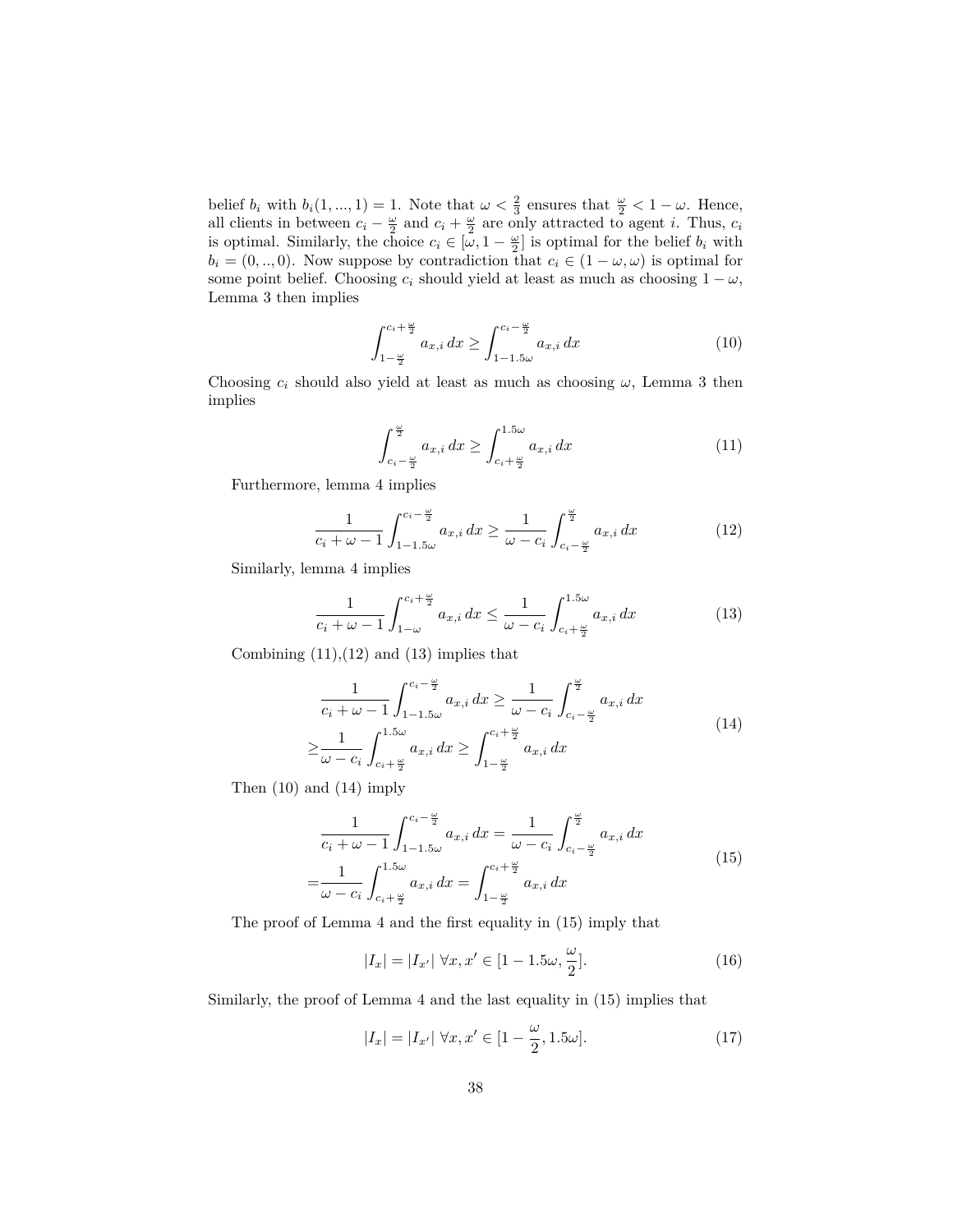Furthermore, (6) implies that

$$
|I_x| = |I_{1-x}| \,\forall x \in [1 - 1.5\omega, \frac{\omega}{2}] \text{ and } |I_x| = |I_{1-x}| \,\forall x \in [1 - \frac{\omega}{2}, 1.5\omega]. \tag{18}
$$

By contradiction, assume that  $c_j \in (1 - \omega, \omega)$  for some opponent *j*. Then this opponent attracts clients in between  $c_j - \frac{\omega}{2}$  and  $c_j + \frac{\omega}{2}$ , where  $1 - 1.5\omega$  $c_j - \frac{\omega}{2} < \frac{\omega}{2}$  and  $1 - \frac{\omega}{2} < c_j + \frac{\omega}{2} < 1.5\omega$ . Observation 1 then implies that  $|I_{1-1.5\omega}| < |I_{\frac{\omega}{2}}|$  and  $|I_{1-\frac{\omega}{2}}| > |I_{1.5\omega}|$ . As a result, (16) and (17) cannot hold. So from now on, we assume that each opponent agent chooses in either  $\left[\frac{\omega}{2}, 1 - \omega\right]$ or  $[\omega, 1 - \frac{\omega}{2}].$ 

Note that if an opponent chooses  $c_j \in [\frac{\omega}{2}, 1 - \omega]$ , then he will attract all clients in  $[1 - 1.5\omega, \frac{\omega}{2}]$  and none of the clients in between  $[1 - \frac{\omega}{2}, 1.5\omega]$ . Similarly, if an opponent chooses  $c_j \in [\omega, 1 - \frac{\omega}{2}]$ , then he will attract all clients in  $[1 - \frac{\omega}{2}, 1.5\omega]$ and none of the clients in between  $[1 - 1.5\omega, \frac{\omega}{2}]$ . Hence, (18) can only hold if an equal number of opponents is located in  $\left[\frac{\tilde{\omega}}{2}, 1 - \omega\right]$  as in  $\left[\omega, 1 - \frac{\omega}{2}\right]$ . As a result, (18) cannot hold if the number of agents is even. We conclude that if the number of agents is even, then for each agent  $i$ ,  $c_i$  is not optimal for any probability 1 belief and  $P_i(1) = ([\frac{\omega}{2}, 1 - \omega], [\omega, 1 - \frac{\omega}{2}]).$ 

Consider an agent *i* in the next round. Then the choice  $c_i = \frac{\omega}{2}$  is optimal for the belief  $b_i$  with  $b_i(1-\frac{\omega}{2},...,1-\frac{\omega}{2})$ . Similarly, the choice  $1-\frac{\tilde{\omega}}{2}$  is the optimal choice for agent *i* for the belief  $b_i$  with  $b_i(\frac{\omega}{2},...,\frac{\omega}{2}) = 1$ . By contradiction, assume that  $c_i \in \{(\frac{\omega}{2}, 1 - \omega], [\omega, 1 - \frac{\omega}{2})\}$  is optimal, it must be that  $c_i$  yields at least as much as  $\frac{\omega}{2}$ , so Lemma 3 implies

$$
\int_{\omega}^{c_i + \frac{\omega}{2}} a_{x,i} dx \ge \int_0^{c_i - \frac{\omega}{2}} a_{x,i} dx.
$$
 (19)

Similarly,  $c_i$  should yield at least as much as  $1 - \frac{\omega}{2}$ , which implies that

$$
\int_{c_i - \frac{\omega}{2}}^{1 - \omega} a_{x,i} dx \ge \int_{c_i + \frac{\omega}{2}}^1 a_{x,i} dx \tag{20}
$$

Furthermore, lemma 5 implies

$$
\frac{1}{c_i - \frac{\omega}{2}} \cdot \int_0^{c_i - \frac{\omega}{2}} a_{x,i} dx, \ge \frac{1}{1 - c_i - \frac{\omega}{2}} \cdot \int_{c_i - \frac{\omega}{2}}^{1 - \omega} a_{x,i} dx \tag{21}
$$

Similarly, lemma 5 implies

$$
\frac{1}{c_i - \frac{\omega}{2}} \cdot \int_{\omega}^{c_i + \frac{\omega}{2}} a_{x,i} dx \le \frac{1}{1 - c_i - \frac{\omega}{2}} \cdot \int_{c_i + \frac{\omega}{2}}^1 a_{x,i} dx \tag{22}
$$

Combining equation  $(20),(21)$  and  $(22)$  implies that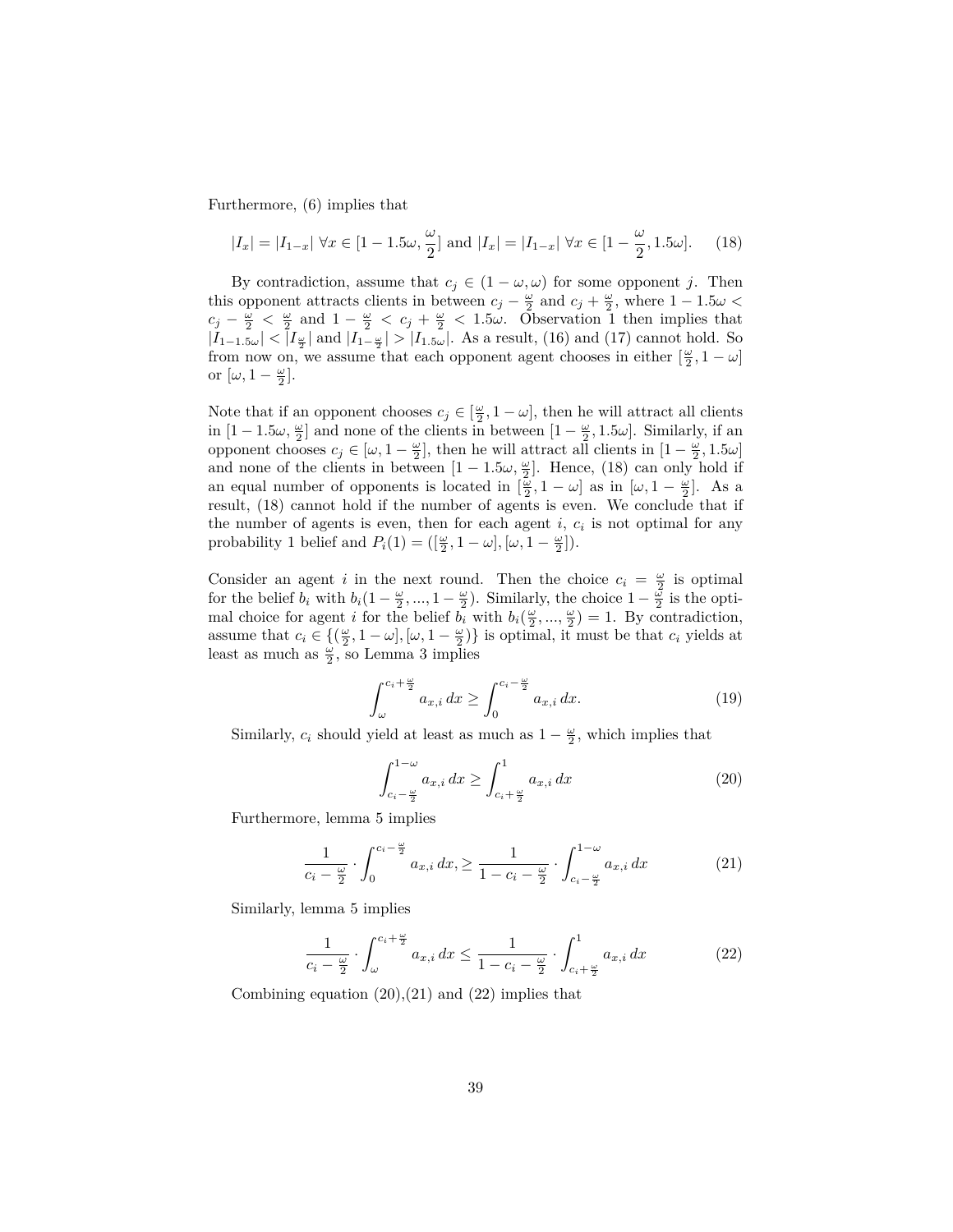$$
\frac{1}{c_i - \frac{\omega}{2}} \cdot \int_0^{c_i - \frac{\omega}{2}} a_{x,i} dx \ge \frac{1}{1 - c_i - \frac{\omega}{2}} \cdot \int_{c_i - \frac{\omega}{2}}^{1 - \omega} a_{x,i} dx
$$
\n
$$
\ge \frac{1}{1 - c_i - \frac{\omega}{2}} \cdot \int_{c_i + \frac{\omega}{2}}^1 a_{x,i} dx \ge \frac{1}{c_i - \frac{\omega}{2}} \cdot \int_{\omega}^{c_i + \frac{\omega}{2}} a_{x,i} dx
$$
\n(23)

Then (19) and (23) imply that

=

$$
\frac{1}{c_i - \frac{\omega}{2}} \cdot \int_0^{c_i - \frac{\omega}{2}} a_{x,i} dx = \frac{1}{1 - c_i - \frac{\omega}{2}} \cdot \int_{c_i - \frac{\omega}{2}}^{1 - \omega} a_{x,i} dx
$$
\n
$$
= \frac{1}{1 - c_i - \frac{\omega}{2}} \cdot \int_{c_i + \frac{\omega}{2}}^1 a_{x,i} dx = \frac{1}{c_i - \frac{\omega}{2}} \cdot \int_{\omega}^{c_i + \frac{\omega}{2}} a_{x,i} dx
$$
\n(24)

The proof of Lemma 5 and the first equality in (24) imply that

$$
|I_x| = |I_{x'}| \,\forall x, x' \in [0, 1 - \omega].
$$
 (25)

Similarly, the proof of Lemma 5 and the last equality in (24) imply that

$$
|I_x| = |I_{x'}| \,\forall x, x' \in [\omega, 1].\tag{26}
$$

Furthermore, equation 24 implies that

$$
|I_x| = |I_{1-x}| \forall x \in [0, 1 - \omega] \text{ and } |I_x| = |I_{1-x}| \forall x \in [\omega, 1].
$$
 (27)

For (25) to be true, it must be that the point belief of agent *i* about the choices of the opponents cannot consist of choices in  $\{(\frac{\omega}{2}, 1 - \omega], [\omega, 1 - \frac{\omega}{2})\}.$ By contradiction, suppose that one opponent chooses  $c_j \in \left(\frac{\omega}{2}, \frac{1}{2}\right]$ . Hence,  $0 < c_j - \frac{\omega}{2} < 1 - \omega$ . Observation 2 then implies that  $|\tilde{I}_0| < |\tilde{I}_{1-\omega}|$ , so (25) cannot be true. Similarly, For (26) to be true, it must be that the point belief of agent *i* about the choices of the opponents cannot consist of choices in  $\left[\omega, 1-\frac{\omega}{2}\right)$ . Hence, the point belief of agent *i* about the choices of the opponents can only consist of the choices  $\frac{\omega}{2}$  and  $1 - \frac{\omega}{2}$ .

Finally, (27) can only hold if half of the opponents is positioned at  $\frac{\omega}{2}$  and the other half is positioned at  $1 - \frac{\omega}{2}$ . If the number of agents is even, then (27) cannot hold, and we can conclude that  $c_i \in \{(\frac{\omega}{2}, 1-\omega], [\omega, 1-\frac{\omega}{2})\}$  is not optimal for any point belief in  $P_{-i}(1)$ . As a result, the point rationalizable choices of each agent *i* are  $P_i = \{\frac{\omega}{2}, 1 - \frac{\omega}{2}\}.$ 

Lastly, consider  $\frac{2}{3} < \omega \leq 1$ . Then again, the choice  $c_i = \frac{\omega}{2}$  is optimal for the belief  $b_i$  with  $b_i(1-\frac{\omega}{2},...,1-\frac{\omega}{2})$ . Similarly, the choice  $1-\frac{\omega}{2}$  is the optimal choice for agent *i* for the belief  $b_i$  with  $b_i(\frac{\omega}{2}, ..., \frac{\omega}{2}) = 1$ . By contradiction, assume that  $c_i \in \left(\frac{\omega}{2}, 1 - \frac{\omega}{2}\right)$  is optimal, it must be that  $c_i$  yields at least as much as  $\frac{\omega}{2}$ , so Lemma 3 implies

$$
\int_{\omega}^{c_i + \frac{\omega}{2}} a_{x,i} dx \ge \int_0^{c_i - \frac{\omega}{2}} a_{x,i} dx.
$$
 (28)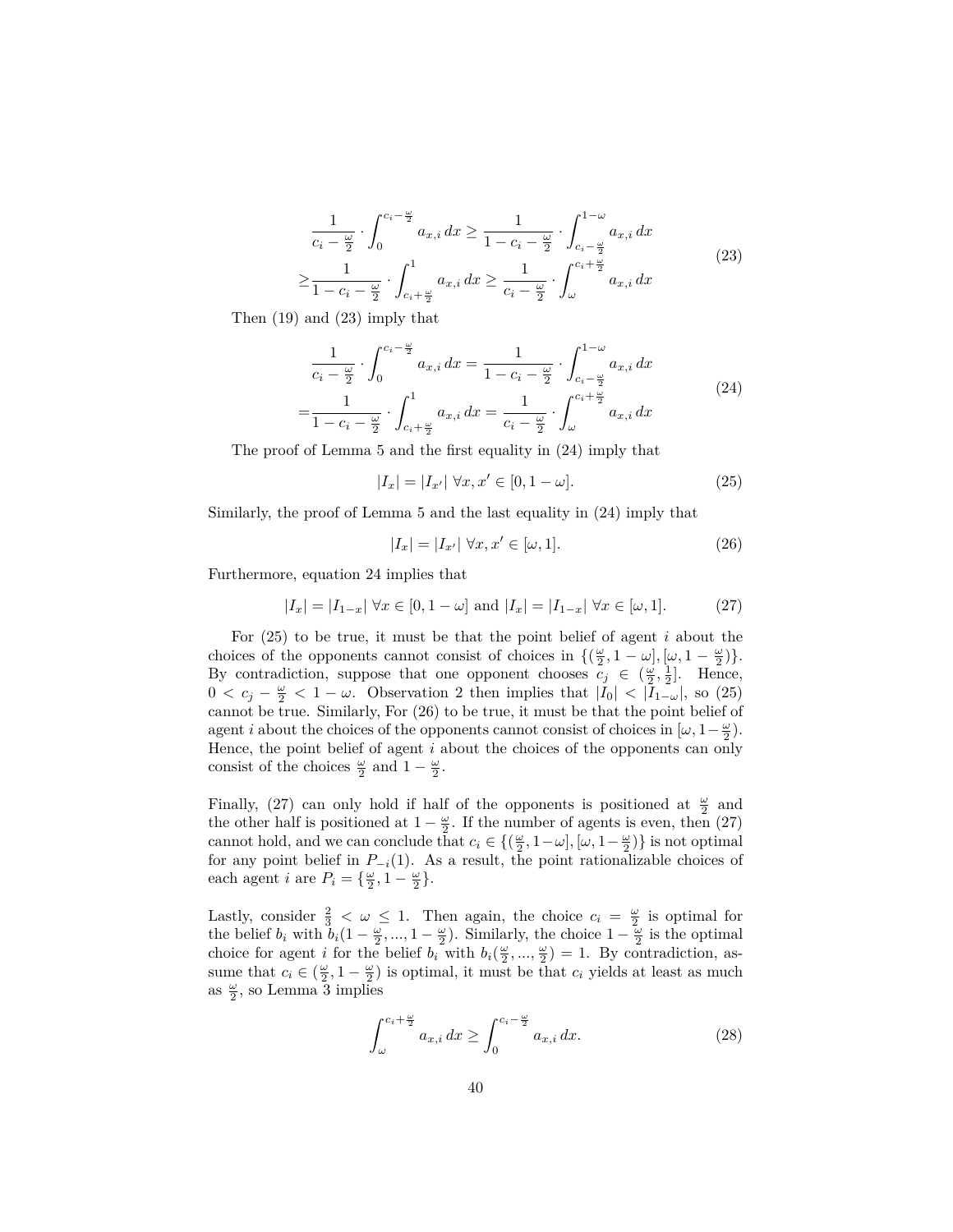Similarly,  $c_i$  should yield at least as much as  $1 - \frac{\omega}{2}$ , which implies that

$$
\int_{c_i - \frac{\omega}{2}}^{1 - \omega} a_{x,i} dx \ge \int_{c_i + \frac{\omega}{2}}^1 a_{x,i} dx \tag{29}
$$

Furthermore, lemma 4 implies

$$
\frac{1}{c_i - \frac{\omega}{2}} \cdot \int_0^{c_i - \frac{\omega}{2}} a_{x,i} dx, \ge \frac{1}{1 - c_i - \frac{\omega}{2}} \cdot \int_{c_i - \frac{\omega}{2}}^{1 - \omega} a_{x,i} dx \tag{30}
$$

Similarly, lemma 4 implies

$$
\frac{1}{c_i - \frac{\omega}{2}} \cdot \int_{\omega}^{c_i + \frac{\omega}{2}} a_{x,i} dx \le \frac{1}{1 - c_i - \frac{\omega}{2}} \cdot \int_{c_i + \frac{\omega}{2}}^1 a_{x,i} dx \tag{31}
$$

Combining equation  $(29),(30)$  and  $(31)$  implies that

$$
\frac{1}{c_i - \frac{\omega}{2}} \cdot \int_0^{c_i - \frac{\omega}{2}} a_{x,i} dx \ge \frac{1}{1 - c_i - \frac{\omega}{2}} \cdot \int_{c_i - \frac{\omega}{2}}^{1 - \omega} a_{x,i} dx
$$
\n
$$
\ge \frac{1}{1 - c_i - \frac{\omega}{2}} \cdot \int_{c_i + \frac{\omega}{2}}^1 a_{x,i} dx \ge \frac{1}{c_i - \frac{\omega}{2}} \cdot \int_{\omega}^{c_i + \frac{\omega}{2}} a_{x,i} dx
$$
\n(32)

Then (28) and (32) imply that

$$
\frac{1}{c_i - \frac{\omega}{2}} \cdot \int_0^{c_i - \frac{\omega}{2}} a_{x,i} dx = \frac{1}{1 - c_i - \frac{\omega}{2}} \cdot \int_{c_i - \frac{\omega}{2}}^{1 - \omega} a_{x,i} dx
$$
\n
$$
= \frac{1}{1 - c_i - \frac{\omega}{2}} \cdot \int_{c_i + \frac{\omega}{2}}^1 a_{x,i} dx = \frac{1}{c_i - \frac{\omega}{2}} \cdot \int_{\omega}^{c_i + \frac{\omega}{2}} a_{x,i} dx
$$
\n(33)

The proof of Lemma 4 and the first equality in (33) imply that

$$
|I_x| = |I_{x'}| \,\forall x, x' \in [0, 1 - \omega].\tag{34}
$$

Similarly, the proof of Lemma 4 and the last equality in (33) imply that

$$
|I_x| = |I_{x'}| \,\forall x, x' \in [\omega, 1]. \tag{35}
$$

Furthermore, equation 33 implies that

$$
|I_x| = |I_{1-x}| \forall x \in [0, 1 - \omega] \text{ and } |I_x| = |I_{1-x}| \forall x \in [\omega, 1].
$$
 (36)

For (34) to be true, it must be that the point belief of agent *i* about the choices of the opponents cannot consist of choices in  $(\frac{\omega}{2}, \frac{1}{2}]$ . By contradiction, suppose that one opponent chooses  $c_j \in (\frac{\omega}{2}, \frac{1}{2}]$ . Hence,  $0 < c_j - \frac{\omega}{2} < 1 - \omega < \frac{\omega}{2}$ . Observation 1 implies that  $|I_0| < |I_{\frac{\omega}{2}}|$ , so (34) cannot be true. Similarly, For (35) to be true, it must be that the point belief of agent *i* about the choices of the opponents cannot consist of choices in  $\left[\frac{1}{2}, 1-\frac{\omega}{2}\right)$ . Hence, the point belief of agent *i* about the choices of the opponents can only consist of the choices  $\frac{\omega}{2}$  and  $1-\frac{\omega}{2}$ .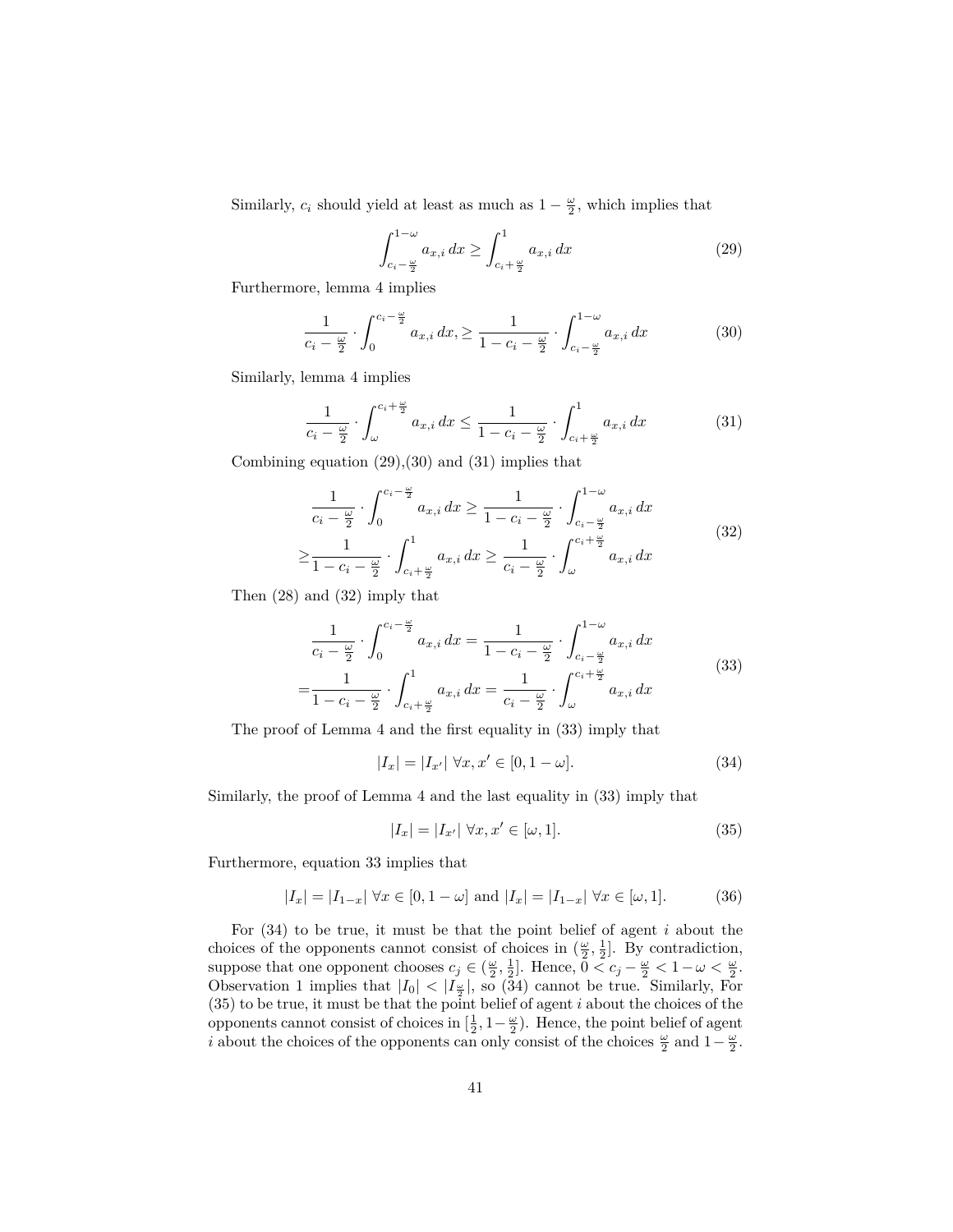Finally, (36) can only hold if half of the opponents is positioned at  $\frac{\omega}{2}$  and the other half is positioned at  $1-\frac{\omega}{2}$ . If the number of agents is even, then (36) cannot hold, and we can conclude that  $c_i \in (\frac{\omega}{2}, 1 - \frac{\omega}{2})$  is not optimal for any point belief. As a result, when the total number of agents in the game is even, then the point rationalizable choices of each agent *i* are  $P_i = P_i(1) = \{\frac{\omega}{2}, 1 - \frac{\omega}{2}\}.$